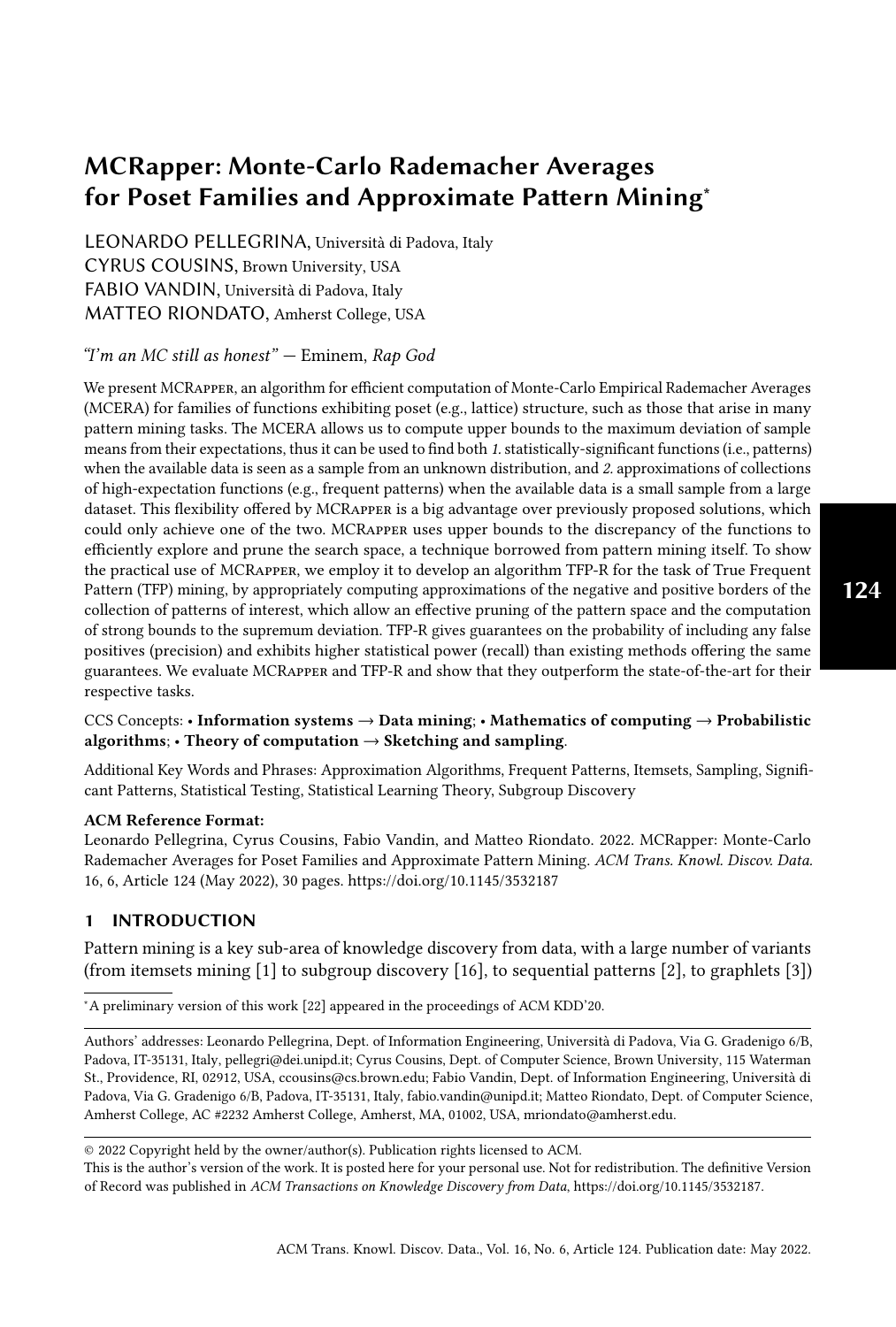tailored to applications ranging from market basket analysis to spam detection to recommendation systems. Ingenious algorithms for all variants have been proposed over the years, and pattern mining is both widely used in practice and an extremely vibrant area of research.

In this work, we are interested in the analysis of samples for pattern mining. There are two meanings of "sample" in this context, but, as we now argue, they are really two sides of the same coin, and our methods work for both sides.

The first meaning is sample as a small random sample of a large dataset: since mining patterns becomes more expensive as the dataset grows, it is reasonable to mine only a small random sample that fits into the main memory of the machine. Recently, this meaning of sample as "sample-of-the-dataset" has been used also to enable interactive data exploration using progressive algorithms for pattern mining [\[31\]](#page-27-1). The patterns obtained from the sample are an approximation of the exact collection, due to the noise introduced by the sampling process. To obtain desirable probabilistic guarantees, one must study the *trade-off between the size of the sample and the quality* of the approximation. Many works have obtained progressively better characterizations of the trade-off using advanced probabilistic concepts [\[8,](#page-26-4) [25,](#page-27-2) [26,](#page-27-3) [28,](#page-27-4) [31,](#page-27-1) [36\]](#page-27-5). Recent methods [\[25,](#page-27-2) [26,](#page-27-3) [28,](#page-27-4) [31\]](#page-27-1) use VC-dimension, pseudodimension, and Rademacher averages [\[4,](#page-26-5) [17\]](#page-26-6), key concepts from statistical learning theory [\[38\]](#page-27-6) (see also Sect. [2](#page-2-0) and Sect. [3.2\)](#page-6-0), because they allow to obtain uniform (i.e., simultaneous) probabilistic guarantees on the deviations of all sample means (e.g., sample frequencies, or other measure of interestingness) of all patterns from their expectations (the exact interestingness of the patterns in the dataset).

The second meaning is *sample* as a *sample from an unknown data generating process*: the whole dataset is seen as a collection of samples from an unknown distribution, and the goal of mining patterns from the available dataset is to gain approximate information (or better, discover knowledge) about the distribution. This area is known as *statistically-sound pattern discovery* [\[14\]](#page-26-7), and there are many different flavors of it, from significant pattern mining [\[35\]](#page-27-7) on transactional datasets [\[15,](#page-26-8) [23\]](#page-27-8), sequences [\[37\]](#page-27-9), or graphs [\[34\]](#page-27-10), to true frequent itemset mining [\[27\]](#page-27-11), to, at least in part, contrast pattern mining [\[5\]](#page-26-9). Many works in this area also use concepts from statistical learning theory, such as empirical VC-dimension [\[27\]](#page-27-11) or Rademacher averages [\[23\]](#page-27-8), because, once again, these concepts allow to get very sharp bounds on the maximum difference between the observed interestingness on the sample and the unknown interestingness according to the distribution.

The two meanings of "sample" are really two sides of the same coin, because also in the first case the goal is to approximate an unknown distribution from a sample, thus falling back into the second case. Despite this similarity, previous contributions have been extremely point-of-viewspecific and pattern-type-specific (e.g., only either for approximating frequent itemsets [\[25,](#page-27-2) [26\]](#page-27-3) or subgroups [\[29\]](#page-27-12), or sequences [\[30,](#page-27-13) [32\]](#page-27-14) from a sample, or for discovering significant patterns [\[23,](#page-27-8) [27\]](#page-27-11)). In part, these limitations are due to the techniques used to study the trade-off between sample size and quality of the approximation obtained from the sample. Our work instead proposes a unifying solution for mining approximate collections of patterns from samples, while giving guarantees on the quality of the approximation: our proposed method can easily be adapted to approximate collections of frequent itemsets, frequent sequences, true frequent patterns, significant patterns, and many other tasks, even outside of pattern mining.

At the core of our approach is the *n*-Trials Monte-Carlo (Empirical) Rademacher Average ( $n$ -MCERA) [\[4\]](#page-26-5) (see [\(4\)](#page-7-0)), which has the flexibility and the power needed to achieve our goals, as it gives much sharper bounds to the deviation of sample means from their expectations than other approaches. The main challenges in using the  $n$ -MCERA in practical data analysis algorithms are two: (1) similar to many other quantities from statistical learning theory, an efficient method is needed to compute the  $n$ -MCERA, and this method may (and likely should) depend on the family of functions of interest; and (2) in order to leverage the full power of the deviation bounds that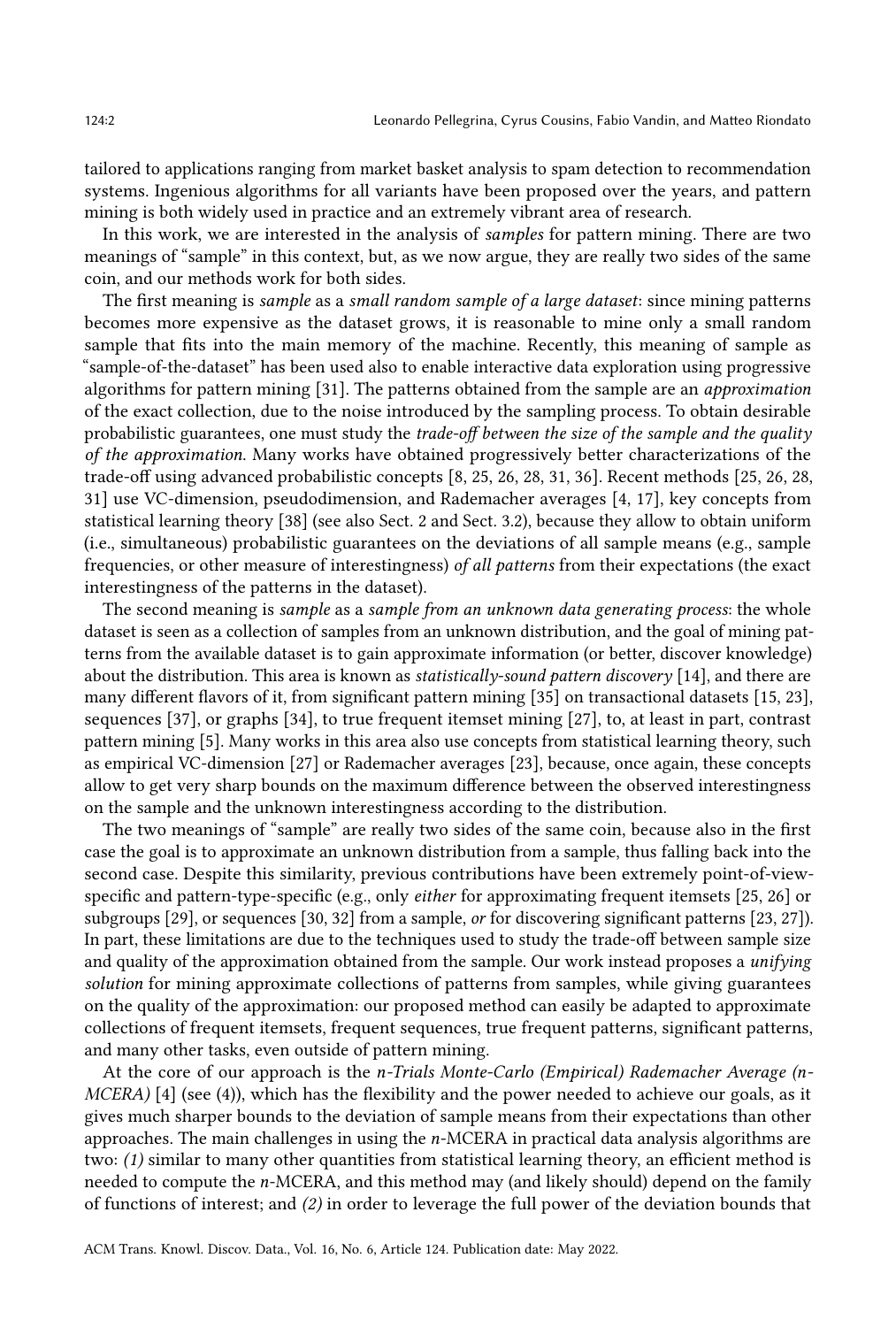use the *n*-MCERA, it is important to carefully identify the *best* family or families of functions to consider for the specific data analysis task being studied, where "best" should be interpreted from both a statistical and a computational point of view, therefore tying this second challenge to the first one.

Contributions. We present MCRAPPER, an algorithm for the fast computation of the n-MCERA of families of functions with a poset structure, which often arise in pattern mining tasks (Sect. [3.1\)](#page-5-0).

- $\bullet$  MCRAPPER is the first algorithm to compute the  $n$ -MCERA efficiently. It achieves this goal by using sharp upper bounds to the discrepancy of each function in the family (Sect. [4.1\)](#page-9-0) to quickly prune large parts of the function search space during the exploration necessary to compute the *n*-MCERA, in a branch-and-bound fashion. We also develop a novel sharper upper bound to the supremum deviation of sample means from their expectations using the 1-MCERA (Thm. [4.7\)](#page-16-0). It holds for any family of functions, and is of independent interest.
- To showcase the practical strength of MCRapper, we develop TFP-R (Sect. [5\)](#page-17-0), a novel algorithm for the extraction of the True Frequent Patterns (TFP) [\[27\]](#page-27-11). TFP-R gives probabilistic guarantees on the quality of its output: with probability at least  $1 - \delta$  (over the choice of the sample and the randomness used in the algorithm), for user-supplied  $\delta \in (0, 1)$ , the output is guaranteed to not contain any false positives. That is, TFP-R controls the Family-Wise Error Rate (FWER) at level  $\delta$  while achieving high statistical power, thanks to the use of the *n*-MCERA and of novel *variance-aware* tail bounds (Thm. [3.5\)](#page-8-0). We also discuss other applications of MCRapper, to emphasize its flexibility as a general-purpose algorithm.
- We conduct an extensive experimental evaluation of MCRapper and TFP-R on real datasets (Sect. [6\)](#page-21-0), and compare their performance with that of state-of-the-art algorithms for their respective tasks. MCRAPPER, thanks to the  $n$ -MCERA, computes much sharper (i.e, lower) upper bounds to the supremum deviation than algorithms using the looser Massart's lemma [\[33,](#page-27-15) Lemma 26.8]. TFP-R extracts many more TFPs (i.e., has higher statistical power) than existing algorithms with the same guarantees.

The present article extends the conference version [\[22\]](#page-27-0) in multiple ways, including:

- We give a new algorithm for mining the True Frequent Patterns presented in Sect. [5,](#page-17-0) so it computes an even better approximation of this collection of patterns. This new approach decomposes the problem into obtaining independent approximations of the negative and positive borders of the collection of patterns of interest. This choice is a better solution to the second challenge in using the  $n$ -MCERA mentioned above. This decomposition enables the algorithm to achieve higher power (i.e., return more TFPs) while maintaining the same probabilistic guarantees on the presence of any false positive in the output.
- We also show a variant of the TFP-mining algorithm that (probabilistically) returns two collections of patterns, one with perfect precision and one with perfect recall, thus achieving the best of both worlds.
- We include all the proofs of our theoretical results, after fine tuning their hypotheses and assumptions, to make our work as general as possible. We add examples and figures to help the understanding of important concepts.
- We include additional experimental results to study the composition of the error bound as the number  $n$  of Monte-Carlo trials, and to show the behavior of the algorithm for different values of the minimum frequency threshold  $\theta$ .

# <span id="page-2-0"></span>2 RELATED WORK

Our work applies to both the "small-random-sample-from-large-dataset" and the "dataset-as-asample" settings, so we now discuss the relationship of our work to prior art in both settings. We do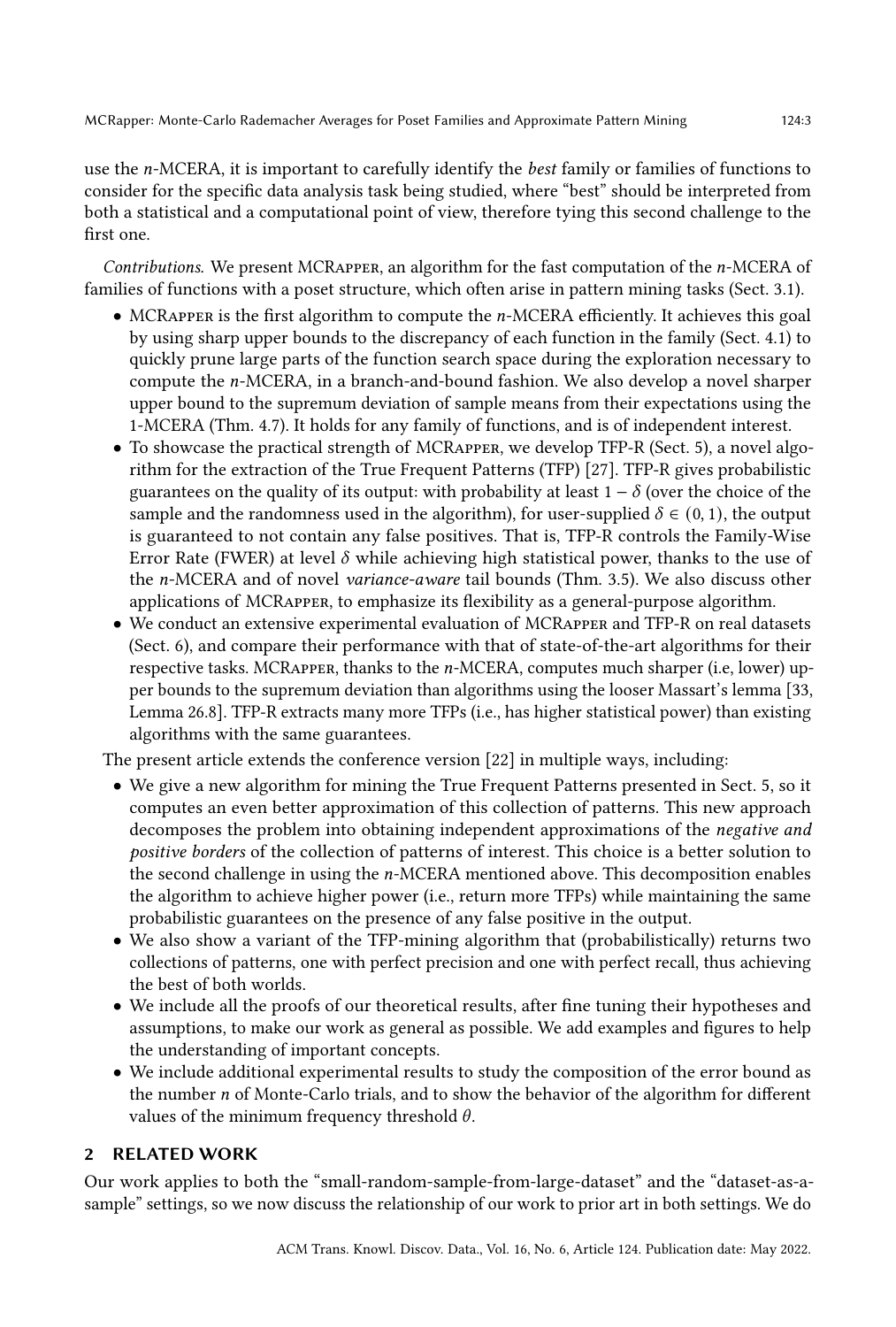not study the important but different task of output sampling in pattern mining [\[6,](#page-26-10) [12\]](#page-26-11). We focus on works that use concepts from statistical learning theory: these are the most related to our work, and most often the state of the art in their areas. More details are available in surveys [\[14,](#page-26-7) [25\]](#page-27-2).

The idea of mining a small random sample of a large dataset to speed up the pattern extraction step was proposed for the case of itemsets by Toivonen [\[36\]](#page-27-5) shortly after the first algorithm for the task had been introduced. The trade-off between the sample size and the quality of the approximation obtained from the sample has been progressively better characterized [\[8,](#page-26-4) [25,](#page-27-2) [26\]](#page-27-3), with large improvements due to the use of concepts from statistical learning theory. Riondato and Upfal [\[25\]](#page-27-2) study the VC-dimension of the itemsets mining task, which results in a worst-case dataset-dependent but sample- and distribution-agnostic characterization of the trade-off. The major advantage of using Rademacher averages [\[17\]](#page-26-6), as we do in MCRapper is that the characterization is now sample-and-distribution-dependent, which gives much better upper bounds to the maximum deviation of sample means from their expectations. Rademacher averages were also used by Riondato and Upfal [\[26\]](#page-27-3), but they used worst-case upper bounds (based on Massart's lemma [\[33,](#page-27-15) Lemma 26.2]) to the empirical Rademacher average of the task, resulting in excessively large bounds. MCRAPPER instead computes the *exact*  $n$ -MCERA of the family of interest on the observed sample, without having to consider the worst case. For other kinds of patterns, Riondato and Vandin [\[29\]](#page-27-12) studied the pseudodimension of subgroups, while Santoro et al. [\[30\]](#page-27-13) and Servan-Schreiber et al. [\[32\]](#page-27-14) considered the (empirical) VC-dimension and Rademacher averages for sequential patterns. MCRapper can be applied in all these cases, and obtains better bounds because it uses the sample $and-distribution-dependent n-MCERA$ , rather than a worst case dataset-dependent bound.

Significant pattern mining considers the dataset as a sample from an unknown distribution. Many variants and algorithms are described in the survey by Hämäläinen and Webb [\[14\]](#page-26-7). We discuss only the two most related to our work. Riondato and Vandin [\[27\]](#page-27-11) introduce the problem of finding the true frequent itemsets, i.e., the itemsets that are frequent w.r.t. the unknown distribution. They propose a method based on empirical VC-dimension to compute the frequency threshold to use to obtain a collection of true frequent patterns with no false positives (see also Sect. [5\)](#page-17-0). Our algorithm TFP-R uses the  $n$ -MCERA, and as we show in Sect. [6,](#page-21-0) it greatly outperforms the state-of-the-art (a modified version of the algorithm by Riondato and Upfal [\[26\]](#page-27-3) for approximate frequent itemsets mining). Pellegrina et al. [\[23\]](#page-27-8) use empirical Rademacher averages in their work for significant pattern mining. As their work uses the bound by Riondato and Upfal [\[26\]](#page-27-3), the same comments about the  $n$ -MCERA being a superior approach hold.

Our approach to bounding the supremum deviation by computing the  $n$ -MCERA with efficient search space exploration techniques is novel, not just in knowledge discovery, as the  $n$ -MCERA has received scant attention. In fact, the only use of the  $n$ -MCERA predating the conference version of our paper is the work of De Stefani and Upfal [\[11\]](#page-26-12), which uses it to control the generalization error in a sequential and adaptive setting, but do not discuss efficient computation. Subsequently, Cousins and Riondato [\[9\]](#page-26-13) presented refined sharp bounds to the supremum deviation that can use the  $n$ -MCERA, but do not focus on how to compute them efficiently. Pellegrina [\[21,](#page-27-16) Ch. 7] proved self-bounding properties of the  $n$ -MCERA, and used them to obtain sharp variance-dependent bounds relating the *n*-MCERA to the empirical Rademacher average. More recently Cousins et al. [\[10\]](#page-26-14) used the *n*-MCERA for computing approximations of betweenness centrality in large graphs, a very different task that has no connection with pattern mining, and for which the computation of the  $n$ -MCERA is straightfoward. We believe that the lack of attention to the  $n$ -MCERA can be explained by the fact that there were no efficient algorithms for it, a gap now filled by MCRapper.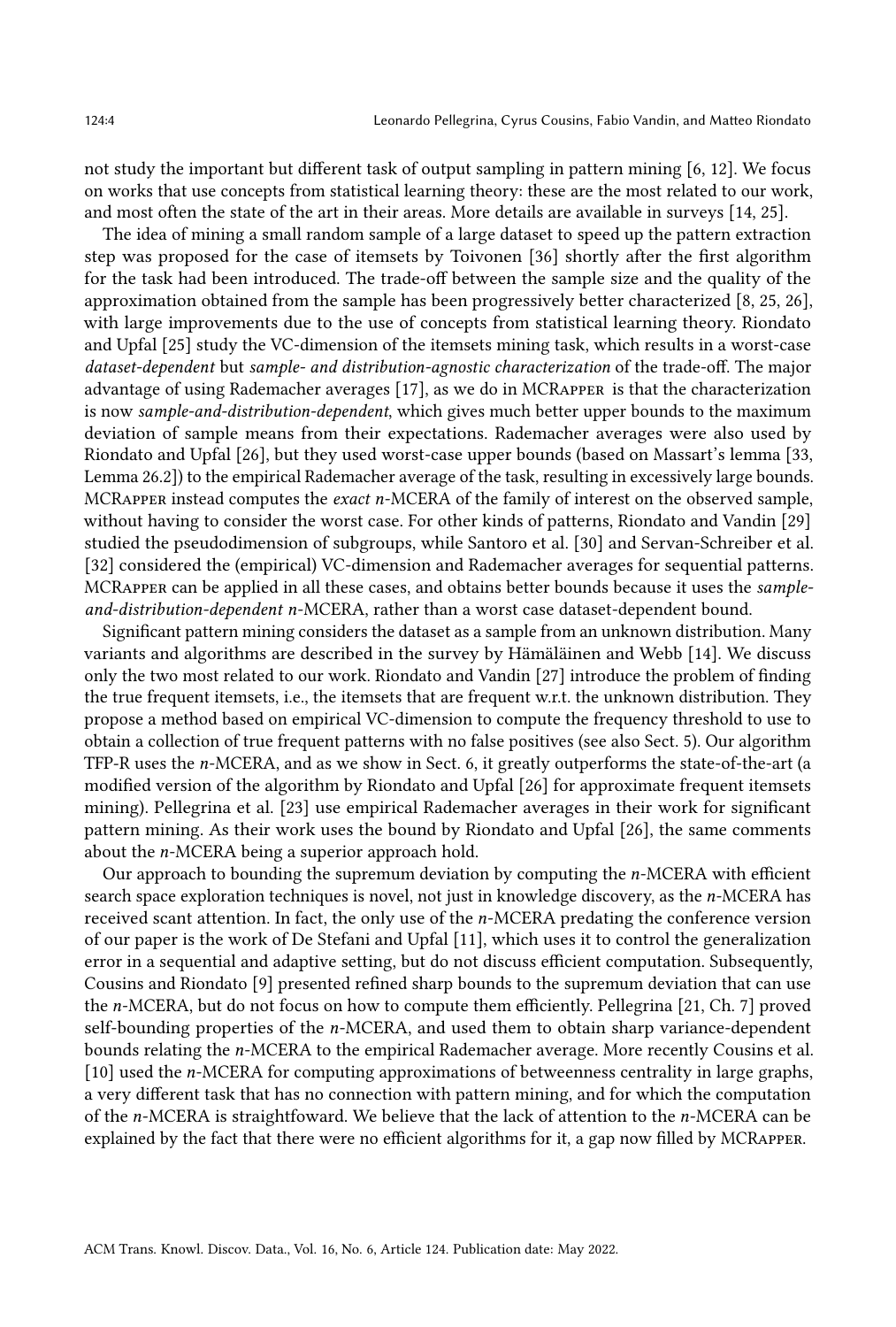<span id="page-4-0"></span>

| Symbol                                            | Name / Meaning                                                                                                     |  |  |
|---------------------------------------------------|--------------------------------------------------------------------------------------------------------------------|--|--|
| $\mathcal{F}, \mathcal{F}^{\odot}$                | Family of functions, and its range-centralized counterpart (see (12))                                              |  |  |
| $\chi$                                            | Domain of ${\mathcal F}$                                                                                           |  |  |
| $[a, b] \subset \mathbb{R}, c, z$                 | Co-domain of F, $c =  b - a $ , $z = \max\{ a ,  b \}$                                                             |  |  |
| $\leq$                                            | Binary relation between functions in $\mathcal F$ (see (2))                                                        |  |  |
| d(f)                                              | Set of the descendants of $f \in \mathcal{F}$ (see Sect. 3.1)                                                      |  |  |
| $\mu$                                             | Probability distribution over the domain $\chi$ of $\mathcal F$                                                    |  |  |
| m                                                 | Sample size                                                                                                        |  |  |
| $\mathcal{S}_{0}$                                 | Collection of <i>m</i> i.i.d. samples from $\chi$ drawn according to $\mu$                                         |  |  |
| $D(F, S, \mu)$                                    | Supremum Deviation (SD) of $\mathcal F$ on $\mathcal S$ (see (1))                                                  |  |  |
| σ                                                 | Vector of m independent Rademacher variables                                                                       |  |  |
| $\hat{\mathsf{R}}(\mathcal{F},\mathcal{S})$       | Empirical Rademacher Average (ERA) of $\mathcal F$ on $\mathcal S$ (see (3))                                       |  |  |
| n                                                 | Number of Monte-Carlo trials                                                                                       |  |  |
| $\hat{R}_{m}^{n}(\mathcal{F},\mathcal{S},\sigma)$ | n-Trials Monte-Carlo Empirical Rademacher Average (n-MCERA) of $\mathcal F$ on<br>S using $\sigma$ (see (4))       |  |  |
| $\Delta_j(f), \widetilde{\Psi}(f), \Psi_j(f)$     | <i>j</i> -discrepancy of $f \in \mathcal{F}$ on S w.r.t. $\sigma$ (see (13)), and upper bounds to it<br>(see (16)) |  |  |
| $\sigma_{j,i}^+,\,\sigma_{j,i}^-$                 | Transformed Rademacher variables (see (15))                                                                        |  |  |
| $\mathcal{I}$                                     | Alphabet of items                                                                                                  |  |  |
| $\mathcal{L}$                                     | Pattern language (see Sect. 3.1)                                                                                   |  |  |
| TFP $(\theta, \mathcal{L})$                       | Collection of True Frequent Pattern from $\mathcal L$ w.r.t. to threshold $\theta \in [0,1]$<br>(see (20))         |  |  |
| $B^{-}(A), B^{+}(A)$                              | Negative and positive borders of a collection A of patterns (see Sect. 5)                                          |  |  |

Table 1. Most important notation and abbreviations used in the paper.

# 3 PRELIMINARIES

We now define the most important concepts and results that we use throughout this work. For the reader's convenience, we report the most used notation in Table [1.](#page-4-0) Let  $\mathcal F$  be a class of real valued functions from a domain X to the interval  $[a, b] \subset \mathbb{R}$ . We use c to denote  $|b - a|$  and z to denote  $max\{|a|, |b|\}$ . In this work, we focus on a specific class of families (see Sect. [3.1\)](#page-5-0). In pattern mining from transactional datasets, X is the set of all possible transactions (or, e.g., sequences). Let  $\mu$  be an *unknown* probability distribution over X and the *sample*  $S = \{s_1, \ldots, s_m\}$  be a bag of m i.i.d. random samples from  $X$  drawn according to  $\mu$ . We discussed in Sect. [1](#page-0-0) how in the pattern mining case, the sample may either be the whole dataset (sampled according to an unknown distribution) or a random sample of a large dataset (more details in Sect. [3.1\)](#page-5-0). For each  $f \in \mathcal{F}$ , we define its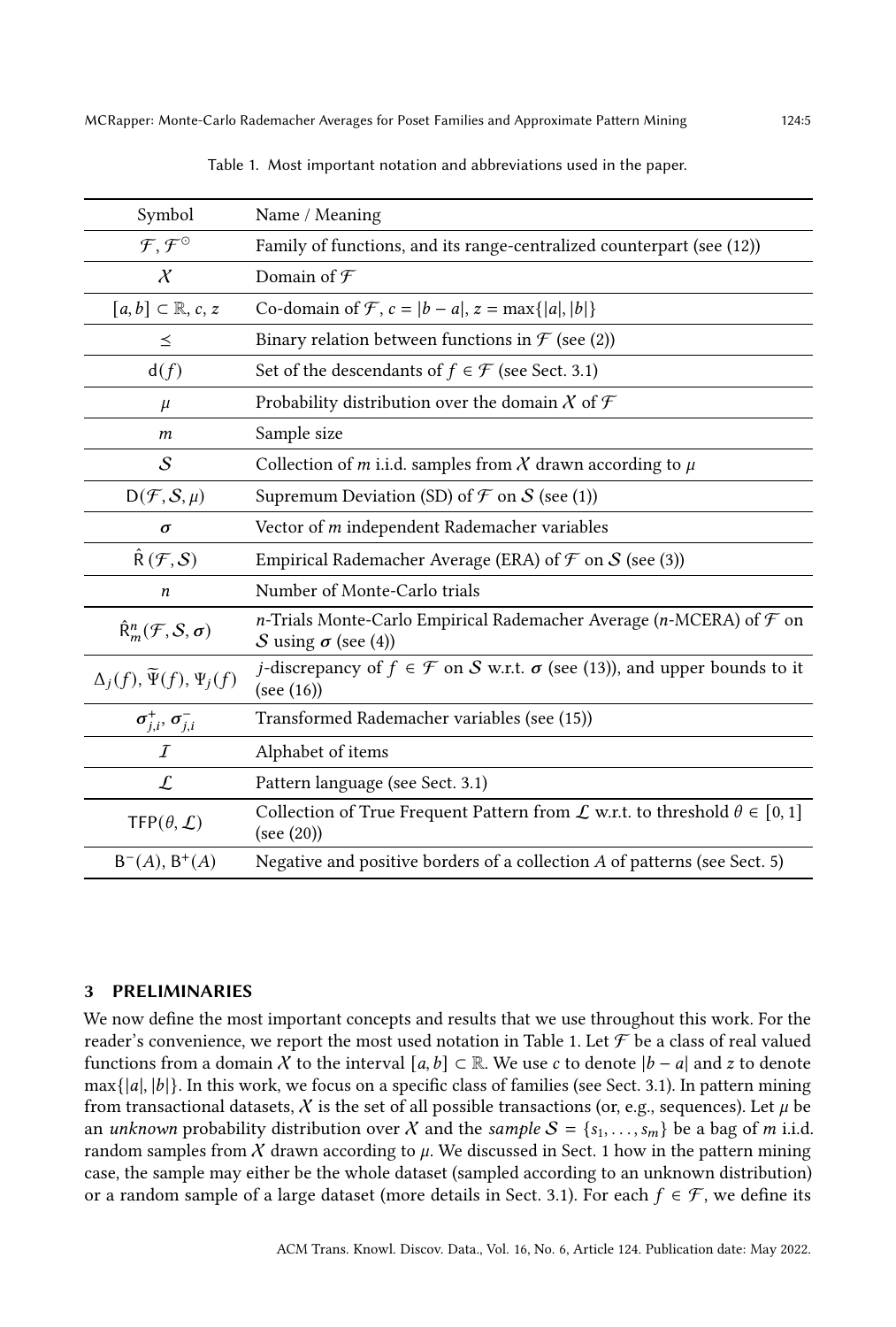.

empirical sample average (or sample mean)  $\mathbb{\hat{E}}_\mathcal{S}[f]$  on  $\mathcal S$  and its expectation  $\mathbb{E}[f]$  respectively as

$$
\hat{\mathbb{E}}[f] \doteq \frac{1}{m} \sum_{s_i \in \mathcal{S}} f(s_i) \text{ and } \mathbb{E}[f] \doteq \mathbb{E} \left[ \frac{1}{m} \sum_{s_i \in \mathcal{S}} f(s_i) \right]
$$

In the pattern mining case, the sample mean is the observed interestingness of a pattern, e.g., its frequency (but other measures of interestingness can be modeled as above, as discussed for subgroups by Riondato and Vandin [\[29\]](#page-27-12)), while the expectation is the unknown exact interestingness that we are interested in approximating, that is, either in the large datasets or w.r.t. the unknown data generating distribution. We are interested in developing tight and fast-to-compute upper bounds to the *supremum deviation* (SD)  $D(F, S, \mu)$  of F on S between the empirical sample average and the expectation *simultaneously* for all  $f \in \mathcal{F}$ , defined as

<span id="page-5-2"></span>
$$
D(\mathcal{F}, \mathcal{S}, \mu) = \sup_{f \in \mathcal{F}} \left| \widehat{\mathbb{E}}[f] - \mathbb{E}[f] \right|.
$$
 (1)

The supremum deviation allows to quantify how good the estimates obtained from the samples are. Because  $\mu$  is unknown, it is not possible to compute  $D(\mathcal{F}, \mathcal{S}, \mu)$  exactly. We introduce concepts such as Monte-Carlo Rademacher Average and results to compute such bounds in Sect. [3.2,](#page-6-0) but first we elaborate on the specific class of families that we are interested in.

## <span id="page-5-0"></span>3.1 Poset families and patterns

A partially-ordered set, or *poset* is a pair  $(A, \leq)$  where A is a set and  $\leq$  ("precedes") is a binary relation between elements of A that is reflexive, anti-symmetric, and transitive. Examples of posets include the case  $A = \mathbb{N}$  with the obvious "less-than-or-equal-to" ( $\leq$ ) relation, and the powerset of a set of elements with the "subset-or-equal" (⊆) relation. For any element  $\psi \in A$ , we call an element  $w \in A$ ,  $w \neq y$  a descendant of y (and call y an ancestor of w) if  $y \leq w$ . Additionally, if  $y \leq w$  and there is no  $q \in A$ ,  $q \neq y$ ,  $q \neq w$  such that  $y \leq q \leq w$ , then we say that w is a *child* of y and that y is a parent of w. For example, the set  $\{0, 2\}$  is a parent of the set  $\{0, 2, 5\}$  and an ancestor of the set  $\{0, 1, 2, 7\}$ , when considering A to be all possible subsets of integers and the  $\subseteq$  relation.

In this work we are interested in posets where A is a family  $\mathcal F$  of functions as discussed, and the relation  $\leq$  is the following: for any  $f, q \in \mathcal{F}$ 

<span id="page-5-1"></span>
$$
f \le g \text{ iff } \begin{cases} f(x) \ge g(x) & \text{for every } x \in \mathcal{X} \text{ s.t. } f(x) \ge 0 \\ f(x) \le g(x) & \text{for every } x \in \mathcal{X} \text{ s.t. } f(x) < 0 \end{cases} \tag{2}
$$

This very general but slightly complicated requirement often collapses to much simpler ones in practical cases, as we discuss below. We aim for generality, as our goal is to develop a unifying approach for many pattern mining tasks, for both meanings of "sample", as discussed in Sect. [1.](#page-0-0) For now, consider for example that requiring  $|f(x)| \ge |g(x)|$  for every  $x \in X$  is a specialization of the above more general requirement (see also Fig. [1\)](#page-6-1). The condition in [\(2\)](#page-5-1) is also different from (but not contrasting) anti-monotonicity, which would require  $f(x) \geq g(x)$  for every  $x \in X$ . In particular, for both anti-monotonicity and the condition in [\(2\)](#page-5-1) to hold, it must be  $q(x) = f(x)$  whenever  $f(x) \leq 0$ . We assume to have access to a blackbox function children that, given any function  $f \in \mathcal{F}$ , returns the list of children of f according to  $\leq$ , and to a blackbox function minimals that, given  $\mathcal F$ , returns the *minimal elements* w.r.t.  $\leq$ , i.e., all the functions  $f \in \mathcal{F}$  without any parents. We refer to families that satisfy these conditions as *poset families*, even if the conditions are more about the relation  $\leq$ than about the family  $\mathcal F$ . We now discuss how poset families arise in many pattern mining tasks.

In pattern mining, it is assumed to have a language  $\mathcal L$  containing the patterns of potential interest. For example, in itemsets mining [\[1\]](#page-26-0),  $\mathcal L$  is the set of all possible *itemsets*, i.e., all non-empty subsets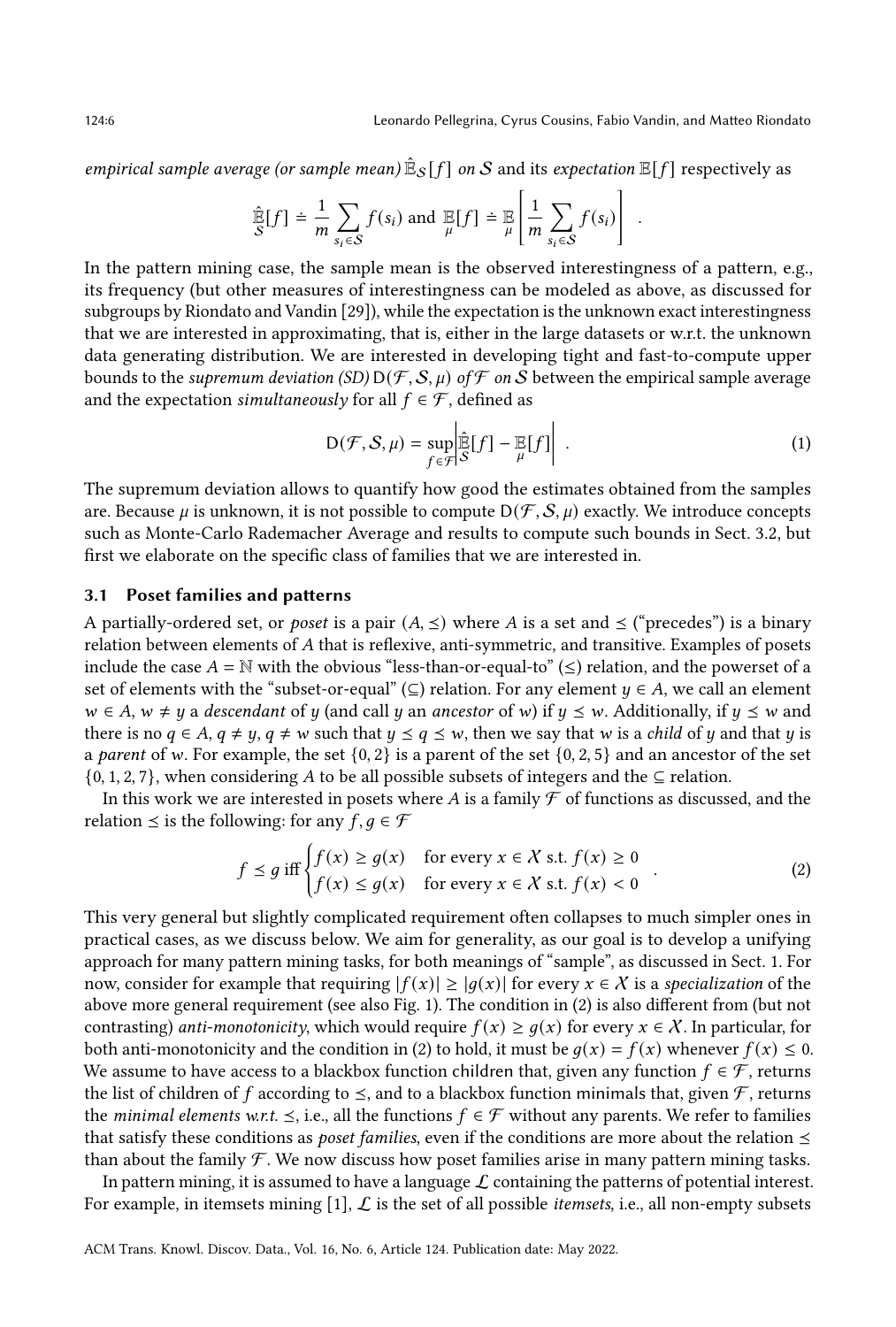<span id="page-6-1"></span>

Fig. 1. A graphical explanation of the condition in [\(2\)](#page-5-1) for functions  $f$  and  $g$  from  $X = \mathbb{R}^+$ . For the function  $f$ shown, the graph of q can be anywhere in the shaded areas (which continue to either + $\infty$  or  $-\infty$ ).

of an alphabet I of items, while in sequential pattern mining  $[2]$ , L is the set of sequences, and in subgroup discovery [\[16\]](#page-26-1),  $\mathcal{L}$  is set by the user as the set of potentially-interesting conditions on the descriptive features. In all these cases, for each pattern  $P \in \mathcal{L}$ , it is possible to define a function  $f_P$ from the domain  $X$ , which is the set of all possible *transactions*, i.e., elementary components of the dataset or of the sample, to an appropriate co-domain [a, b], such that  $f<sub>P</sub>(x)$  denotes the "value" of the pattern P on the transaction x. For example, for itemsets mining, X is all the subsets of  $I$ (i.e., all possible transactions), and  $f_P$  maps X to {0, 1} so that  $f_P(x) = 1$  iff  $P \subseteq x$  and 0 otherwise. A consequence of this definition is that  $\mathbb{\hat{E}}_{\mathcal{S}}[f_P]$  is the *frequency* of P in S, i.e., the fraction of transactions of  $S$  that contain the pattern  $P$ . A more complex (due to the nature of the patterns) but similar definition would hold for sequential patterns. For the case of high-utility itemset mining [\[13\]](#page-26-15), the value of  $f_P(x)$  would be the utility of P in the transaction x. Thus, in pattern mining, the family  $\mathcal F$  is the set of the functions  $f_P$  for every pattern  $P \in \mathcal L$ . Similar reasoning also applies to patterns on graphs, such as graphlets [\[3\]](#page-26-3).

Now that we have defined the set that we are interested in, let's comment on the relation  $\leq$  that, together with the set, forms the poset. In the itemsets case, for any two patterns P' and  $P'' \in \mathcal{L}$ , i.e., for any two functions  $f = f_{P'}$  and  $g = f_{P''} \in \mathcal{F}$ , it holds  $f \leq g$  iff  $P' \subseteq P''$ . For sequences, the subsequence relation  $\sqsubseteq$  defines  $\preceq$  instead. In all pattern mining tasks, the only minimal element of  $\mathcal F$  w.r.t.  $\leq$  is the pattern  $\emptyset$ . Our assumption to have access to the blackboxes children and minimals is therefore very reasonable, because computing these collections is extremely straightforward in all the pattern mining cases we just mentioned and many others.

#### <span id="page-6-0"></span>3.2 Rademacher Averages

Here we present Rademacher averages [\[4,](#page-26-5) [17\]](#page-26-6) and related results at the core of statistical learning theory [\[38\]](#page-27-6). Our presentation uses the most recent and sharper bounds, and we also introduce new ones (Thm. [3.5,](#page-8-0) and later Thm. [4.7\)](#page-16-0) that may be of independent interest. For an introduction to statistical learning theory and more details about Rademacher averages, we refer the interested reader to the textbook by Shalev-Shwartz and Ben-David [\[33\]](#page-27-15). In this section we consider a generic family  $\mathcal F$  from  $\mathcal X$  to [a, b], not necessarily a poset family.

A key quantity to study the supremum deviation (SD) from [\(1\)](#page-5-2) is the empirical Rademacher average (ERA)  $\hat{R}(F, S)$  of F on S [\[4,](#page-26-5) [17\]](#page-26-6), defined as follows. Let  $\sigma = \langle \sigma_1, \ldots, \sigma_m \rangle$  be a collection of *m* i.i.d. Rademacher random variables, i.e., each taking value in  $\{-1, 1\}$  with equal probability.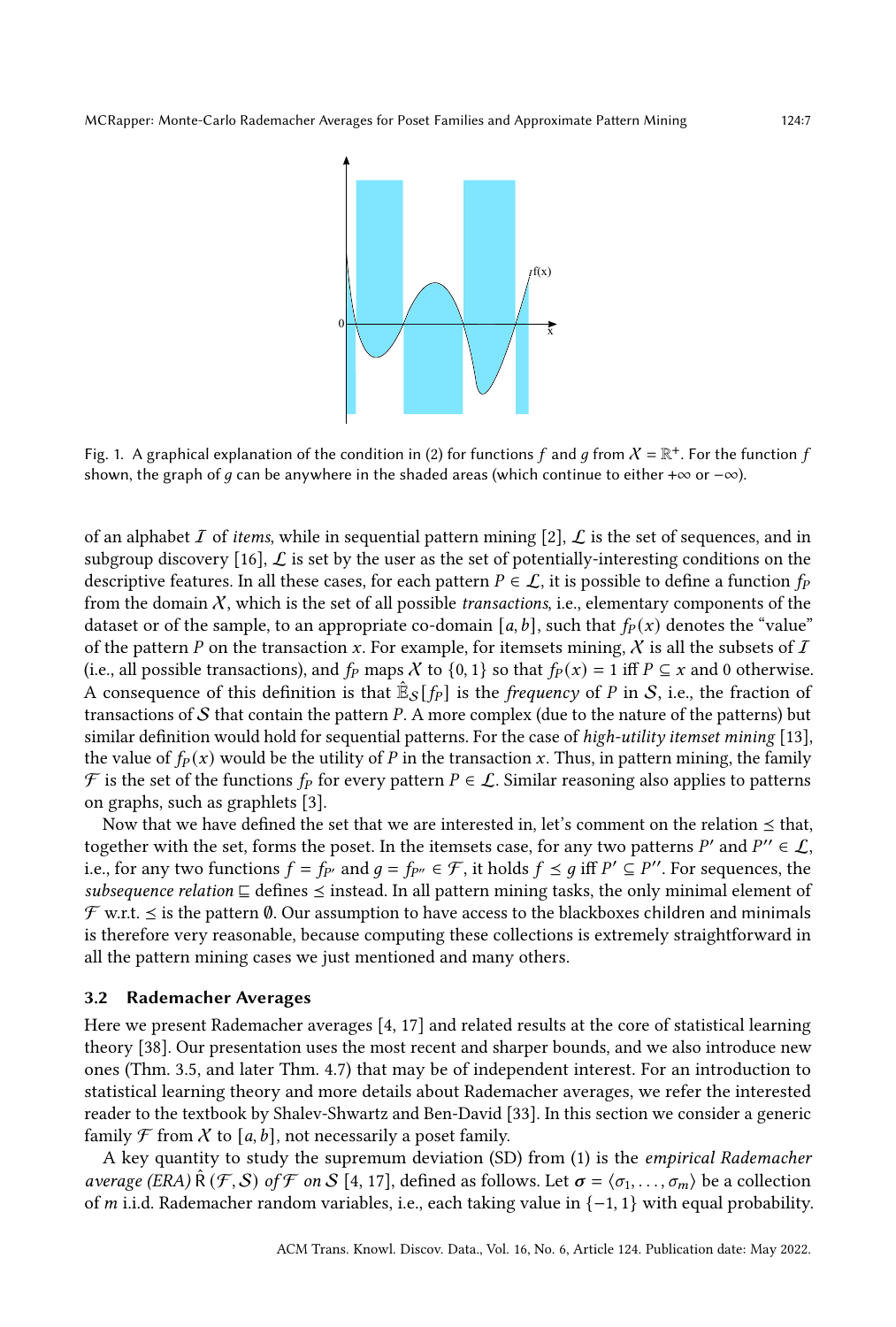124:8 Leonardo Pellegrina, Cyrus Cousins, Fabio Vandin, and Matteo Riondato

The ERA of  $\mathcal F$  on  $\mathcal S$  is the quantity

<span id="page-7-1"></span>
$$
\hat{\mathsf{R}}\left(\mathcal{F},\mathcal{S}\right)\doteq\mathbb{E}\left[\sup_{f\in\mathcal{F}}\frac{1}{m}\sum_{i=1}^{m}\sigma_{i}f(s_{i})\right].\tag{3}
$$

Computing the ERA  $\hat{\mathsf{R}}(\mathcal{F},\mathcal{S})$  exactly is often intractable, due to the *expectation* over 2<sup>m</sup> possible assignments for  $\sigma$ , and the need to compute a *supremum* for each of these assignments, which precludes many standard techniques for computing expectations. Bounds to the SD are then obtained through efficiently-computable upper bounds to the ERA. Massart's lemma [\[33,](#page-27-15) Lemma 26.2] gives a deterministic upper bound to the ERA that is often very loose. Monte-Carlo estimation allows to obtain an often sharper *probabilistic* upper bound to the ERA. For  $n \geq 1$ , let  $\sigma \in {\{-1,1\}}^{n \times m}$  be a  $n \times m$  matrix of i.i.d. Rademacher random variables. The *n*-Trials Monte-Carlo Empirical Rademacher Average (n-MCERA)  $\hat{R}_{m}^{n}(\mathcal{F}, \mathcal{S}, \sigma)$  of  $\mathcal F$  on  $\mathcal S$  using  $\sigma$  is [\[4\]](#page-26-5)

<span id="page-7-0"></span>
$$
\widehat{\mathsf{R}}_m^n(\mathcal{F}, \mathcal{S}, \sigma) \doteq \frac{1}{n} \sum_{j=1}^n \sup_{f \in \mathcal{F}} \frac{1}{m} \sum_{s_i \in \mathcal{S}} \sigma_{j,i} f(s_i) \quad . \tag{4}
$$

The n-MCERA allows to obtain probabilistic upper bounds to the SD as follows. In Sect. [4.3](#page-16-1) we also show a novel improved bound for the special case  $n = 1$  (Thm. [4.7\)](#page-16-0).

<span id="page-7-2"></span>THEOREM 3.1. Let  $\eta \in (0,1)$ . For ease of notation let

$$
\tilde{\mathsf{R}} = \hat{\mathsf{R}}_m^n \left( \mathcal{F}, \mathcal{S}, \sigma \right) + 2z \sqrt{\frac{\ln \frac{4}{\eta}}{2nm}} \tag{5}
$$

With probability at least  $1 - \eta$  over the choice of S and  $\sigma$ , it holds

<span id="page-7-5"></span>
$$
D(\mathcal{F}, \mathcal{S}, \mu) \le 2\tilde{R} + \frac{\sqrt{c(4m\tilde{R} + c\ln\frac{4}{\eta})\ln\frac{4}{\eta}}}{m} + \frac{c\ln\frac{4}{\eta}}{m} + c\sqrt{\frac{\ln\frac{4}{\eta}}{2m}} \tag{6}
$$

Before proving Thm. [3.1](#page-7-2) we need to introduce some technical results.

<span id="page-7-6"></span>THEOREM 3.2 (MCDIARMID'S INEQUALITY [\[19\]](#page-27-17)). Let  $\mathcal{Y} \subseteq \mathbb{R}^{\ell}$ , and let  $g: \mathcal{Y} \to \mathbb{R}$  be a function such that, for each i,  $1 \le i \le \ell$ , there is a nonnegative constant  $c_i$  such that:

$$
\sup_{\substack{x_1,\ldots,x_\ell,\\x'_i\in X}}|g(x_1,\ldots,x_\ell)-g(x_1,\ldots,x_{i-1},x'_i,x_{i+1},\ldots,x_\ell)|\leq c_i.
$$
 (7)

Let  $x_1, \ldots, x_\ell$  be  $\ell$  independent random variables taking value in  $\mathbb{R}^\ell$  such that  $\langle x_1, \ldots, x_\ell \rangle \in \mathcal{Y}$ . Then it holds

$$
\Pr\left(g(x_1,\ldots,x_\ell)-\mathbb{E}[g] > t\right) \leq e^{-2t^2/C},
$$

where  $C = \sum_{i=1}^{l} c_i^2$ .

The following result is an application of McDiarmid's inequality to the n-MCERA, with constants  $c_i = \frac{2z}{nm}$ .

<span id="page-7-3"></span>LEMMA 3.3. Let  $\eta \in (0, 1)$ . Then, with probability at least  $1 - \eta$  over the choice of  $\sigma$ , it holds

$$
\widehat{\mathsf{R}}\left(\mathcal{F},\mathcal{S}\right)=\mathbb{E}\left[\widehat{\mathsf{R}}_m^n(\mathcal{F},\mathcal{S},\sigma)\right]\leq \widehat{\mathsf{R}}_m^n(\mathcal{F},\mathcal{S},\sigma)+2z\sqrt{\frac{\ln\frac{1}{\eta}}{2nm}}.
$$

<span id="page-7-4"></span>The following result gives a probabilistic upper bound to the supremum deviation using the RA and the ERA [\[20,](#page-27-18) Thm. 3.11].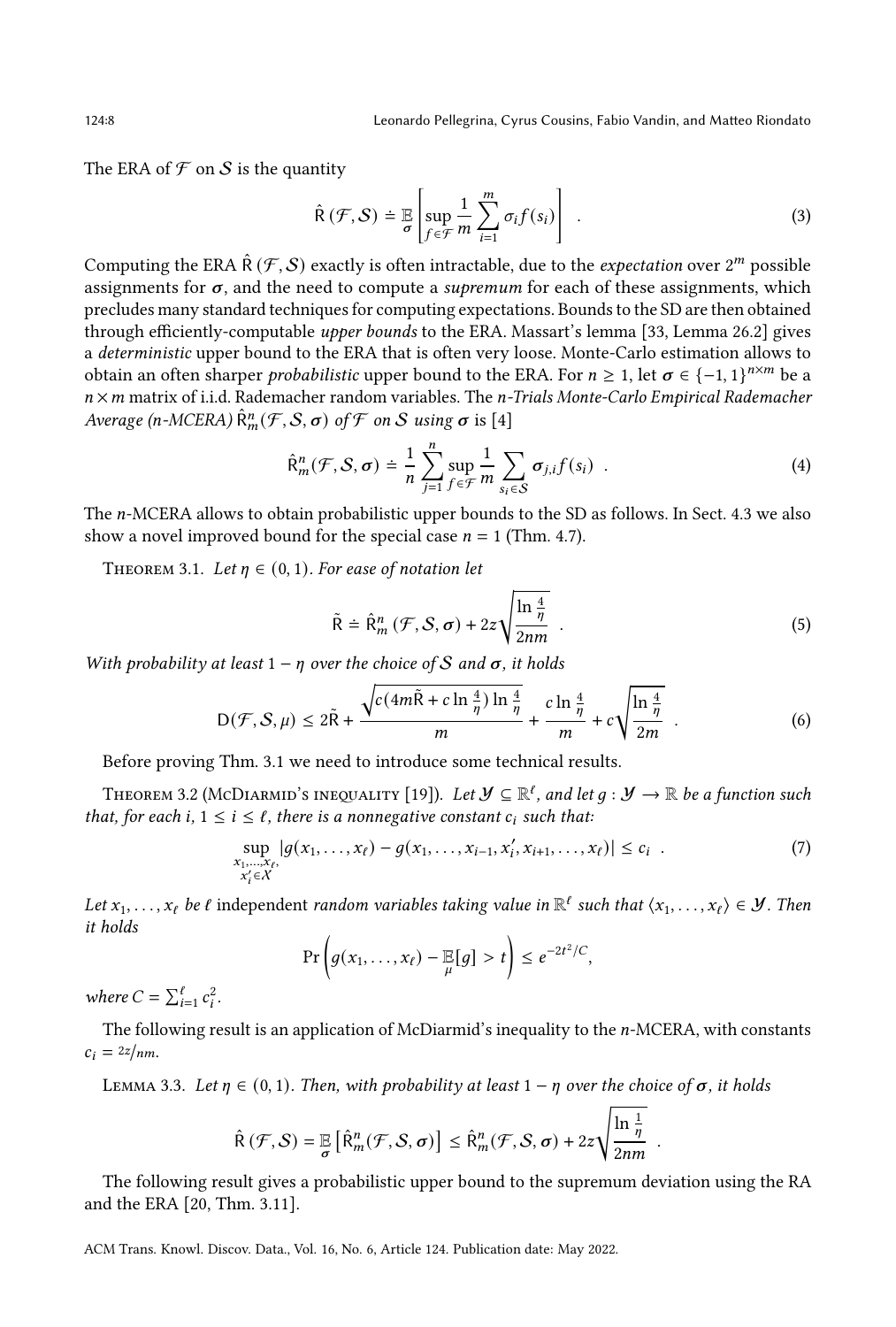MCRapper: Monte-Carlo Rademacher Averages for Poset Families and Approximate Pattern Mining 124:9

THEOREM 3.4. Let  $\eta \in (0,1)$ . Then, with probability at least  $1 - \eta$  over the choice of S, it holds

$$
D(\mathcal{F}, \mathcal{S}, \mu) \le 2\hat{R}(\mathcal{F}, \mathcal{S}) + \frac{\sqrt{c\left(4m\hat{R}(\mathcal{F}, \mathcal{S}) + c\ln\frac{3}{\eta}\right)\ln\frac{3}{\eta}}}{m} + \frac{c\ln\frac{3}{\eta}}{m} + c\sqrt{\frac{\ln\frac{3}{\eta}}{2m}}.
$$
(8)

We can now prove Thm. [3.1.](#page-7-2)

PROOF OF THM. [3.1.](#page-7-2) Through Lemma [3.3](#page-7-3) (using  $\eta$  there equal to  $\eta/4$ ), Thm. [3.4](#page-7-4) (using  $\eta$  there equal to  $\frac{3\eta}{4}$ , and an application of the union bound. □

Sharper upper bounds to  $D(F, S, \mu)$  than the ones presented in Thm. [3.1](#page-7-2) can be obtained with the *n*-MCERA when more information about  $\mathcal F$  is available, as we now show in Thm. [3.5.](#page-8-0) We use this result for a specific pattern mining task in Sect. [5.](#page-17-0)

<span id="page-8-0"></span>THEOREM 3.5. Let v be an upper bound to the variance of every function in  $\mathcal{F}$ , and let  $\eta \in (0,1)$ . Define the following quantities

$$
\rho \doteq R_m^n(\mathcal{F}, \mathcal{S}, \sigma) + 2z \sqrt{\frac{\ln \frac{4}{\eta}}{2nm}},
$$
\n
$$
r \doteq \rho + \frac{1}{2m} \left( \sqrt{c \left( 4m\rho + c \ln \frac{4}{\eta} \right) \ln \frac{4}{\eta}} + c \ln \frac{4}{\eta} \right),
$$
\n
$$
\varepsilon \doteq 2r + \sqrt{\frac{2 \ln \frac{4}{\eta} (v + 4cr)}{m}} + \frac{c \ln \frac{4}{\eta}}{3m}.
$$
\n(10)

Then, with probability at least  $1 - \eta$  over the choice of S and  $\sigma$ , it holds

<span id="page-8-6"></span><span id="page-8-5"></span> $D(F, S, \mu) \leq \varepsilon$ .

<span id="page-8-4"></span>We need the following technical results to show Thm. [3.5.](#page-8-0)

THEOREM 3.6 (SYMMETRIZATION INEQUALITY [\[17\]](#page-26-6)). For any family  $\mathcal F$  it holds

$$
\mathbb{E}\left[\sup_{f\in\mathcal{F}}\left(\widehat{\mathbb{E}}[f] - \mathbb{E}[f]\right) - 2\widehat{R}(\mathcal{F}, \mathcal{S})\right] \leq 0.
$$

<span id="page-8-3"></span>THEOREM 3.7 ([\[7,](#page-26-16) THM. 2.3]). Let  $Z = \sup_{f \in \mathcal{F}} (\hat{\mathbb{E}}_{\mathcal{S}}[f] - \mathbb{E}_{\mu}[f])$ . Let  $\gamma \in (0,1)$ . Then, with probability at least  $1 - y$  over the choice of S, it holds

<span id="page-8-2"></span>
$$
Z \leq \mathbb{E}\left[Z\right] + \sqrt{\frac{2\ln\frac{1}{\gamma}\left(v + 2c\mathbb{E}_{\mu}[Z]\right)}{m}} + \frac{c\ln\frac{1}{\gamma}}{3m} \tag{11}
$$

.

PROOF OF THM. [3.5.](#page-8-0) Consider the events  $E_1 \doteq \rho \geq \hat{R}(\mathcal{F}, \mathcal{S})$ , and

$$
E_2 \doteq E_{\mu}[\hat{R}(\mathcal{F}, \mathcal{S})] \leq \hat{R}(\mathcal{F}, \mathcal{S}) + \frac{1}{2m} \left( \sqrt{c \left( 4m\rho + c \ln \frac{4}{\eta} \right) \ln \frac{4}{\eta}} + c \ln \frac{4}{\eta} \right)
$$

From Lemma [3.3,](#page-7-3) we know that  $E_1$  holds with probability at least  $1 - \frac{\eta}{4}$  over the choice of  $S$  and  $\sigma$ . E<sub>2</sub> is guaranteed to with probability at least 1 –  $\eta$ /4 over the choice of S [\[20,](#page-27-18) (generalization

<span id="page-8-1"></span><sup>&</sup>lt;sup>1</sup>Slightly sharper bounds are possible at the expense of an increased complexity of the terms.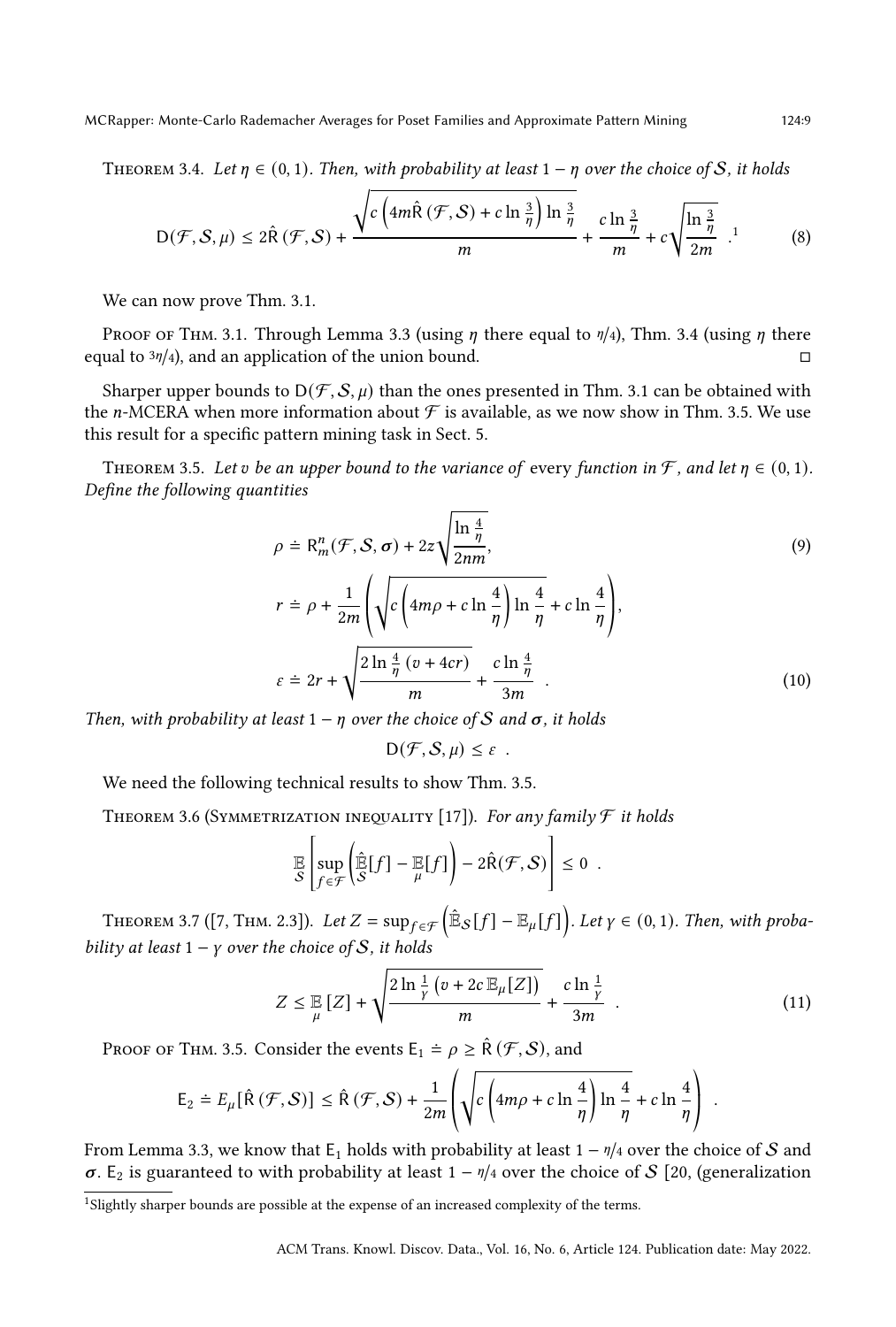of) Thm. 3.11]. Define the event E<sub>3</sub> as the event in [\(11\)](#page-8-2) for  $\gamma = \frac{\eta}{4}$  and the event E<sub>4</sub> as the event in [\(11\)](#page-8-2) for  $\gamma = \eta/4$  and for  $\mathcal{F} = -\mathcal{F}$ . Theorem [3.7](#page-8-3) tells us that events E<sub>3</sub> and E<sub>4</sub> hold each with probability at least  $1 - \frac{\eta}{4}$  over the choice of S. Thus, it follows from the union bound that the event  $E = E_1 \cap E_2 \cap E_3 \cap E_4$  holds with probability at least  $1 - \eta$  over the choice of S and  $\sigma$ . Assume for the rest of the proof that the event E holds.

Because E holds, it must be  $r \geq \mathbb{E}_{\mu}[\hat{R}(\mathcal{F}, \mathcal{S})]$ . From this result and Thm. [3.6](#page-8-4) we obtain

$$
\mathbb{E}\left[\sup_{f\in\mathcal{F}}\left(\widehat{\mathbb{E}}[f] - \mathbb{E}[f]\right)\right] \leq 2 \mathbb{E}[\widehat{R}(\mathcal{F}, \mathcal{S})] \leq 2r.
$$

From here, and again because E, by plugging 2r in place of  $E[Z]$  into [\(11\)](#page-8-2) (for  $\gamma = \eta/4$ ), we obtain that  $\sup_{f \in \mathcal{F}} \left(\hat{\mathbb{E}}_{\mathcal{S}}[f] - \mathbb{E}_{\mu}[f] \right) \leq \varepsilon.$  To show that it also holds

$$
\sup_{f \in \mathcal{F}} \left( \mathbb{E}[f] - \hat{\mathbb{E}}[f] \right) \le \varepsilon,
$$

which allows us to conclude that  $D(\mathcal{F}, \mathcal{S}, \mu) \leq \varepsilon$ , we repeat the reasoning above for  $-\mathcal{F}$  and use the fact that  $\hat{R}(F, S) = \hat{R}(-F, S)$ , which is immediate from the definition, thus

$$
\rho \ge \hat{\mathsf{R}}(-\mathcal{F}, \mathcal{S}) \text{ and } r \ge E_{\mu}[\hat{\mathsf{R}}(-\mathcal{F}, \mathcal{S})] \quad \text{and} \quad \varepsilon \ge \mathsf{D}(-\mathcal{F}, \mathcal{S}) = \sup_{f \in \mathcal{F}} \left( \hat{\mathbb{E}}[f] - \mathbb{E}[f] \right) . \qquad \Box
$$

The bounds in Thms. [3.1](#page-7-2) and [3.5](#page-8-0) depend on  $z$ . This dependence can be alleviated as follows. Let  $\mathcal{F}^\odot$  denote the *range-centralized* family of functions obtained by shifting every function in  $\mathcal{F}$  by  $a + c/2$ , i.e.,

<span id="page-9-1"></span>
$$
\mathcal{F}^{\odot} = \left\{ g \,:\, g(x) = f(x) - a - \frac{c}{2} \text{ for } x \in \mathcal{X} \text{ and } f \in \mathcal{F} \right\} \tag{12}
$$

We can use  $\hat{R}^n_m(\mathcal{F}^\odot,\mathcal{S},\sigma)$  in place of  $\hat{R}^n_m(\mathcal{F},\mathcal{S},\sigma)$  in the above theorems. The results still hold for  $D(\mathcal{F}, \mathcal{S}, \mu)$  because the SD is invariant to shifting, but the bounds to the SD improve since the corresponding z for the range-centralized family is  $\mathfrak{c}/2$ , which is smaller than the one for  $\mathcal{F}$ . Cousins and Riondato [\[9\]](#page-26-13) recently introduced refined bounds that make use of empirical centralization, rather than range centralization as we do here.

While we have not considered the improved bounds mentioned above and in Section [2](#page-2-0) for ease of presentation, our algorithms can make use of them in place of Thm. [3.5,](#page-8-0) and can also benefit of any future result in probabilistic tail bounds for the SD that employ the Rademacher average.

#### 4 MCRAPPER

We now describe and analyze our algorithm MCRAPPER to efficiently compute the n-MCERA (see [\(4\)](#page-7-0)) for a family  $\mathcal F$  with a binary relation  $\leq$  satisfying [\(2\)](#page-5-1) (i.e., a poset family) and the blackbox functions children and minimals described in Sect. [3.1.](#page-5-0)

#### <span id="page-9-0"></span>4.1 Discrepancy bounds

For  $j \in \{1, \ldots, n\}$ , we denote as the *j*-discrepancy  $\Delta_i(f)$  of  $f \in \mathcal{F}$  on S w.r.t.  $\sigma$  the quantity

<span id="page-9-2"></span>
$$
\Delta_j(f) \doteq \sum_{s_i \in S} \sigma_{j,i} f(s_i) \quad . \tag{13}
$$

The j-discrepancy is not an *anti-monotonic function*, in the sense that it does not necessarily hold that  $\Delta_i(f) \geq \Delta_i(g)$  for every descendant g of  $f \in \mathcal{F}$ . As an example, consider f being the constant 1 and q being the constant 0, then, for some choice of  $\sigma$ ,  $\Delta_i(f)$  is negative, while  $\Delta_i(q)$  is always 0.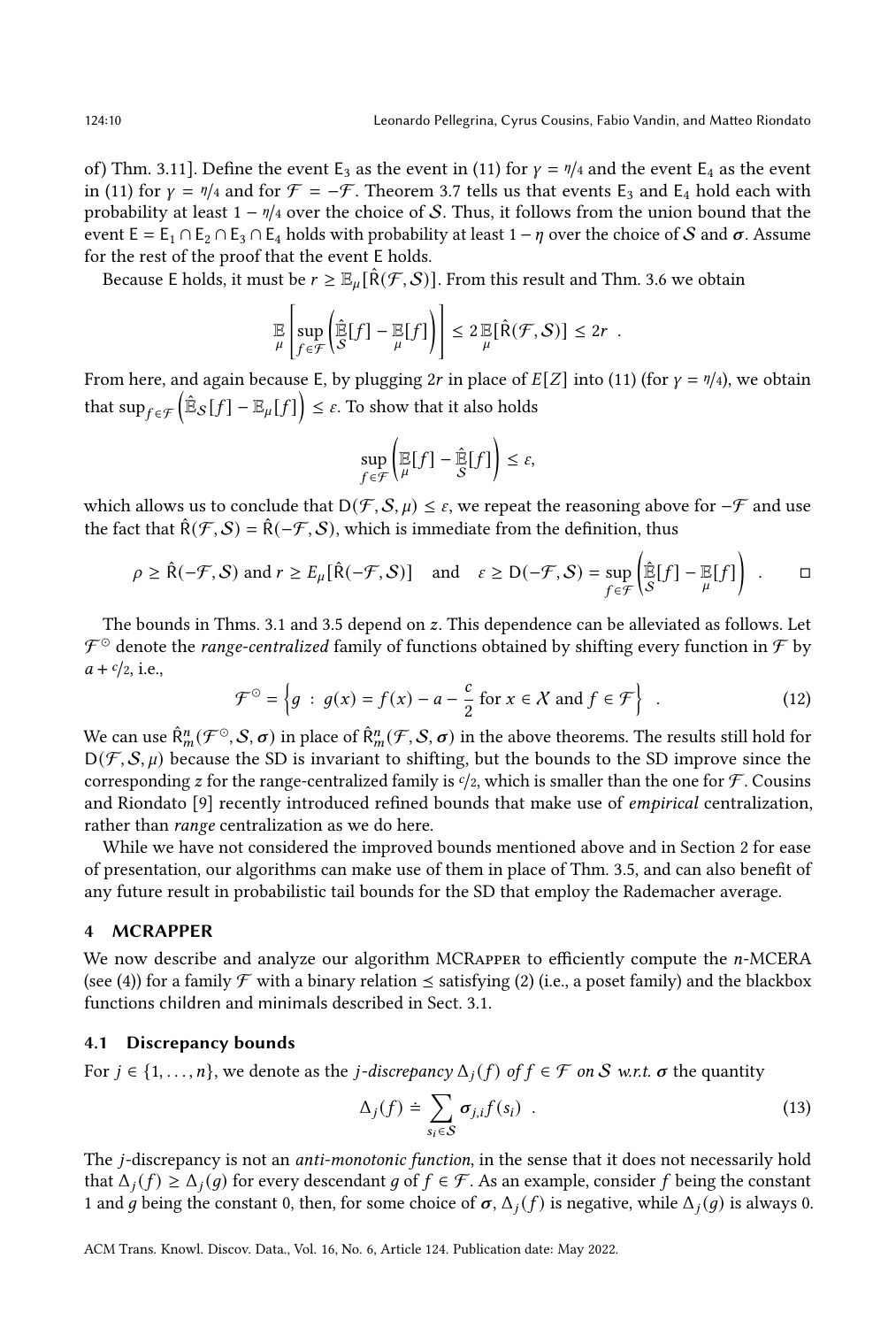MCRapper: Monte-Carlo Rademacher Averages for Poset Families and Approximate Pattern Mining 124:11

Clearly, it holds

<span id="page-10-2"></span>
$$
\hat{\mathsf{R}}_m^n(\mathcal{F}, \mathcal{S}, \sigma) = \frac{1}{nm} \sum_{j=1}^n \sup_{f \in \mathcal{F}} \Delta_j(f) \quad . \tag{14}
$$

A naïve computation of the *n*-MCERA would require enumerating all the functions in  $\mathcal F$  and computing their *j*-discrepancies,  $1 \leq j \leq n$ , in order to find each of the *n* suprema. We now present novel easy-to-compute upper bounds  $\tilde{\Psi}(f)$  and  $\Psi_i(f)$  to  $\Delta_i(f)$  such that  $\tilde{\Psi}(f) \geq \Delta_i(q)$  and  $\Psi_i(f) \geq \Delta_i(q)$  for every  $q \in d(f)$ , where  $d(f)$  denote the set of the *descendants* of f w.r.t.  $\leq$ . This key property (which is a generalization of anti-monotonicity to poset families) allows us to derive efficient algorithms for computing the  $n$ -MCERA exactly without enumerating all the functions in  $\mathcal F$ . Such algorithms take a branch-and-bound approach using the upper bounds to  $\Delta_i(f)$  to prune large portions of the search space (see Sect. [4.2\)](#page-11-0).

For every  $j \in \{1, ..., n\}$  and  $i \in \{1, ..., m\}$ , let

<span id="page-10-1"></span>
$$
\sigma_{j,i}^{+} \doteq \begin{cases} 1 & \text{if } \sigma_{j,i} = 1, \\ 0 & \text{otherwise} \end{cases} \quad \text{and} \quad \sigma_{j,i}^{-} \doteq \begin{cases} 1 & \text{if } \sigma_{j,i} = -1 \\ 0 & \text{otherwise} \end{cases}
$$
 (15)

and for every  $f \in \mathcal{F}$  and  $x \in \mathcal{X}$ , define the functions

$$
f^+(x) \doteq \max\{f(x), 0\}
$$
 and  $f^-(x) \doteq \min\{f(x), 0\}$ .

It holds  $f^+(x) \ge 0$  and  $f^-(x) \le 0$  for every  $f \in \mathcal{F}$  and  $x \in \mathcal{X}$ . For every  $j \in \{1, ..., n\}$  and  $f \in \mathcal{F}$ , define

<span id="page-10-0"></span>
$$
\widetilde{\Psi}(f) \doteq \sum_{s_i \in S} |f(s_i)| \quad \text{and} \quad \Psi_j(f) \doteq \sum_{s_i \in S} \sigma_{j,i}^+ f^+(s_i) - \sum_{s_i \in S} \sigma_{j,i}^- f^-(s_i) \quad . \tag{16}
$$

Computationally, these quantities are extremely straightforward to obtain. Both  $\tilde{\Psi}(f)$  and  $\Psi_i(f)$ are upper bounds to  $\Delta_i(f)$  and to  $\Delta_i(g)$  for every  $g \in d(f)$ .

<span id="page-10-3"></span>THEOREM 4.1. For any  $f \in \mathcal{F}$  and  $j \in \{1, \ldots, n\}$ , it holds

$$
\max \left\{ \Delta_j(g) \; : \; g \in \mathsf{d}(f) \cup \{f\} \right\} \leq \Psi_j(f) \leq \widetilde{\Psi}(f) \enspace .
$$

PROOF. It is immediate from the definitions of  $\widetilde{\Psi}(f)$  and  $\Psi_i(f)$  in [\(16\)](#page-10-0) that  $\Psi_i(f) \leq \widetilde{\Psi}(f)$ , so we can focus on  $\Psi_j(f)$ . We start by showing that  $\Delta_j(f) \leq \Psi_j(f)$ . It holds

$$
\Delta_j(f) = \sum_{s_i \in S} \sigma_{j,i}^+ f^+(s_i) - \sum_{s_i \in S} \sigma_{j,i}^- f^-(s_i) - \sum_{s_i \in S} \sigma_{j,i}^- f^+(s_i) + \sum_{s_i \in S} \sigma_{j,i}^+ f^-(s_i)
$$
  

$$
\leq \sum_{s_i \in S} \sigma_{j,i}^+ f^+(s_i) - \sum_{s_i \in S} \sigma_{j,i}^- f^-(s_i) = \Psi_j(f)
$$

where the inequality comes from the fact that  $\sum_{s_i \in \mathcal{S}} \sigma_{i,i}^- f^+(s_i) \geq 0$ , and  $\sum_{s_i \in \mathcal{S}} \sigma_{i,i}^+ f^-(s_i) \leq 0$ .

To prove that  $\Delta_j(g) \leq \Psi_j(f)$  for every  $g \in d(f)$ , it is sufficient to show that  $\Psi_j(g) \leq \Psi_j(f)$  holds for every such g, since we just showed that  $\Delta_j(g) \leq \Psi_j(g)$  is true for any  $g \in \mathcal{F}$ . It holds  $f \leq g$ , so from the definition of the relation  $\leq$  in [\(2\)](#page-5-1), we get

$$
\Psi_j(g) = \sum_{s_i \in S} \sigma_{j,i}^+ g^+(s_i) - \sum_{s_i \in S} \sigma_{j,i}^- g^-(s_i)
$$
  

$$
\leq \sum_{s_i \in S} \sigma_{j,i}^+ f^+(s_i) - \sum_{s_i \in S} \sigma_{j,i}^- f^-(s_i) = \Psi_j(f)
$$

which completes our proof. □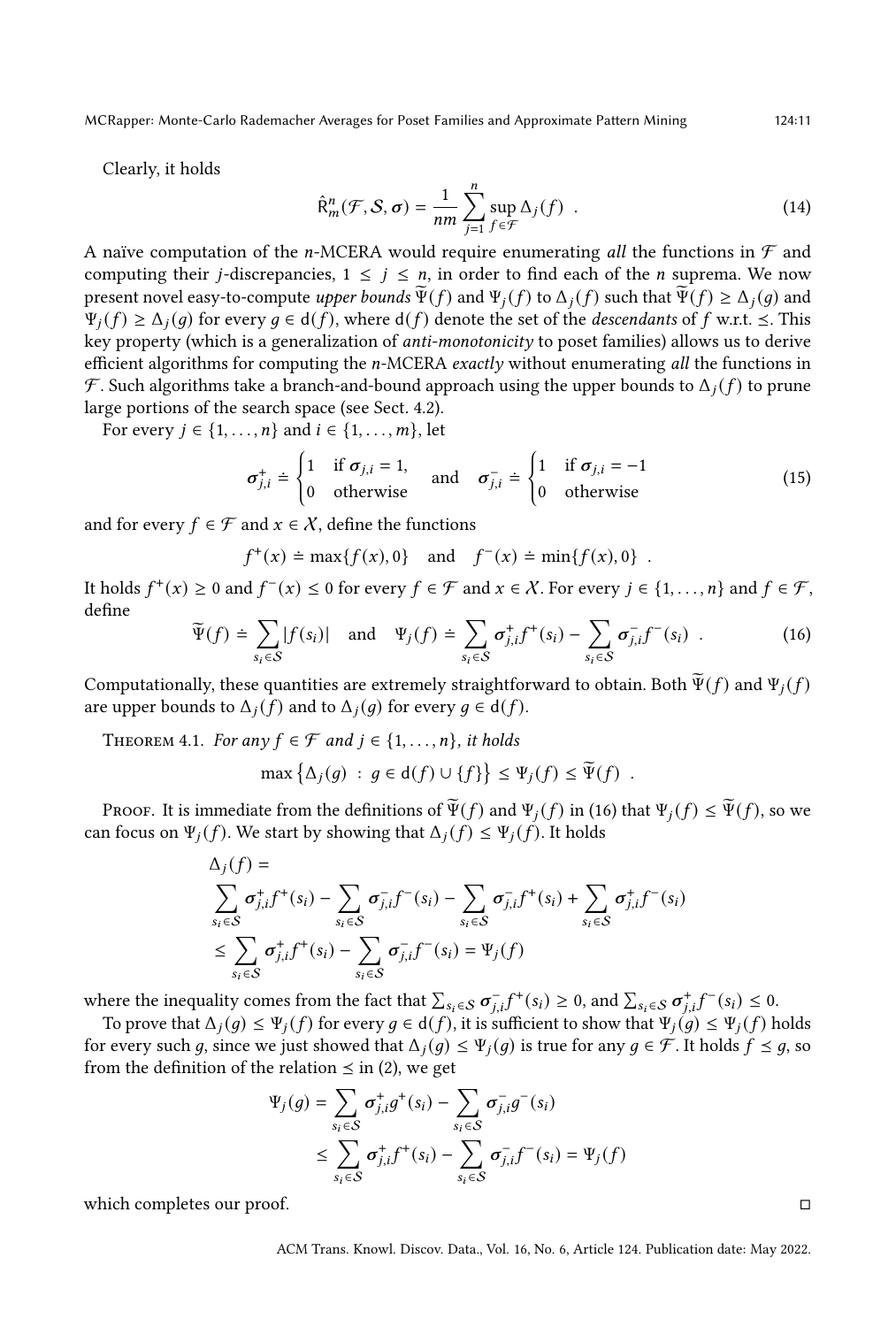The bounds we derived in this section are *deterministic*. An interesting direction for future research is how to obtain sharper probabilistic bounds.

#### <span id="page-11-0"></span>4.2 Algorithms

We now use the discrepancy bounds  $\Psi(\cdot)$  and  $\Psi_i(\cdot)$  from Sect. [4.1](#page-9-0) in our algorithm MCRAPPER for computing the exact  $n$ -MCERA. As the real problem is usually not to only compute the  $n$ -MCERA but to actually compute an upper bound to the SD, our description of MCRapper includes this final step. By including this step we can also fairly compare MCRapper with existing algorithms that use deterministic bounds to the ERA to compute an upper bound to the SD (see also Sect. [6\)](#page-21-0).

MCRapper offers probabilistic guarantees on the quality of the bound to the SD it computes (proof deferred to after the presentation).

<span id="page-11-1"></span>THEOREM 4.2. Let  $\delta \in (0, 1)$ . With probability at least  $1 - \delta$  over the choice of S and of  $\sigma$ , the value  $\varepsilon$  returned by MCRAPPER is such that  $D(\mathcal{F}, \mathcal{S}, \mu) \leq \varepsilon$ .

The pseudocode of MCRapper is presented in Alg. [1.](#page-12-0) The division in functions is useful for reusing parts of the algorithm in later sections (e.g., Alg. [3\)](#page-19-0). After having sampled the  $n \times m$  matrix  $\sigma$  of i.i.d. Rademacher random variables (line [1\)](#page-12-1), the algorithm calls the function getSupDevBound with appropriate parameters, which in turn calls the function getNMCERA, the real heart of the algorithm. This function computes the *n*-MCERA  $\hat{R}_{m}^{n}(\mathcal{F}, \mathcal{S}, \sigma)$  by exploring and pruning the search space (i.e.,  $\mathcal{F}$ ) according to the order of the elements in the priority queue Q (line [8\)](#page-12-2). One possibility is to explore the space in Breadth-First-Search order (so  $Q$  is just a FIFO queue), while another is to use the upper bound  $\Psi(f)$  as the priority, with the top element in the queue being the one with maximum priority among those in the queue. Other orders are possible, but we assume that the order is such that all parents of a function are explored before the function, which is reasonable to ensure maximum pruning, and is satisfied by the two mentioned orders. We assume that the priority queue also has a method delete( $e$ ) to delete an element  $e$  in the queue. This requirement could be avoided with some additional book-keeping, but it simplifies the presentation of the algorithm.

The algorithm maintains in the variables  $v_j, j \in \{1, \ldots, n\}$ , the currently best available lower bound to the quantity sup ∈  $\mathcal{L}_f(f)$  (see [\(14\)](#page-10-2)). Initially, these variables are all set to  $-zm$ , the lowest possible value of a discrepancy (line [9\)](#page-12-3). MCRAPPER also maintains a dictionary  $\mathcal J$  (line [10\)](#page-12-4), initially empty, whose keys will be elements of  $\mathcal F$  and the values are subsets of  $\{1, \ldots, n\}$ . The value associated to a key f in the dictionary is a superset of the set of values  $j \in \{1, \ldots, n\}$  for which  $\widetilde{\Psi}(f) \geq v_i$ , i.e., for which f or one of its descendants may be the function attaining the supremum *j*-discrepancy among all the functions in  $\mathcal F$  (see [\(14\)](#page-10-2)). A function and all its descendants are pruned when this set is the empty set. The set of keys of the dictionary  $\mathcal J$  is, at all times, the set of all and only the functions in  $\mathcal F$  that have ever been added to Q. The last data structure is the set H (line [11\)](#page-12-5), initially empty, which will contain pruned elements of  $\mathcal F$ , in order to avoid visiting either them or their descendants.

MCRAPPER populates Q and J by inserting into them the minimal elements of  $\mathcal F$  w.r.t.  $\leq$  (line [12\)](#page-12-6), using the set  $\{1, \ldots, n\}$  as the value for each of these keys in the dictionary  $\mathcal J$ . It then enters a loop that keeps iterating as long as there are elements in  $Q$  (line [15\)](#page-12-7). The top element f of  $Q$  is extracted at the beginning of each iteration (line [16\)](#page-12-8). A set  $Y$ , initially empty, is created to maintain a superset of the set of values  $j \in \{1, \ldots, n\}$  for which a child of f may be the function attaining the supremum *j*-discrepancy among all the functions in  $\mathcal F$  (see [\(14\)](#page-10-2)). The algorithm then iterates over the elements  $j \in \mathcal{J}[f]$  s.t.  $\widetilde{\Psi}(f)$  is greater than  $v_j$  (line [18\)](#page-12-9). The elements for which  $\widetilde{\Psi}(f) < v_j$ can be ignored because  $f$  and its descendants can not attain the supremum of the  $j$ -discrepancy in this case, thanks to Thm. [4.1.](#page-10-3) Computing  $\widetilde{\Psi}(f)$  is straightforward and can be done even faster if one keeps a frequent-pattern tree or a similar data structure to avoid having to scan  $S$  all the times,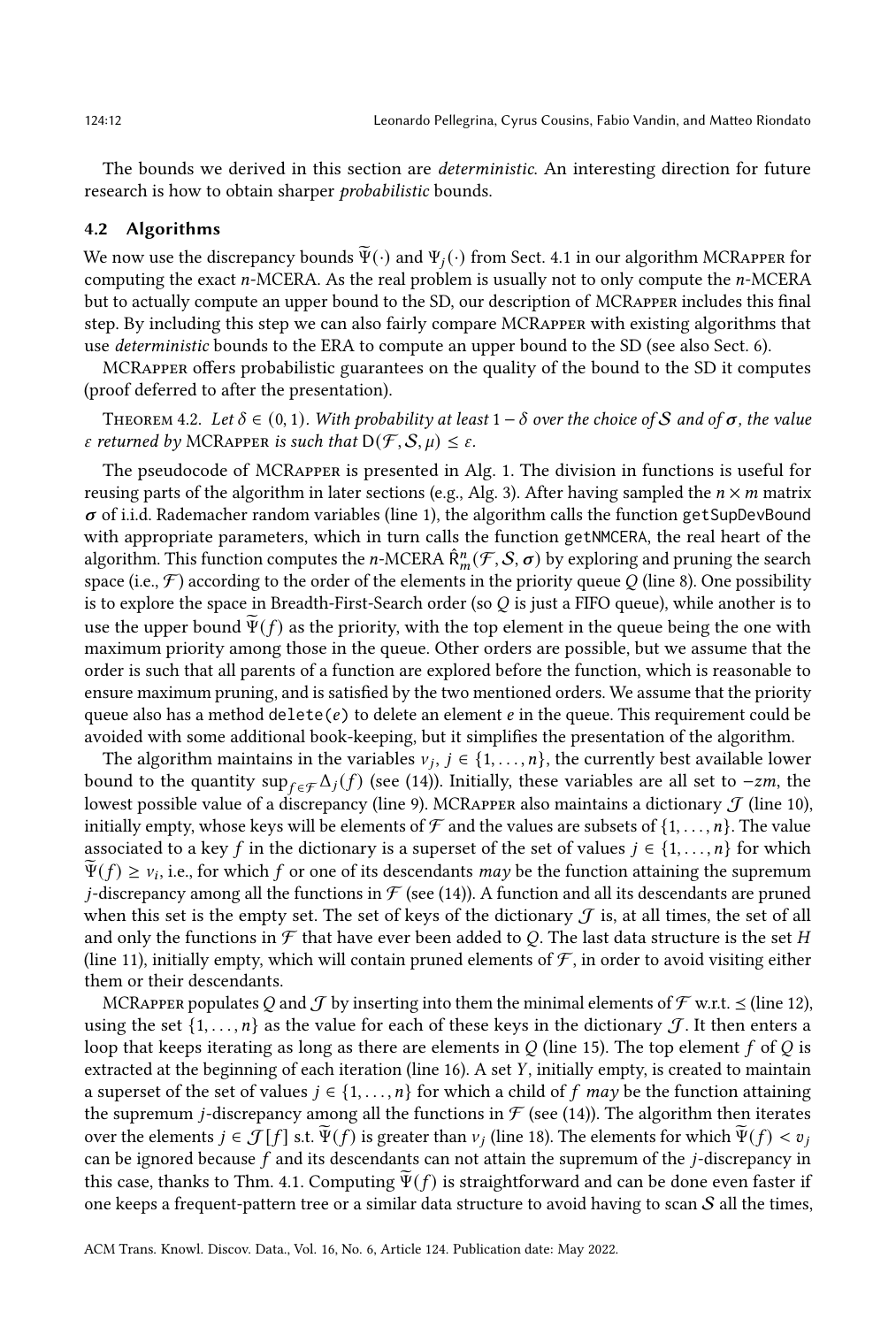Algorithm 1: MCRapper

<span id="page-12-21"></span><span id="page-12-19"></span><span id="page-12-18"></span><span id="page-12-17"></span><span id="page-12-8"></span><span id="page-12-7"></span><span id="page-12-6"></span><span id="page-12-5"></span><span id="page-12-4"></span><span id="page-12-3"></span><span id="page-12-2"></span><span id="page-12-1"></span>**Input:** Poset family F, sample S of size  $m, \delta \in (0, 1), n \ge 1$ **Output:** Upper bound to  $D(\mathcal{F}, \mathcal{S}, \mu)$  with probability  $\geq 1 - \delta$ .  $1 \sigma \leftarrow \text{draw}(m, n)$  $2 \varepsilon \leftarrow$  getSupDevBound $(\mathcal{F}, \mathcal{S}, \delta, \sigma)$ 3 return  $\varepsilon$ 4 Function getSupDevBound $(\mathcal{F}, \mathcal{S}, \delta, \sigma)$ : 5  $\tilde{\mathsf{R}} \leftarrow \mathsf{getNMCERA}(\mathcal{F}, \mathcal{S}, \sigma) + 2z \sqrt{\frac{\ln(4/\delta)}{2nm}}$  $2nm$ 6 return *r.h.s. of* [\(6\)](#page-7-5) using  $\eta = \delta$ 7 Function getNMCERA $(F, S, \sigma)$ :  $8 \qquad Q \leftarrow \text{empty priority queue}$ 9 foreach  $j \in \{1, ..., n\}$  do  $v_j \leftarrow -zm$ 10  $\mathcal{J} \leftarrow$  empty dictionary from  $\mathcal{F}$  to subsets of  $\{1, \ldots, n\}$ 11  $H \leftarrow \emptyset$ 12 foreach  $f \in \text{minimals}(\mathcal{F})$  do 13  $Q.push(f)$ 14  $\mathcal{J}[f] \leftarrow \{1, \ldots, n\}$ 15 while  $Q$  is not empty do 16  $f \leftarrow O.pop()$ 17  $Y \leftarrow \emptyset$ 18 foreach  $j \in \mathcal{J}[f]$  s.t.  $\widetilde{\Psi}(f) \ge v_j$  do<br>
19 if  $\Psi_i(f) > v_i$  then if  $\Psi_i(f) \geq v_i$  then 20  $v_j \leftarrow \max\{v_j, \Delta_j(f)\}$ 21  $Y \leftarrow Y \cup \{i\}$ 22 foreach  $q \in \text{children}(f) \setminus H$  do 23 if  $q \in \mathcal{J}$  then  $N \leftarrow \mathcal{J}[q] \cap Y$  else  $N \leftarrow Y$ 24 if  $N = \emptyset$  then 25  $H \leftarrow H \cup \{q\}$ 26 if  $q \in \mathcal{J}$  then  $Q$  delete(q) <sup>27</sup> else 28 if  $q \notin \mathcal{J}$  then  $Q$ .push(q) 29  $\mathcal{J}[q] \leftarrow N$ 30 return  $\frac{1}{nm} \sum_{j=1}^{n} v_j$ 

<span id="page-12-23"></span><span id="page-12-22"></span><span id="page-12-20"></span><span id="page-12-16"></span><span id="page-12-15"></span><span id="page-12-14"></span><span id="page-12-13"></span><span id="page-12-12"></span><span id="page-12-11"></span><span id="page-12-10"></span><span id="page-12-9"></span><span id="page-12-0"></span>but we do not discuss this case for ease of presentation. For each value  $j$  that satisfies the condition on line [18,](#page-12-9) the algorithm computes  $\Delta_i(f)$  and updates  $v_i$  to this value if larger than the current value of  $v_i$  (line [20\)](#page-12-10), to maintain the invariant that  $v_i$  stores the highest value of *j*-discrepancy seen so far (this invariant, together with the one maintained by the pruning strategy, is at the basis of the correctness of MCRAPPER, see the proof of Lemma [4.3\)](#page-13-0). Finally,  $j$  is added to the set  $Y$  (line [21\)](#page-12-11), as it may still be the case that a descendant of  $f$  has *j*-discrepancy higher than  $v_j$ . The algorithm then iterates over the children of  $f$  that have not been pruned, i.e., those not in  $H$  (line [22\)](#page-12-12). If the child g is such that there is a key g in  $\mathcal J$  (because before f we visited another parent of g), then let N be  $\mathcal{J}[g] \cap Y$ , otherwise, let N be Y. The set N is a superset of the indices j s.t. g may attain the supremum *j*-discrepancy. Indeed, for a value *j* to have this property, it is *necessary* that  $\Psi_i(f) \geq v_i$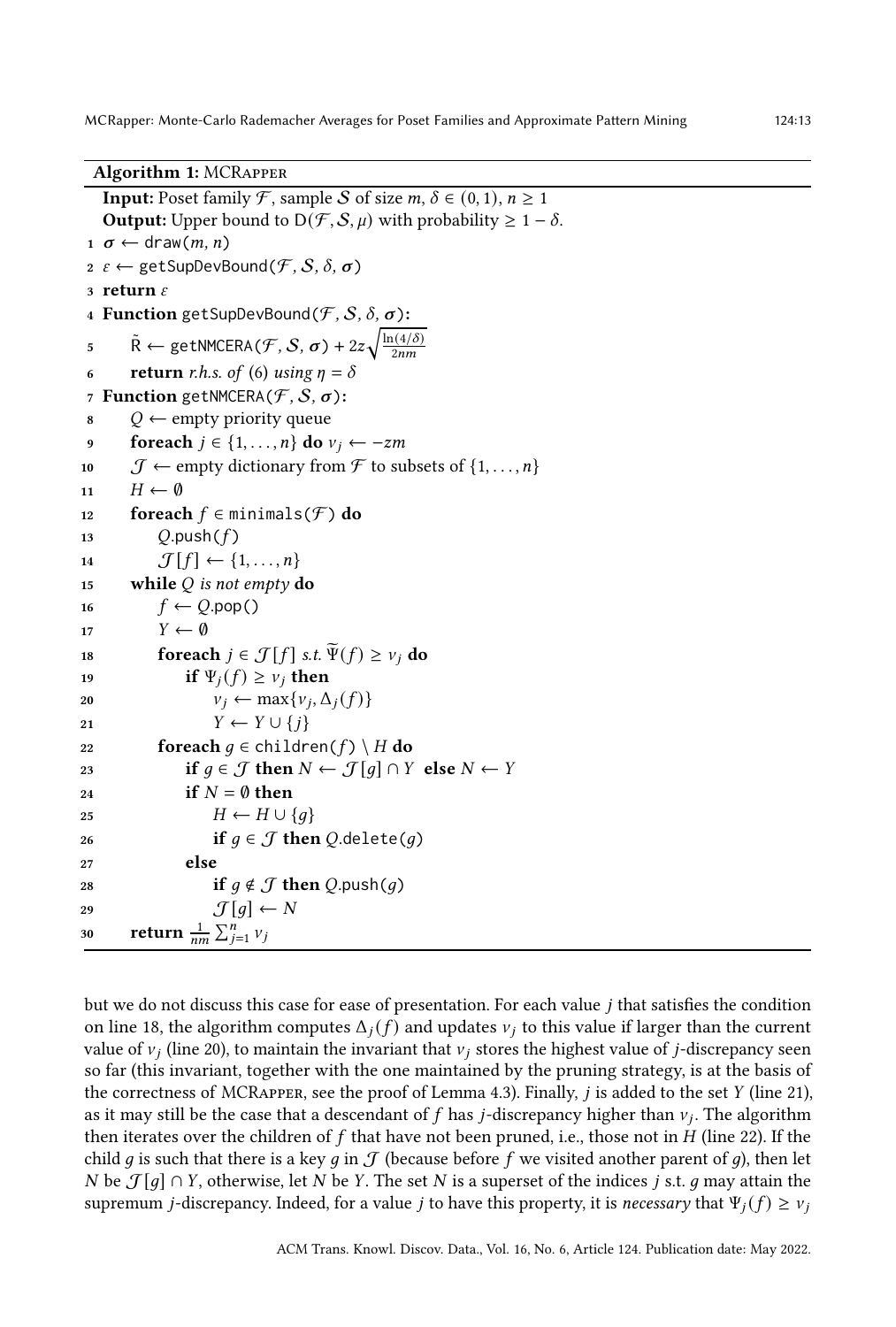for every parent f of j (where the value of  $v_j$  in this expression is the one that  $v_j$  had when f was visited). If  $N = \emptyset$ , then q and all its descendants can be pruned, which is achieved by adding q to H (line [25\)](#page-12-13) and removing q from Q if it is a key  $\mathcal J$  (line [26\)](#page-12-14). When  $N \neq \emptyset$ , first q is added to Q (with the appropriate priority depending on the ordering of Q if it did not belong to  $\mathcal J$  yet (line [28\)](#page-12-15), and then  $\mathcal{J}[q]$  is set to N (line [29\)](#page-12-16). This operation completes the current loop iteration starting at line [15.](#page-12-7)

Once Q is empty, the loop ends and the function getNMCERA returns the sum of the values  $v_i$ divided by  $n \cdot m$ . The returned value is summed to an appropriate term to obtain  $\tilde{R}$  (line [5\)](#page-12-17), which is used to compute the return value  $\varepsilon$  of the function getSupDevBound using [\(6\)](#page-7-5) with  $\eta = \delta$  (line [6\)](#page-12-18). This value  $\varepsilon$  is returned by MCRAPPER when it terminates (line [2\)](#page-12-19).

The following result is at the core of the correctness of MCRapper.

<span id="page-13-0"></span>LEMMA 4.3. getNMCERA $(\mathcal{F}, \mathcal{S}, \sigma)$  returns the value  $\hat{\mathsf{R}}^{n}_{m}(\mathcal{F}, \mathcal{S}, \sigma)$ .

PROOF. For  $j \in \{1, \ldots, n\}$ , let  $h_j$  be any of the functions attaining the supremum in sup  $\epsilon_{f} \epsilon f \Delta_i(f)$ . We need to show that the algorithm updates  $v_i$  on line [20](#page-12-10) of Alg. [1](#page-12-0) using  $\Delta_i(h_i)$  at some point during its execution. We focus on a single  $j$ , as the proof is the same for any value of  $j$ .

It is evident from the description of the algorithm that  $v_j$  is always only set to values of  $\Delta_j(g)$ , and since  $h_i$  has the maximum of these values,  $v_i$  will be, at any point in the execution of the algorithm less than or equal to  $\Delta_i(h_i)$ . Let's call this fact  $F_1$ . Thus, if the algorithm ever hits line [20](#page-12-10) with  $f = h_j$ , then we can be sure that the value stored in  $v_j$  will be  $\Delta_j(h_j)$ , and this variable will never take an higher value. From fact  $F_1$  and Thm. [4.1](#page-10-3) we also have that at any point in time it must be  $v_i \leq \Psi_i(h_i) \leq \Psi(h_i)$ , so the conditions on lines [19](#page-12-20) and [18](#page-12-9) are definitively satisfied, so the question is now whether  $j \in \mathcal{J}[h_j]$  and whether there is an iteration of the **while** loop of line [15](#page-12-7) for which  $f = h_i$ .

It holds from Thm. [4.1](#page-10-3) that it must be  $\Delta_j(h_j) \leq \Psi_j(g) \leq \widetilde{\Psi}(g)$  for every ancestor g of  $h_j$ . From this fact and from fact  $F_1$  then it holds that at any point in time it must hold  $v_i\Psi_i(q) \leq \tilde{\Psi}(q)$  for every such ancestor g of  $h_j$ . Thus, the value j is always added to the set Y at every iteration of the while loop of line [15](#page-12-7) for which  $f$  is an ancestor of  $h_j$ . Let's call this fact  $F_2$ . Thus, as long as no ancestor of  $h_j$  is pruned or  $h_j$  itself is pruned,  $j$  is guaranteed to be in  $\mathcal{J}[h_j].$  But from fact  $\mathsf{F}_2$  and from the fact that *j* belongs to  $\mathcal{J}[f]$  for all the ancestors of  $h_i$  that are in minimals(f) (line [14\)](#page-12-21), then *j* must belong to the set *N* computed on line [23](#page-12-22) for all ancestors of  $h_j$ , thus *N* is never empty and therefore no ancestor of  $h_j$  is ever pruned and neither is  $f$  and we are guaranteed that  $h_j$  is added to  $Q$  on line [28](#page-12-15) when the first of its parents is visited. Thus, there is an iteration of the while loop of line [15](#page-12-7) that has  $f = h_j$ , and because of what we discussed above, then it will be the case that  $v_i = \Delta_i(h_i)$  and our proof is complete. □

The proof of Thm. [4.2](#page-11-1) is then just an application of Lemma [4.3](#page-13-0) and Thm. [3.1](#page-7-2) (with  $\eta = \delta$ ), as the value  $\varepsilon$  returned by MCRAPPER is computed according to [\(6\)](#page-7-5).

<span id="page-13-1"></span>4.2.1 Limiting the exploration of the search space. Despite the very efficient pruning strategy made possible by the upper bounds to the *j*-discrepancy, MCRAPPER may still need to explore a large fraction of the search space, with negative impact on the running time. We now present a "hybrid" approach that limits this exploration, while still ensuring the guarantees from Thm. [4.2.](#page-11-1)

Let  $\beta$  be any positive value and define

$$
\mathcal{G}(\mathcal{S}, \beta) \doteq \left\{ f \in \mathcal{F} \; : \; \frac{1}{m} \sum_{i=1}^{m} \left( f(s_i) \right)^2 \geq \beta \right\},\
$$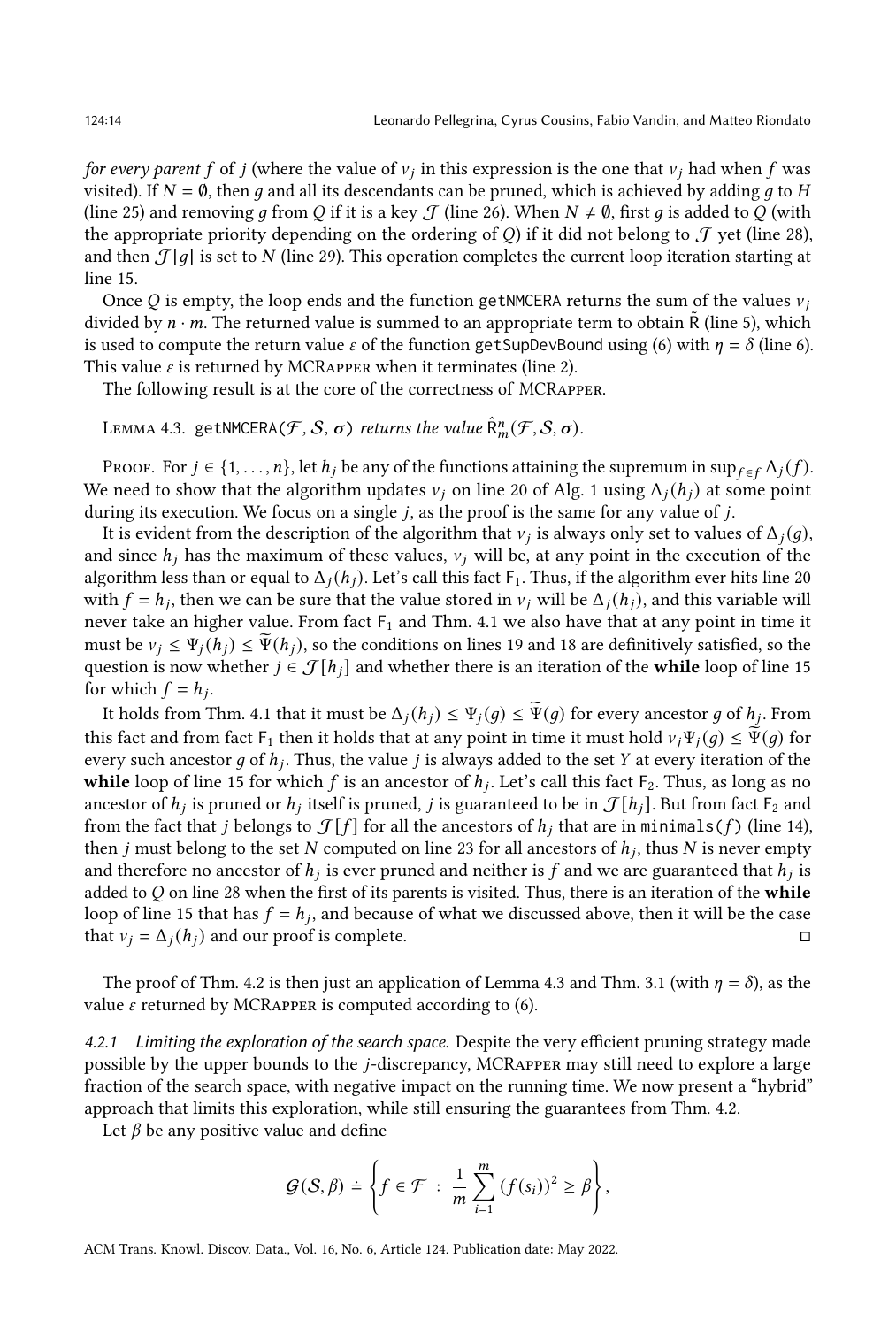The following result is a consequence of Hoeffding's inequality and a union bound over  $n \cdot$  $|\mathcal{K}(\mathcal{S}, \beta)|$  events.

LEMMA 4.4. Let  $\eta \in (0, 1)$ . Then, with probability at least  $1 - \eta$  over the choice of  $\sigma$ , it holds that simultaneously for every  $j \in \{1, ..., n\}$ ,

<span id="page-14-1"></span>
$$
\hat{\mathsf{R}}_m^1(\mathcal{K}(\mathcal{S}, \beta), \mathcal{S}, \sigma_j) \le \sqrt{\frac{2\beta \log\left(\frac{n|\mathcal{K}(\mathcal{S}, \beta)|}{\eta}\right)}{m}} \tag{17}
$$

<span id="page-14-0"></span>The following is an immediate consequence of the above and the definition of  $n$ -MCERA.

THEOREM 4.5. Let  $\eta \in (0,1)$ . Then with probability  $\geq 1 - \eta$  over the choice of  $\sigma$ , it holds

$$
\hat{\mathsf{R}}_{m}^{n}(\mathcal{F}, \mathcal{S}, \sigma) = \frac{1}{n} \sum_{j=1}^{n} \max \left\{ \hat{\mathsf{R}}_{m}^{1}(\mathcal{G}(\mathcal{S}, \beta), \mathcal{S}, \sigma_{j}), \hat{\mathsf{R}}_{m}^{1}(\mathcal{K}(\mathcal{S}, \beta), \mathcal{S}, \sigma_{j}) \right\}
$$
\n
$$
\leq \frac{1}{n} \sum_{j=1}^{n} \max \left\{ \hat{\mathsf{R}}_{m}^{1}(\mathcal{G}(\mathcal{S}, \beta), \mathcal{S}, \sigma_{j}), \sqrt{\frac{2\beta \log \left( \frac{n|\mathcal{K}(\mathcal{S}, \beta)|}{\eta} \right)}{m}} \right\} .
$$

The result of Thm. [4.5](#page-14-0) is especially useful in situations when it is possible to compute efficiently reasonable upper bounds on the cardinality of  $K(S, \beta)$ , possibly using information from S (but not  $\sigma$ ). For the case of pattern mining, these bounds are often easy to obtain: e.g., in the case of itemsets, it holds  $|\mathcal{K}(\mathcal{S}, \beta)| \leq \sum_{s_i \in \mathcal{S}} 2^{|s_i|}$ , where  $|s_i|$  is the number of items in the transaction  $s_i$ . It may be possible to derive much stricter bounds at the expense of complexity in their computation and their presentation. For these reasons, we do not further explore such approaches, but it could be an interesting direction for future work, possibly with other applications.

Combining these observations with MCRapper may lead to a significant speed-up thanks to the fact that MCRAPPER would be exploring only (a subset of)  $G(S, \beta)$  instead of (a subset of) the entire search space F, at the cost of computing an *upper bound* to  $\hat{R}_{m}^{n}(\mathcal{F}, \mathcal{S}, \sigma_{j})$ , rather than its exact value (the upper bound can still be used for computing an upper bound to the SD). We study this trade-off, which is governed by the choice of  $\beta$ , experimentally in Sect. [6.3.](#page-23-0)

We now describe this variant MCRapper-H of MCRapper, presented in Alg. [2.](#page-15-0) MCRapper-H accepts in input the same parameters of MCRAPPER, but also the parameters  $\beta$  and  $\gamma < \delta$ , which controls the confidence of the probabilistic bound from Thm. [4.5.](#page-14-0) After having drawn  $\sigma$ , MCRAPPER-H computes the upper bound to  $|\mathcal{K}(S,\beta)|$  (line [3\)](#page-15-1), and calls the function getNMCERA( $\mathcal{G}(S,\beta)$ , S,  $\sigma$ ) (line [2\)](#page-15-2), slightly modified w.r.t. the one on line [30](#page-12-23) of Alg. [1](#page-12-0) so it returns the set of *n* values  $\{v_1, \ldots, v_n\}$  instead of their average. Then, MCRAPPER-H computes R using the r.h.s. of [\(17\)](#page-14-1) and returns the bound to the SD obtained from the r.h.s. of [\(6\)](#page-7-5) with  $\eta = \delta - \gamma$ .

The correctness of MCRapper-H, i.e., the fact that it offers the same properties as MCRapper from Thm. [4.2,](#page-11-1) follows from Thms. [3.1,](#page-7-2) [4.2](#page-11-1) and [4.5,](#page-14-0) and an application of the union bound.

Once again, considering the *n*-MCERA  $\hat{R}_{m}^{n}(\mathcal{F}^{\odot}, \mathcal{S}, \sigma)$  of the centralized family  $\mathcal{F}^{\odot}$  in place of that of  $\mathcal F$  allow us to use smaller constants when computing bounds to the SD D( $\mathcal F$ ,  $S$ ,  $\mu$ ) (see end of Sect. [3.2\)](#page-6-0). The following is a variant of Thm. [4.5](#page-14-0) for bounding  $\hat{R}^n_m(\mathcal{F}^\odot, \mathcal{S}, \sigma)$ , and can be used in place of Thm. [4.5](#page-14-0) in MCRapper-H.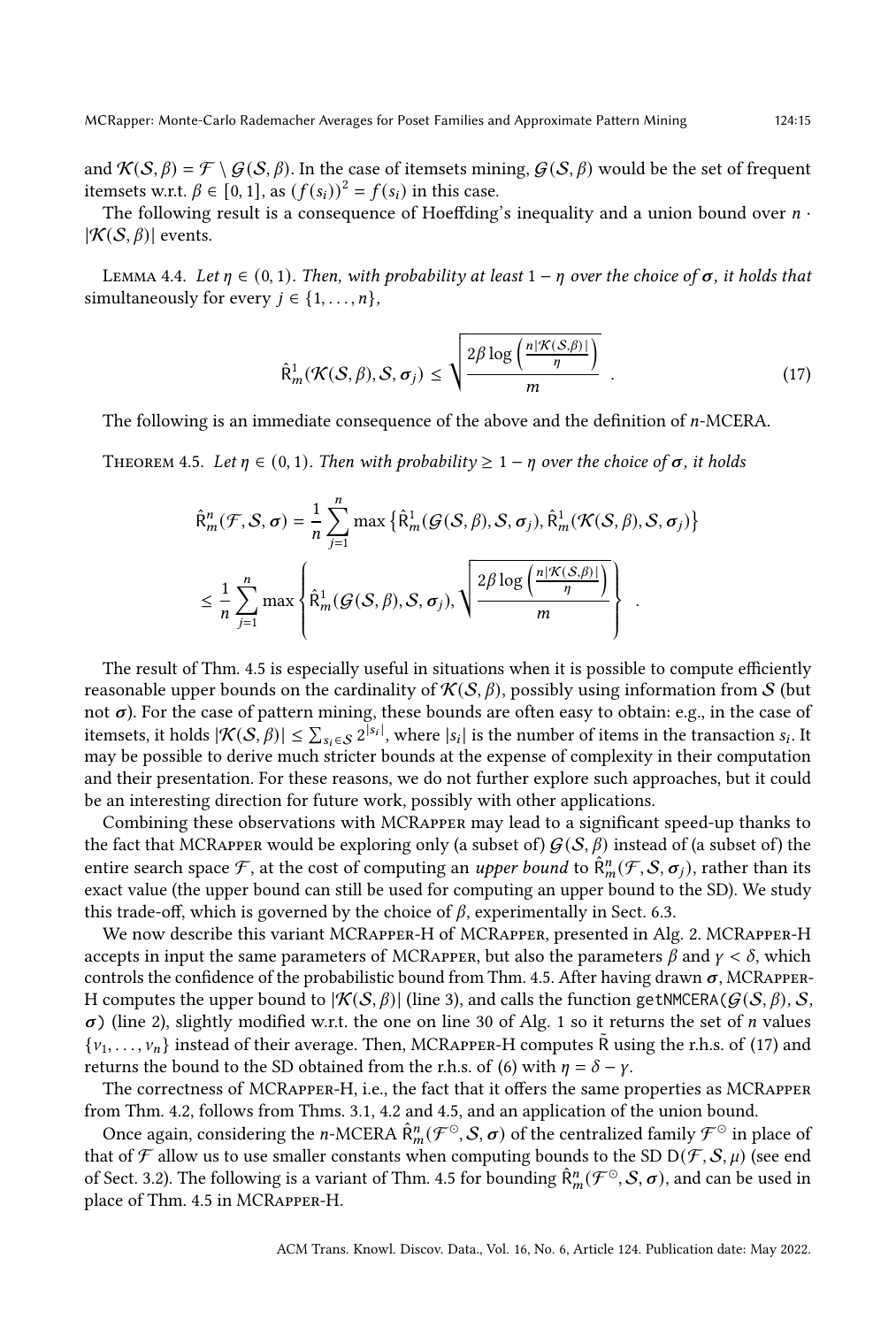THEOREM 4.6. Let  $\eta \in (0,1)$ . Then with probability  $\geq 1 - \eta$  over the choice of  $\sigma$ , it holds

$$
\hat{\mathsf{R}}_m^n(\mathcal{F}^\odot,\mathcal{S},\sigma) \leq \frac{1}{n} \sum_{j=1}^n \max \left\{ \hat{\mathsf{R}}_m^1(\mathcal{G}(\mathcal{S},\beta),\mathcal{S},\sigma_j), \sqrt{\frac{2\beta \log \left( \frac{n|\mathcal{K}(\mathcal{S},\beta)|}{\eta} \right)}{m}} \right\}
$$

$$
-\frac{1}{n} \sum_{j=1}^n \frac{1}{m} \sum_{s_i \in \mathcal{S}} \sigma_{j,i} \left( a + \frac{c}{2} \right).
$$

Proof. From the definition of n-MCERA and of  $\mathcal{F}^{\odot}$ , it holds

$$
\hat{\mathsf{R}}_{m}^{n}(\mathcal{F}^{\odot},\mathcal{S},\sigma) = \frac{1}{n} \sum_{j=1}^{n} \sup_{f \in \mathcal{F}} \frac{1}{m} \sum_{s_{i} \in \mathcal{S}} \sigma_{j,i} \left( f(s_{i}) - a - \frac{c}{2} \right)
$$
\n
$$
= \frac{1}{n} \sum_{j=1}^{n} \sup_{f \in \mathcal{F}} \left\{ \frac{1}{m} \left( \sum_{s_{i} \in \mathcal{S}} \sigma_{j,i} f(s_{i}) - \sum_{s_{i} \in \mathcal{S}} \sigma_{j,i} \left( a + \frac{c}{2} \right) \right) \right\}
$$
\n
$$
= \frac{1}{n} \sum_{j=1}^{n} \left\{ \sup_{f \in \mathcal{F}} \left\{ \frac{1}{m} \sum_{s_{i} \in \mathcal{S}} \sigma_{j,i} f(s_{i}) \right\} - \frac{1}{m} \sum_{s_{i} \in \mathcal{S}} \sigma_{j,i} \left( a + \frac{c}{2} \right) \right\}
$$
\n
$$
= \hat{\mathsf{R}}_{m}^{n}(\mathcal{F}, \mathcal{S}, \sigma) - \frac{1}{n} \sum_{j=1}^{n} \frac{1}{m} \sum_{s_{i} \in \mathcal{S}} \sigma_{j,i} \left( a + \frac{c}{2} \right).
$$

The thesis then follows by applying Thm. [4.5](#page-14-0) to the r.h.s.  $\Box$ 

## Algorithm 2: MCRapper-H

<span id="page-15-2"></span><span id="page-15-1"></span>**Input:** Poset family F, sample S of size  $m, \delta \in (0, 1), \beta \in [0, z^2], \gamma \in (0, \delta)$ **Output:** Upper bound to  $D(\mathcal{F}, \mathcal{S}, \mu)$  with prob.  $\geq 1 - \delta$ .  $1 \sigma \leftarrow \text{draw}(m, n)$  $2 \{v_1, \ldots, v_n\} \leftarrow \text{getNMCERA}(\mathcal{G}(\mathcal{S}, \beta), \mathcal{S}, \sigma)$  // Modified w.r.t. Alg. [1.](#page-12-0) See text.  $\alpha \leftarrow$  upper bound to  $|\mathcal{K}(\mathcal{S}, \beta)|$ 4  $\tilde{R} \leftarrow \frac{1}{n} \sum_{j=1}^{n} \max$  $\overline{\mathcal{L}}$ 5 return r.h.s. of [\(6\)](#page-7-5) using  $\eta = \delta - \gamma$  $\frac{v_j}{m}$  $\sqrt{2\beta \log \left(\frac{n\omega}{v}\right)}$  $\frac{g\left(\frac{n\omega}{Y}\right)}{m}$  $\big)$  $+2z$  $\sqrt{\ln\left(\frac{4}{\delta-\gamma}\right)}$  $\frac{1}{2}$ nm

<span id="page-15-0"></span>It is not necessary to choose  $\beta$  a-priori, as long as it is chosen without using any information that depends on  $\sigma$ . In situations where deciding  $\beta$  a-priori is not easy, one may define instead, for a given value of k set by the user, the quantity  $\beta_k$  defined as

$$
\beta_k \doteq \min \left\{ \beta : |\mathcal{G}(\mathcal{S}, \beta)| \leq k \right\}.
$$

When the queue  $Q$  (line [8](#page-12-2) of Alg. [1\)](#page-12-0) is sorted by decreasing value of  $\sum_{i=1}^n{(f(s_i))^2}$ , the value  $k$  is the maximum number of nodes the branch-and-bound search in getNMCERA may enumerate. Obtaining more refined bounds than Thm. [4.5](#page-14-0) is an interesting research direction.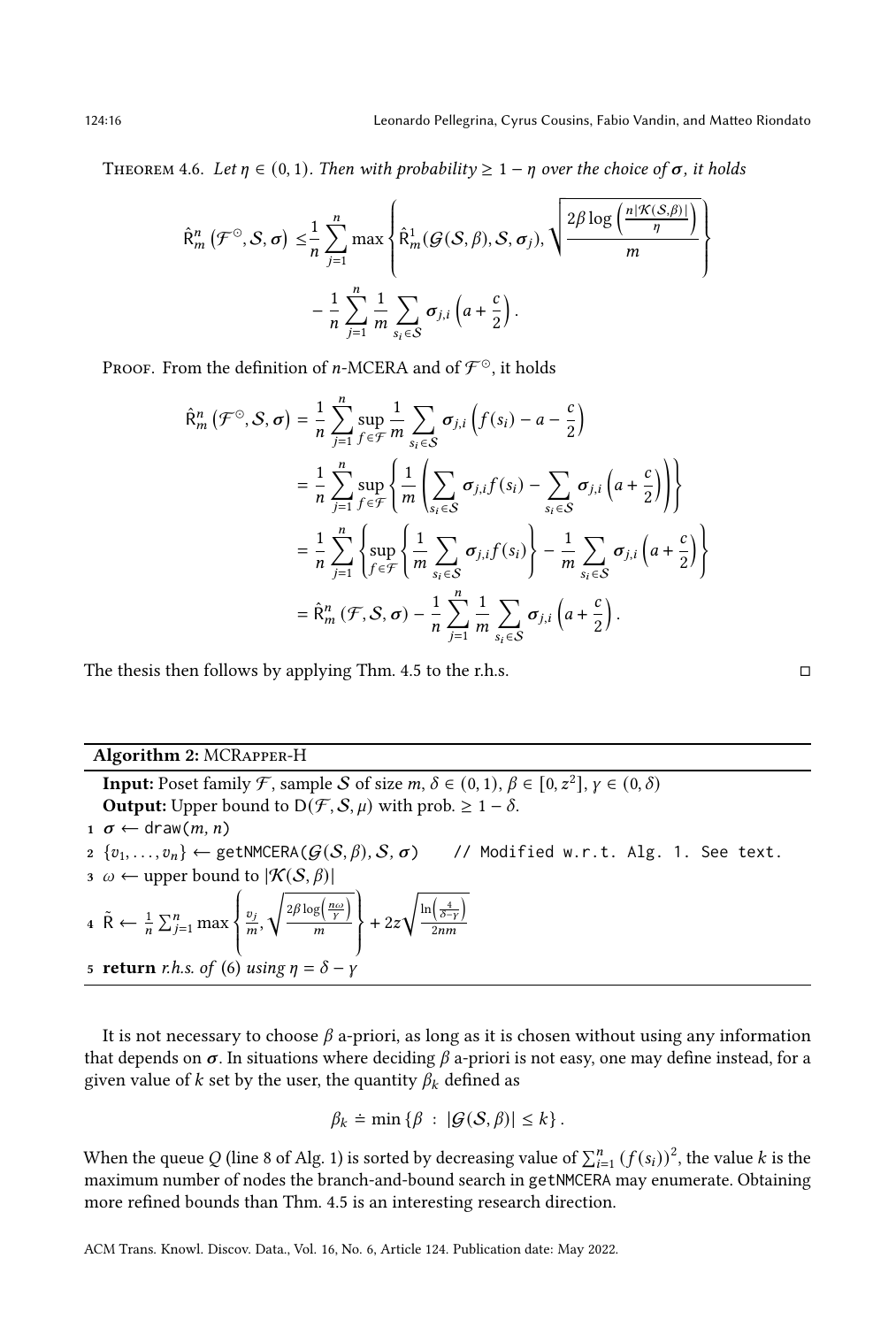#### <span id="page-16-1"></span>4.3 Improved bounds for  $n = 1$

For the special case of  $n = 1$ , it is possible to derive a better bound to the SD than the one presented in Thm. [3.1.](#page-7-2) This result is new and of independent interest because it holds for any family  $\mathcal{F}$ .

<span id="page-16-0"></span>THEOREM 4.7. Let  $\eta \in (0,1)$ . With probability at least  $1 - \eta$  over the choice of S and  $\sigma$ , it holds that

<span id="page-16-3"></span>
$$
D(\mathcal{F}, \mathcal{S}, \mu) \le 2\hat{R}_m^1(\mathcal{F}^\odot, \mathcal{S}, \sigma) + 3c\sqrt{\frac{\ln\frac{2}{\eta}}{2m}}.
$$
 (18)

PROOF. Consider the event

<span id="page-16-2"></span>
$$
\mathsf{E}_1 \doteq \sup_{g \in \mathcal{F}^{\odot}} \left( \widehat{\mathbb{E}}[g] - \mathbb{E}[g] \right) \le 2\widehat{\mathsf{R}}_m^1(\mathcal{F}^{\odot}, \mathcal{S}, \sigma) + 3c \sqrt{\frac{\ln \frac{2}{\eta}}{2m}} \quad . \tag{19}
$$

We now show that this event holds with probability at least  $1 - \eta/2$  over the choices of S and  $\sigma$ , and then we use this fact to obtain the thesis with some additional steps.

Using linearity of expectation and the fact that the  $n$ -MCERA is an unbiased estimator for the ERA (i.e., its expectation is the ERA), we can rewrite the symmetrization inequality (Thm. [3.6\)](#page-8-4) as

$$
\mathbb{E}_{\mathcal{S},\sigma}\left[\sup_{g\in\mathcal{F}^{\circ}}\left(\widehat{\mathbb{E}}[g] - \mathbb{E}[g]\right) - 2\widehat{R}_m^1(\mathcal{F}^{\circ}, \mathcal{S}, \sigma)\right] \leq 0.
$$

The argument of the (outer) expectation on the l.h.s. can be seen as a function  $h$  of the  $m$  pairs of r.v.'s  $(\sigma_{1,1}, s_1), \ldots, (\sigma_{1,m}, s_m)$ . Fix any possible assignment  $v'$  of values to these pairs. Consider now a second assignment  $v''$  obtained from  $v'$  by changing the value of any of the pairs with any other value in {-1, 1} × X. We want to show that it holds  $|h(v') - h(v'')| \leq 3c/m$ .

We separately handle the SD and the 1-MCERA, as both depend on the values of the assignment of values to the pairs. The SD does not depend on  $\sigma_{1,\cdot}$ , and in the argument of the supremum, changing any  $s_j$  impacts a single summand of the empirical mean  $\mathbb{\hat{E}}_\mathcal{S}[g]$ , with maximal change when  $q(s_i)$  goes from  $-c/2$  to  $c/2$  (or vice versa), thus the SD itself changes by no more than  $c/m$ .

We now consider the 1-MCERA, and assume that the pair changing value is  $(\sigma_{1,i}, s_i)$ . Then the only term of the 1-MCERA sum that changes is the  $j$ -th term. If only the first component of the pair changes value (i.e.,  $\sigma_{1,i}$  goes from 1 to −1 or vice versa, i.e., from  $\sigma_{1,i}$  to  $-\sigma_{1,i}$ ), then the j-th term in the 1-MCERA sum cannot change by more than c, because it holds  $\sigma_{1,j}g(s_j) \in [-c/2,c/2]$ , thus  $-\sigma_{1,j}g(s_j)$  also belongs to this interval, and it must be  $|\sigma_{1,j}g(s_j) - (-\sigma_{1,j}g(s_j))|$  ≤ c. If only the second component of the pair changes value (i.e.,  $s_j$  changes value to  $\bar{s}_j$ ), then the j-th term in the 1-MCERA sum cannot change by more than c, because each function  $q \in \mathcal{F}^{\odot}$  goes from X to  $[-c/2, c/2]$ , and it must be  $|\sigma_{1,j}g(s_j) - \sigma_{i,j}g(\bar{s}_j)| \leq c$ . Consider now the final case where both  $\sigma_{1,j}$ and  $s_j$  change value. We have once again  $|\sigma_{1,j}g(s_j) - (-\sigma_{1,j}g(\bar{s}_j))| \leq c$ .

By adding the maximum change in the SD (i.e.,  $c/m$ ) and the maximum change in twice the 1-MCERA (i.e.,  $2c/m$ ), we can conclude that function h satisfies the requirements of McDiarmid's inequality (Thm. [3.2\)](#page-7-6) with constants  $3c/m$ , and obtain that event  $E_1$  from [\(19\)](#page-16-2) holds with probability at least  $1 - \frac{\eta}{2}$ .

Let – $\mathcal{F}^{\odot}$  represent the family of functions containing – $g$  for each  $g \in \mathcal{F}^{\odot}$ . Consider the event

$$
\mathsf{E}_2 \doteq \sup_{g \in -\mathcal{F}^\odot} \left( \widehat{\mathbb{E}}[g] - \mathbb{E}[g] \right) \leq 2 \widehat{\mathsf{R}}_m^1(-\mathcal{F}^\odot, \mathcal{S}, -\sigma) + 3c \sqrt{\frac{\ln \frac{2}{\eta}}{2m}}.
$$

Following the same steps as for  $E_1$ , we have that  $E_2$  holds with probability at least  $1 - \eta / 2$ , as the fact that we are considering  $\hat{\mathsf{R}}_m^1(-\mathcal{F}^\odot, \mathcal{S}, -\sigma)$  rather than  $\hat{\mathsf{R}}_m^1(-\mathcal{F}^\odot, \mathcal{S}, \sigma)$  is not influential.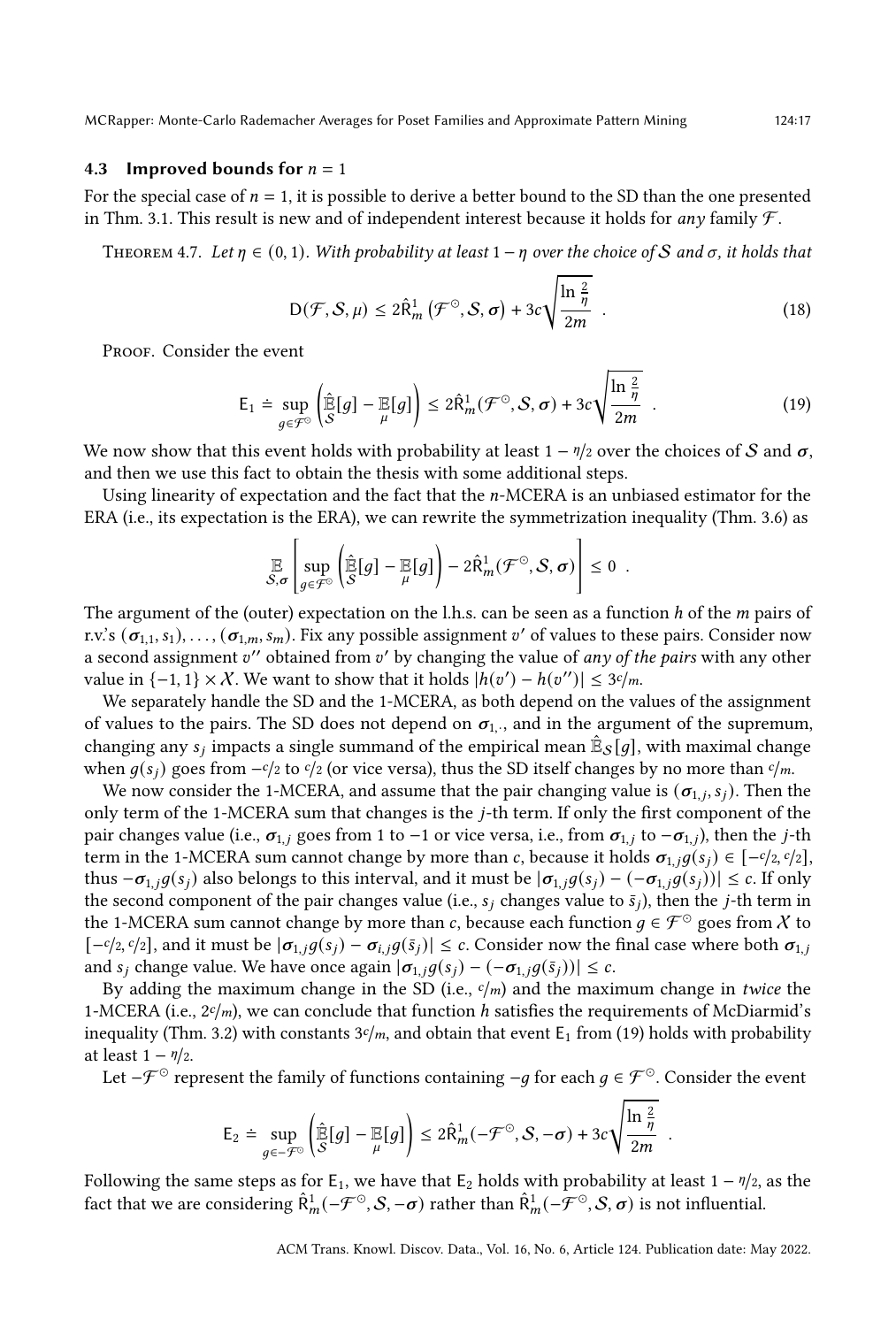124:18 Leonardo Pellegrina, Cyrus Cousins, Fabio Vandin, and Matteo Riondato

.

.

It is easy to see that  $\hat{\mathsf{R}}_m^1(-\mathcal{F}^\odot, \mathcal{S}, -\sigma) = \hat{\mathsf{R}}_m^1(\mathcal{F}^\odot, \mathcal{S}, \sigma)$ , and that

$$
\sup_{g \in -\mathcal{F}^{\circlearrowright}} \left( \widehat{\mathbb{E}}[g] - \mathbb{E}[g] \right) = \sup_{g \in \mathcal{F}^{\circlearrowright}} \left( \mathbb{E}[g] - \widehat{\mathbb{E}}[g] \right)
$$

Thus we can rewrite  $E_2$  as

$$
\mathsf{E}_2 = \sup_{g \in \mathcal{F}^\odot} \left( \mathop{\mathbb{E}}_\mu[g] - \mathop{\hat{\mathbb{E}}}_S[g] \right) \leq 2 \hat{\mathsf{R}}_m^1(\mathcal{F}^\odot, \mathcal{S}, \sigma) + 3c \sqrt{\frac{\ln \frac{2}{\eta}}{2m}} \enspace.
$$

From the union bound, we have that  $E_1$  and  $E_2$  hold simultaneously with probability at least  $1 - \eta$ , i.e., the following event holds with probability at least  $1 - \eta$ 

$$
D(\mathcal{F}^{\odot}, \mathcal{S}, \mu) \leq 2\hat{R}_{m}^{1}(\mathcal{F}^{\odot}, \mathcal{S}, \sigma) + 3c\sqrt{\frac{\ln\frac{2}{\eta}}{2m}}
$$

The thesis then follows from the fact  $D(\mathcal{F}, \mathcal{S}, \mu) = D(\mathcal{F}^{\odot}, \mathcal{S}, \mu)$ .

The advantage of [\(18\)](#page-16-3) over [\(6\)](#page-7-5) (with  $n = 1$ ) is in the smaller "tail bounds" terms that arise thanks to a single application of a probabilistic tail bound, rather than three such applications. To use this result in MCRapper, line [2](#page-12-19) must be replaced with

$$
\varepsilon \leftarrow \text{getNMCERA}(\mathcal{F}, \mathcal{S}, \sigma) + 3c \sqrt{\frac{\ln \frac{2}{\delta}}{2m}};
$$

so the upper bound to the SD is computed according to [\(18\)](#page-16-3). The same guarantees as in Thm. [4.2](#page-11-1) hold for this modified algorithm.

## <span id="page-17-0"></span>5 APPLICATIONS

To showcase MCRapper's practical strengths, we now discuss applications to various pattern mining tasks. The value  $\varepsilon$  computed by MCRAPPER can be used, for example, to obtain, from a small random sample  $S$  of a large dataset, a high-quality approximation of the collection of frequent itemsets in the dataset w.r.t. a frequency threshold  $\theta \in (0, 1)$ , by quickly mining the small sample at frequency  $\theta - \frac{\epsilon}{2}$  [\[25\]](#page-27-2). Also, it can be used in the algorithm by Pellegrina et al. [\[23\]](#page-27-8) to achieve statistical power in significant pattern mining, or in the progressive algorithm by Servan-Schreiber et al. [\[32\]](#page-27-14) to enable even more accurate interactive data exploration. Essentially any of the tasks we mentioned in Sect. [1](#page-0-0) and [2](#page-2-0) would benefit from the improved bound to the SD computed by MCRapper. To support this claim, we discuss in depth one specific application.

Mining True Frequent Patterns. We now show how to use MCRapper together with sharp varianceaware bounds to the SD (Thm. [3.5\)](#page-8-0) for the specific application of identifying the True Frequent Patterns (TFPs) [\[27\]](#page-27-11). The original work considered the problem only for itemsets, but we solve the problem for a generic poset family  $\mathcal F$  of functions with a relation  $\leq$  that, in addition to [\(2\)](#page-5-1), also satisfies *anti-monotonicity*, i.e., we require that for any  $f, g \in \mathcal{F}$  such that  $f \leq g$ , it also holds  $f(x) \geq g(x)$  for any  $x \in \mathcal{X}$ . This condition is more restrictive than the one in [\(2\)](#page-5-1), but it is satisfied by many pattern classes. For ease for presentation we assume, w.l.o.g., that the functions in  $\mathcal F$ map the domain X to [0, 1]. We also assume that the *projection* of  $\mathcal F$  on the bag S (i.e., on the dataset) is finite, that is, the set of |S|-dimensional vectors  $\{\langle f(s_1), \ldots, f(s_{|S|})\rangle, f \in \mathcal{F}\}\$ is finite. This condition is satisfied in most practical applications.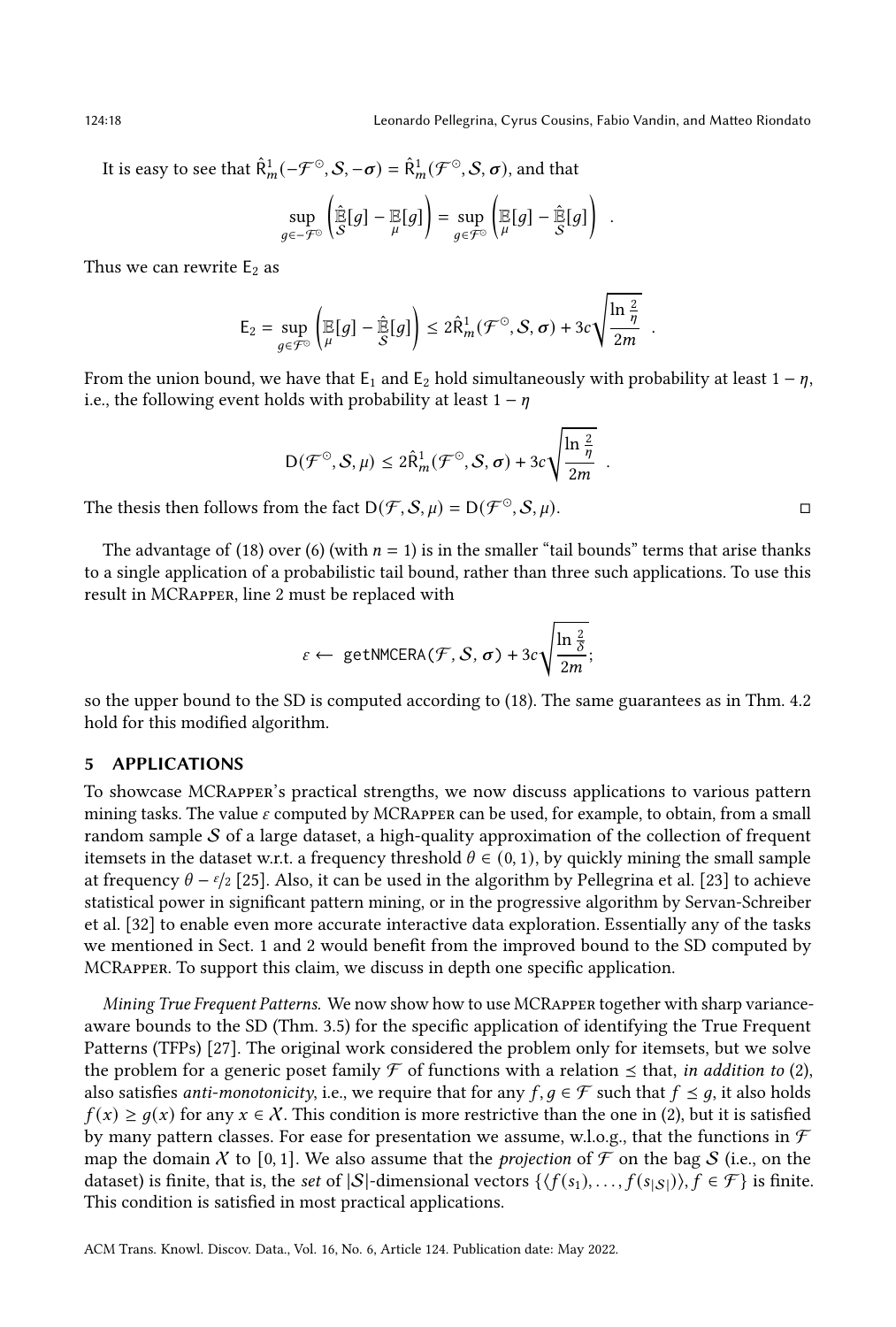MCRapper: Monte-Carlo Rademacher Averages for Poset Families and Approximate Pattern Mining 124:19

The task of TFP mining is, given a pattern language  $\mathcal{L}$  (i.e., a function family with the properties discussed above) and a threshold  $\theta \in [0, 1]$ , to output the set

<span id="page-18-0"></span>
$$
\text{TFP}(\theta, \mathcal{L}) \doteq \left\{ f \in \mathcal{L} : \mathbb{E}[f] \ge \theta \right\} \quad . \tag{20}
$$

Computing TFP  $(\theta, \mathcal{L})$  exactly requires to know  $\mathbb{E}_u[f]$  for every  $f \in \mathcal{L}$ ; since this assumption is unrealistic, it is only possible to compute an *approximation* of TFP  $(\theta, \mathcal{L})$  using information available from a random bag S of m i.i.d. samples from  $\mu$ . In this work, mimicking the guarantees given in significant pattern mining [\[14\]](#page-26-7) and in multiple hypothesis testing settings, we are interested in approximations that are a *subset* of  $TFP(\theta, \mathcal{L})$ , i.e., we do not want false *positives* in our approximation, but we accept false *negatives*. Due to the randomness in the generation of  $S$ , no algorithm can guarantee to compute a (non-trivial) subset of  $TFP(\theta, \mathcal{L})$  from every possible S. Thus, one has to accept that there is a probability over the choice of  $S$  and other random choices made by the algorithm to obtain a set of patterns that is not a subset of  $TFP(\theta, \mathcal{L})$ . We now present an algorithm TFP-R with the following guarantee (proof presented after the description of the algorithm).

<span id="page-18-1"></span>THEOREM 5.1. Given  $\mathcal{L}, \mathcal{S}, \theta \in [0, 1], \delta^-, \delta^+ \in (0, 1)$ , and a number  $n \geq 1$  of Monte-Carlo trials, TFP-R returns a set  $\mathcal T$  such that

$$
\Pr_{S,\sigma}(\mathcal{T} \subseteq \text{TFP}(\theta, \mathcal{L})) \ge 1 - (\delta^- + \delta^+),
$$

where the probability is over the choice of both S and the randomness in TFP-R, i.e., an  $n \times m$  matrix of i.i.d. Rademacher variables  $\sigma$ .

Here is the intuition for TFP-R. For any set  $A \subseteq \mathcal{L}$  such that, for any  $f \in A$ , all ancestors of f also belong to A, the *negative border* B<sup>-</sup>(A) of A is the set containing every function  $f \in \mathcal{L} \setminus A$  such that every parent w.r.t.  $\leq$  of f belongs to A, and the *positive border*  $B^+(A)$  of A is the set containing every function  $f \in A$  such that no child of  $f$  belongs to  $A$  [\[18\]](#page-26-17).

If we can compute  $\hat{\epsilon}_u, \hat{\epsilon}_\ell \in (0, 1)$  such that, for every  $f \in B^-(TFP(\theta, \mathcal{L}))$ , it holds  $\theta - \hat{\epsilon}_\ell \leq$  $\hat{\mathbb{E}}_\mathcal{S}[f] \leq \theta + \hat{\varepsilon}_u$ , then, by the anti-monotonicity property, we can be sure that any  $g\in\mathcal{L}$  such that  $\mathbb{\hat{E}}_{\mathcal{S}}[g] \geq \theta + \hat{\epsilon}_u$  belongs to TFP $(\theta, \mathcal{L})$ .

This guarantee will naturally be probabilistic, for the reasons we already discussed. Since B<sup>-</sup>(TFP( $(\theta, \mathcal{L})$ ) is unknown, TFP-R approximates it by *progressively*, by refining a superset  $\hat{\mathcal{B}}$ <sup>-</sup> of it, starting from L. The cardinality of the superset  $\hat{\mathcal{B}}^-$  directly impacts the value  $\hat{\epsilon}_u$  defined above. In order to limit the cardinality of  $\hat{\mathcal{B}}^-$ , TFP-R maintains a superset  $\hat{\mathcal{B}}^+$  approximating B†(TFP( $\theta, \mathcal{L}$ )), refined progressively as well. The correctness of TFP-R is based on the fact that at every point in the execution, it holds Β¯(TFP( $\theta, L$ )) ⊆  $\hat{\mathcal{B}}^-$ , as we show in the proof of Thm. [5.1.](#page-18-1)

The pseudocode of TFP-R is presented in Alg. [3.](#page-19-0) We assume to have a function getVarianceBound that, given two quantities  $\kappa$  and  $\lambda$ , with  $\kappa < \lambda$ , returns an upper bound to the variance of every function  $f \in \mathcal{L}$  with  $\kappa \leq \mathbb{E}_{\mu}[f] \leq \lambda$ . This assumption is reasonable: in the general case, Popoviciu's inequality tells us that any random variable taking values in [a, b] has variance at most  $(b - a)^2/4$ , while much better bounds can be obtained in specific cases, e.g., when the functions in  $\mathcal F$  only take value in  $\{0, 1\}$  (as is the case for itemsets and many other patterns), then a strict upper bound is

getVarianceBound(
$$
\kappa
$$
,  $\lambda$ )  $\doteq \begin{cases} \lambda(1-\lambda) & \text{if } \lambda \leq \frac{1}{2} \\ \kappa(1-\kappa) & \text{if } \kappa \geq \frac{1}{2} \\ \frac{1}{4} & \text{otherwise.} \end{cases}$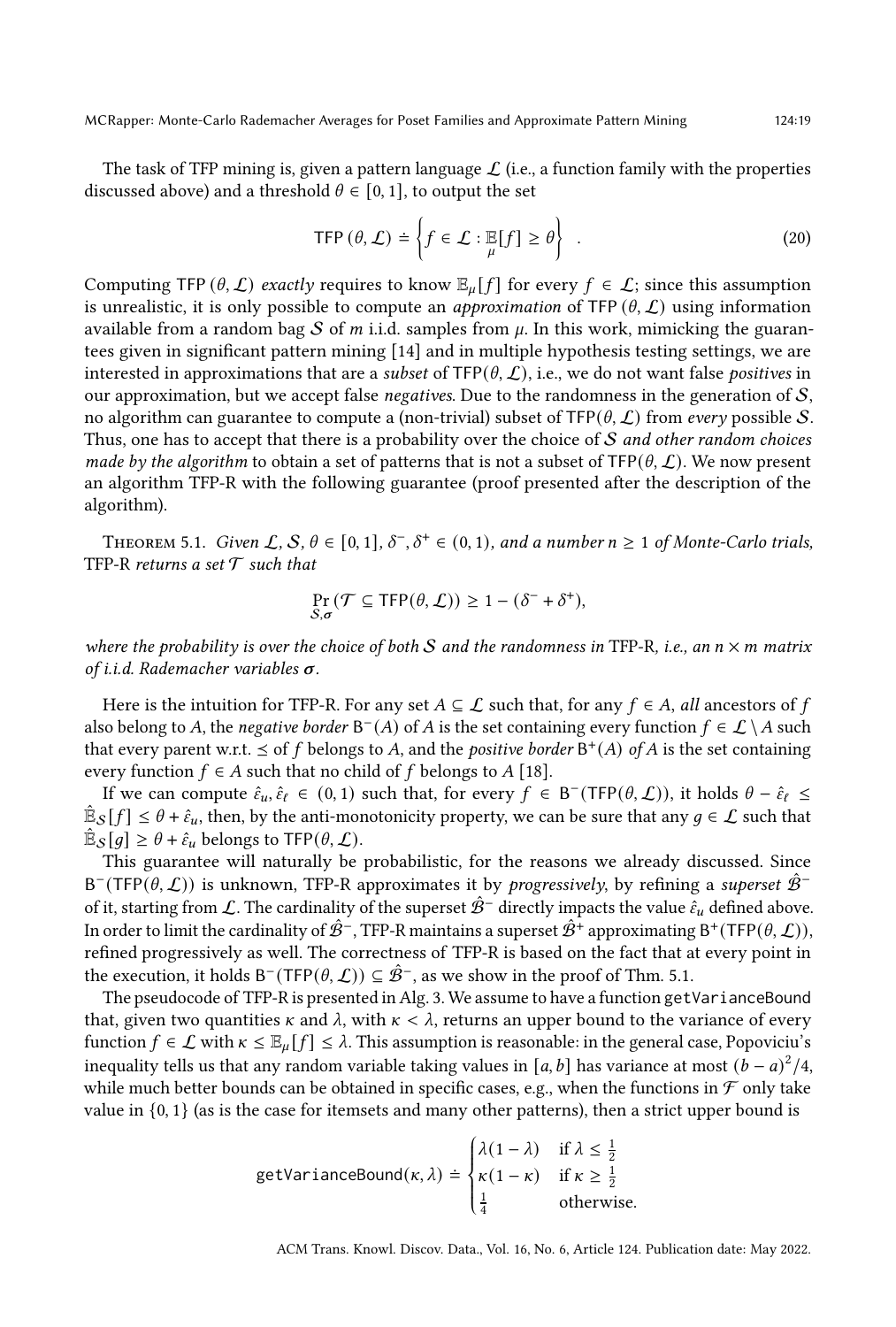## Algorithm 3: TFP-R

<span id="page-19-15"></span><span id="page-19-14"></span><span id="page-19-8"></span><span id="page-19-7"></span><span id="page-19-6"></span><span id="page-19-5"></span><span id="page-19-4"></span><span id="page-19-3"></span><span id="page-19-2"></span><span id="page-19-1"></span>**Input:** Poset family  $\mathcal{L}$ , sample S of size  $m, \theta \in [0, 1], \delta^{-}, \delta^{+} \in (0, 1), n \geq 1$ . **Output:** A set  $\mathcal T$  of patterns with the properties described in Thm. [5.1.](#page-18-1)  $1 \sigma \leftarrow \text{draw}(m, n)$  $2 \mathcal{T} \leftarrow \emptyset$  $3 \hat{B}^- \leftarrow \mathcal{L}$ 4  $\hat{\mathcal{B}}^{\text{+}} \leftarrow \mathcal{L}$  $5 \, v^- \leftarrow \text{getVarianceBound}(0, \theta)$ 6  $v^+ \leftarrow$  getVarianceBound $(\theta,1)$ <sup>7</sup> repeat  $s \qquad \hat \varepsilon_u \leftarrow \text{getSupDevBoundVar}(\hat{\mathcal{B}}^-, \mathcal{S}, \delta^-, \pmb{\sigma}, v^-)$  $\hat{e}_\ell \leftarrow \text{getSupDevBoundVar}(\hat{\mathcal{B}}^+, \mathcal{S}, \delta^+, \pmb{\sigma}, v^+)$ 10  $\mathcal{T} \leftarrow \mathcal{T} \cup \{f \in \hat{\mathcal{B}}^+ : \hat{\mathbb{E}}_{\mathcal{S}}[f] > \theta + \hat{\epsilon}_u\}$ 11  $\mathcal{H} \leftarrow \{f \in \mathcal{H} : \mathbb{B}_{\mathcal{S}}[f] \in [\theta - \hat{\varepsilon}_{\ell}, \theta + \hat{\varepsilon}_{u})\}$ 12  $\hat{\mathcal{B}}^-_{\text{prev}} \leftarrow \hat{\mathcal{B}}^-$ 13  $\hat{\mathcal{B}}^{-} \leftarrow \mathcal{H} \cup \mathsf{B}^{-}(\mathcal{T} \cup \mathcal{H})$ 14  $\hat{\mathcal{B}}_{\text{prev}}^+ \leftarrow \hat{\mathcal{B}}^+$ 15  $\hat{\mathcal{B}}^+ \leftarrow \mathcal{H} \cup \mathsf{B}^+(\mathcal{T})$ 16  $\check{z} \leftarrow \min\{\hat{\mathbb{E}}_{\mathcal{S}}[f] : f \in \hat{\mathcal{B}}^{-}\}\$ 17  $\hat{z} \leftarrow \max\{\hat{\mathbb{E}}_{\mathcal{S}}[f] : f \in \hat{\mathcal{B}}^+\}$ 18  $v^-$  ← getVarianceBound( $\check{z} - \hat{\varepsilon}_u, \theta$ ) 19  $v^+ \leftarrow$  getVarianceBound $(\theta, \hat{z} + \hat{\varepsilon}_\ell)$ 20  $% \mathbf{u}$  until  $\hat{\mathcal{B}}^{+}=\hat{\mathcal{B}}_{\mathrm{prev}}^{+}$  and  $\hat{\mathcal{B}}^{-}=\hat{\mathcal{B}}_{\mathrm{prev}}^{-}$ 21 return  $\mathcal T$ 

<span id="page-19-16"></span><span id="page-19-13"></span><span id="page-19-12"></span><span id="page-19-11"></span><span id="page-19-10"></span><span id="page-19-9"></span><span id="page-19-0"></span>The algorithm first draws the matrix  $\sigma$  (line [1\)](#page-19-1) and initializes  $\mathcal T$  to the empty set (line [2\)](#page-19-2). Patterns are added to  $\mathcal T$  throughout the execution of the algorithm, and  $\mathcal T$  is returned in output at the end. The algorithm then initializes the sets  $\hat{\cal B}^-$  and  $\hat{\cal B}^+$  to  ${\cal L}$  (lines [3-](#page-19-3)[4\)](#page-19-4). It also initializes the scalar  $v^-$  and  $v^+$  to be, respectively an upper bound to the variances of all functions  $f \in \mathcal{L}$  with expectation  $\mathbb{E}_u[f]$  lower than  $\theta$ , and an upper bound to the variances of all functions  $f \in \mathcal{L}$  with expectation  $\mathbb{E}_{\mu}[f]$  higher than  $\theta$  (recall that we are assuming, w.l.o.g., that the functions in  $\mathcal L$  go from X to [0, 1]). TFP-R then enters a loop (line [7\)](#page-19-5). At each iteration of the loop, TFP-R calls the function getSupDevBoundVar which returns a value  $\hat{\epsilon}_u$  computed as in [\(10\)](#page-8-5) using  $\mathcal{F} = \hat{\mathcal{B}}^-$ , and  $\eta = \delta^-$  (line [8\)](#page-19-6). It then calls the function getSupDevBoundVar to compute a value  $\hat{\epsilon}_\ell$  computed as in [\(10\)](#page-8-5) using  $\mathcal{F}=\hat{\mathcal{B}}^+$ , and  $\eta = \delta^+$  (line [9\)](#page-19-7) The function getNMCERA from Alg. [1](#page-12-0) is used inside of getSupDevBoundVar (with the specified parameters) to compute the *n*-MCERA in the value  $\rho$  from [\(9\)](#page-8-6). The properties of  $\hat{\epsilon}_u$ and  $\hat{\varepsilon}_{\ell}$  are discussed in the proof for Thm. [5.1.](#page-18-1) TFP-R uses  $\hat{\varepsilon}_u$  for two purposes: (1) to add to the set  ${\cal T}$  every function  $f\in \hat{\cal B}^+$  with  $\hat{\mathbb{E}}_{\cal S}[f]\geq \theta+\hat{\varepsilon}_u$  (line [10\)](#page-19-8); and (2) to refine the sets  $\hat{\cal B}^-$  and  $\hat{\cal B}^+$  with the goal of obtaining smaller supersets of B<sup>-</sup>(TFP( $(\theta, \mathcal{L})$ ) and of B<sup>+</sup>(TFP( $(\theta, \mathcal{L})$ ), respectively. The quantity  $\hat{\epsilon}_\ell$  is instead used only for this second goal, which is achieved by computing the set  ${\cal H}$  of all functions with sample mean in  $[\theta-\hat{\epsilon}_\ell,\theta+\hat{\epsilon}_u]$ , and then updating  $\hat{\mathcal{B}}^-$  (line [13\)](#page-19-9) to be the union between  ${\cal H}$  and the negative border of  ${\cal T}\cup{\cal H,}$  and  $\hat{\cal B}^+$  (line [15\)](#page-19-10) to be the union between  ${\cal H}$  and the positive border of  $\tilde{\mathcal{T}}.$  The last steps inside the loop update the variables  $v^-$  and  $v^+$ , so that  $v^-$  is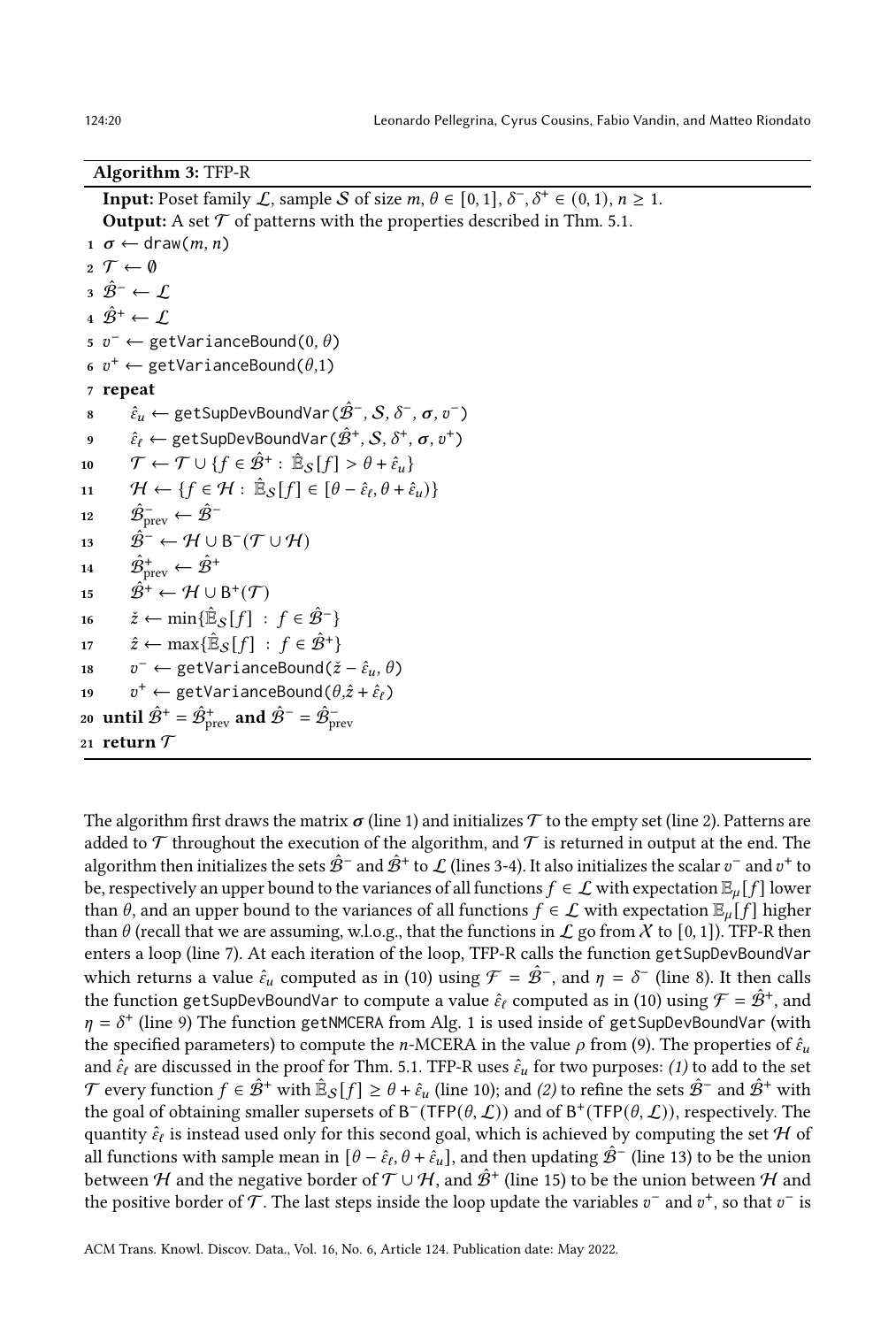an upper bound to the variance of every function  $f \in B^-(TFP(\theta, \mathcal{L}))$  with  $\mathbb{E}_{\mu}[f] \geq \check{z} - \hat{\varepsilon}_{\ell}$  (line [18\)](#page-19-11), where  $\check{z}$  is the minimum sample mean among the functions in  $\hat{\mathcal{B}}^-$ , and  $v^+$  is instead an upper bound to the variance of every function  $f \in B^+(\text{TFP}(\theta, \mathcal{L}))$  with  $\mathbb{E}_{\mu}[f] \leq \hat{z} + \hat{\epsilon}_{\mu}$  (line [19\)](#page-19-12), where  $\hat{z}$  is the maximum sample mean among the functions in  $\hat{\mathcal{B}}^+$ . The loop keeps iterating until  $\hat{\mathcal{B}}^-$  and  $\hat{\mathcal{B}}^+$  do not change (condition on line [20\)](#page-19-13), as assessed by comparing their new values with their previous values, saved in the variables  $\hat{\mathcal{B}}^-_{\rm prev}$  and  $\hat{\mathcal{B}}^+_{\rm prev}$ , respectively. Finally the set  $\mathcal T$  is returned in output.

In the interest of clarity, we gave a conceptually high-level description of TFP-R, but an efficient implementation only requires *one* exploration of  $\mathcal{L}$ , i.e., some state can be kept between the different calls to getSupDevBoundVar, saving significant time.

PROOF OF THM. [5.1.](#page-18-1) For ease of notation, let  $B^+ = B^+$ (TFP $(\theta, \mathcal{L})$ ) and  $B^- = B^-$ (TFP $(\theta, \mathcal{L})$ ). Let  $\varepsilon_u$  be as in Thm. [3.5](#page-8-0) for  $\eta = \delta^-$ ,  $\mathcal{F} = B^-$ , the matrix  $\sigma$  chosen as on line [1](#page-19-1) of Alg. [3,](#page-19-0) the parameters *n* and *m* as passed in input to Alg. [3,](#page-19-0) and  $v^-$  being the maximum variance of any function in the interval  $[\check{z} - \varepsilon_u, \theta]$ . Analogously, let  $\varepsilon_\ell$  be as in Thm. [3.5](#page-8-0) for  $\eta = \delta^+, \mathcal{F} = \mathsf{B}^+$ , the matrix  $\sigma$  chosen as on line [1](#page-19-1) of Alg. [3,](#page-19-0) the parameters *n* and *m* as passed in input to Alg. 3, and  $v<sup>+</sup>$  being the maximum variance of any function in the interval  $[\theta, \hat{z} + \varepsilon_{\ell}]$ . We remind that for ease of presentation we are assuming that the functions in  $\mathcal F$  have value in [0, 1]. Theorem [3.5](#page-8-0) and a simple union bound tell us that, with probability at least 1 –  $\delta$ , it holds D(B<sup>-</sup>, S) ≤  $\varepsilon_u$  and D(B<sup>+</sup>, S) ≤  $\varepsilon_t$ . Assume for the rest of the proof that that is the case.

We show inductively that, at the end of every iteration of the loop of TFP-R (lines [7](#page-19-5)[–20](#page-19-13) of Alg. [3\)](#page-19-0), it holds that:  $\mathcal{T} \subseteq \mathsf{TFP}(\theta, \mathcal{L});$  B<sup>−</sup>  $\subseteq \hat{\mathcal{B}}^+;$  B<sup>+</sup>  $\subseteq \hat{\mathcal{B}}^+;$   $v^-$  is an upper bound to the variance of any function in B<sup>-</sup>; and  $v^+$  is an upper bound to the variance of any function in B<sup>+</sup>, therefore the thesis will hold. Note that, since the projection of  $\mathcal L$  on the bag  $\mathcal S$  (i.e., the dataset) is finite, the loop on lines [7](#page-19-5)[–20](#page-19-13) of Alg. [3](#page-19-0) performs a finite number of iterations, therefore Alg. [3](#page-19-0) always terminates.

Consider the first iteration of the loop. At the beginning of the iteration,  $\mathcal{T} = \mathbf{0} \subseteq \text{TFP}(\theta, \mathcal{L})$ is trivially true, and naturally  $v^-$  and  $v^+$  as computed in lines [5](#page-19-14) and [6](#page-19-15) are an upper bound to the variance of any function in B<sup>-</sup> and of any function in B<sup>+</sup>, respectively. Consider the value  $\hat{\varepsilon}_u$ returned by the call to the function getSupDevBound on line [8](#page-19-6) with the parameters shown in the algorithm. As we discussed when we presented MCRapper, the function call computes the *n*-MCERA of  $\hat{\mathcal{B}}^-$  to then compute  $\hat{\epsilon}_u$  using [\(6\)](#page-7-5). It holds  $\hat{\mathsf{R}}_m^n(\hat{\mathcal{B}}^-, \mathcal{S}, \sigma) \ge \hat{\mathsf{R}}_m^n(\mathsf{B}^-, \mathcal{S}, \sigma)$ , because the n-MCERA of a superset of a family is not smaller than the n-MCERA of the family. Since the value on the r.h.s. of  $(6)$  is monotonically increasing with the *n*-MCERA and with the upper bound to the variance, then it holds that  $\hat{\epsilon}_u \geq \varepsilon$ . Since we assumed that  $D(B^-, S) \leq \varepsilon_u$ , it holds  $\hat{\varepsilon}_u \geq \varepsilon_u \geq D(B^-, \mathcal{S})$ . Analogously, we have that  $\hat{\varepsilon}_\ell \geq \varepsilon_\ell \geq D(B^+, \mathcal{S})$ .

We now prove that that the properties defined above hold at the end of the first iteration. Since  $\hat{\epsilon}_u$ D(B<sup>-</sup>, S), as discussed in the description of the algorithm all  $f \in \mathcal{L}$  with  $\hat{\mathbb{E}}_{\mathcal{S}}[f] \ge \theta + \hat{\epsilon}_u$  belong to TFP( $\theta$ ,  $\mathcal{L}$ ). We just showed that  $\mathcal{T} \subseteq \text{TFP}(\theta, \mathcal{L})$ .

Consider now a function  $f \in B^{-}(\text{TFP}(\theta, \mathcal{L}))$ . Since  $\mathcal{T} \subseteq \text{TFP}(\theta, \mathcal{L})$ , f cannot be in  $\mathcal{T}$ , therefore  $\hat{\mathbb{E}}_\mathcal{S}[f]<\theta+\hat{\varepsilon}_u.$  Moreover, either  $\hat{\mathbb{E}}_\mathcal{S}[f]\geq \theta-\hat{\varepsilon}_\ell,$  therefore  $f\in\mathcal{H},$  or  $\hat{\mathbb{E}}_\mathcal{S}[f]<\theta-\hat{\varepsilon}_\ell.$  If the latter holds, consider any parent f' of f in the poset. By definition  $f' \in B^+(\text{TFP}(\theta, \mathcal{L}))$ , therefore either  $\mathbb{E}_{\mathcal{S}}[f'] \geq \theta + \hat{\varepsilon}_u$ , that is  $f' \in \mathcal{T}$ , or  $\mathbb{E}_{\mathcal{S}}[f'] < \theta + \hat{\varepsilon}_u$  and  $\mathbb{E}_{\mathcal{S}}[f'] \geq \theta - \hat{\varepsilon}_\ell$ , since  $\hat{\varepsilon}_\ell \geq D(B^+, \mathcal{S})$ , therefore  $f' \in H$ . Combining the two cases,  $f' \in T \cup H$ , therefore  $f \in B^-(T \cup H)$ . We just showed that  $B^- \subseteq \hat{\mathcal{B}}^-$ .

Consider now a function  $f \in B^+(\text{TFP}(\theta, \mathcal{L}))$ . Since  $\hat{\varepsilon}_\ell \ge D(B^+, \mathcal{S})$  and  $f \in \text{TFP}(\theta, \mathcal{L})$ , it holds  $\hat{\mathbb{E}}_\mathcal{S}[f] \geq \theta - \hat{\epsilon}_\ell.$  Moreover, either  $\hat{\mathbb{E}}_\mathcal{S}[f] \leq \theta + \hat{\epsilon}_u,$  that is  $f \in \mathcal{H}$ , or  $\hat{\mathbb{E}}_\mathcal{S}[f] > \theta + \hat{\epsilon}_u.$  If the latter holds, then  $f \in \mathcal{T}$ , and since  $\mathcal{T} \subseteq \mathsf{TFP}(\theta, \mathcal{L})$ , it holds  $f \in \mathsf{B}^+(\mathcal{T})$ . We just showed that  $\mathsf{B}^+ \subseteq \hat{\mathcal{B}}^+$ .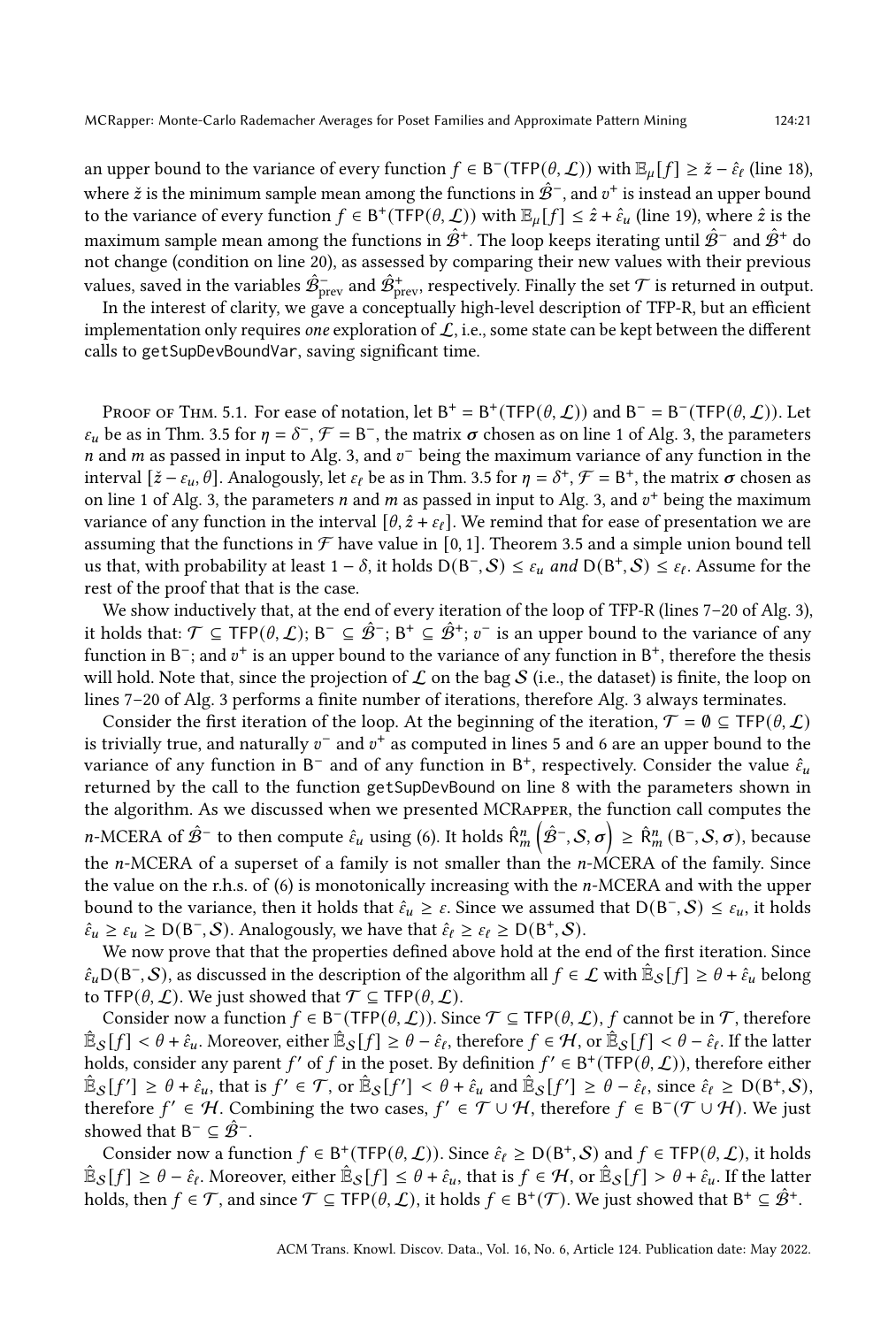We now show that  $v^-$  as computed on line [18](#page-19-11) is not smaller than  $\max_{f \in B^-(TFP(\theta,\mathcal{L}))} \text{Var}_{\mu}[f].$ Since B<sup>−</sup> ⊆  $\hat{\mathcal{B}}^-$ , and no  $f \in$  B<sup>−</sup> can have  $\mathbb{E}_\mu[f]<\hat{\mathbb{E}}_{\mathcal{S}}[f]-\hat{\epsilon}_u,$  then it follows that  $\check{z}-\hat{\epsilon}_u,$  where  $\check{z}$  is computed as in line [16,](#page-19-16) is not larger than  $\mathbb{E}_{\mu}[f]$  for any  $f \in \mathcal{B}^-$ . The new value for  $v^-$  is therefore an upper bound to Var<sub>µ</sub>[f] for any  $f \in B^-$ . Analogously, the new value for  $v^+$  computed on line [19](#page-19-12) is an upper bound to  $Var_\mu[f]$  for any  $f \in B^+$ .

So we are done with the proof of the base case: at the end of the first iteration of the loop, it holds that:  $\mathcal{T}$  ⊆ TFP( $\theta$ ,  $\mathcal{L}$ ); B¯ ⊆  $\hat{\mathcal{B}}^+;$  B $^+$   $\subseteq$   $\hat{\mathcal{B}}^+;$   $v^-$  is an upper bound to the variance of any function in B<sup>-</sup>; and  $v^+$  is an upper bound to the variance of any function in B<sup>+</sup>.

Assume now that that:  $\mathcal{T} \subseteq \mathsf{TFP}(\theta, \mathcal{L}), B^{-} \subseteq \hat{\mathcal{B}}^{-}, B^{+} \subseteq \hat{\mathcal{B}}^{+}, v^{-}$  is an upper bound to the variance of any function in  $B^-$ , and  $v^+$  is an upper bound to the variance of any function in  $B^+$  at the end of all iterations from 1 to *i*. Following the same reasoning as for the base case, it holds that these facts are true also at the end of iteration  $i + 1$  and our proof is complete.  $\Box$ 

Precision and recall: getting the best of both worlds. As presented in the previous section, the output of TFP-R has (probabilistically) no false positives, i.e., it will not include patterns that are not TFPs, but it may have false negatives, i.e., it may not return all TFPs. In other words, it has perfect precision, but imperfect recall. It is possible to modify TFP-R to also return, in addition to  $\mathcal{T}$ , a collection  $\mathcal{T}'$  of patterns that is (probabilistically) a superset of TFP  $(\theta, \mathcal{L})$ , thus may also contain some false positives. The set  $\mathcal{T}'$  offers perfect recall but imperfect precision. The only change necessary w.r.t. TFP-R is to return, in addition to  $\mathcal{T}$ , the set  $\mathcal{T}'\doteq\{f\in\mathcal{L}\,:\,\hat{\mathbb{E}}_\mathcal{S}[f]\geq\theta-\hat{\varepsilon}_\ell\}.$  The guarantees on  $\mathcal T$  from Thm. [5.1](#page-18-1) still hold, so we obtain the following result.

THEOREM 5.2. Given  $\mathcal{L}, \mathcal{S}, \theta \in [0, 1], \delta^{-}, \delta^{+} \in (0, 1)$ , and a number  $n \geq 1$  of Monte-Carlo trials, TFP-R with the above modification returns two sets  $\mathcal{T}'$  and  $\mathcal{T}$  such that

$$
\Pr_{S,\sigma}(\mathcal{T} \subseteq \mathsf{TFP}(\theta,\mathcal{L}) \subseteq \mathcal{T}') \ge 1 - (\delta^- + \delta^+) .
$$

The proof follows from the properties of  $\hat{\epsilon}_{\ell}$  that we discussed in the proof of Thm. [5.1.](#page-18-1)

This variant of TFP-R offers the best of both worlds in terms of precision and recall:  $\mathcal{T}'$  has perfect recall, while  ${\cal T}$  has perfect precision. The set  ${\cal T}'\setminus{\cal T}$  is the collection of patterns for which we cannot reliably state whether they belong or not to TFP  $(\theta, \mathcal{L})$ .

This result is made possible by the "decomposition" of the task of finding the TFPs into the two tasks of identifying the positive and negative border, i.e., on appropriately choosing the families of functions to consider when using the  $n$ -MCERA, which as we mentioned in Sect. [1,](#page-0-0) is one of the challenges in applying this highly-theoretical concepts to practical algorithms. In this case, other choices were possible, but submoptimal (see, for example, the version of the algorithm that appeared in the conference version of this work [\[22\]](#page-27-0)). The uniform convergence results involving the *n*-MCERA then allow us to obtain the two distinct upper bound bounds  $\hat{\epsilon}_l$  and  $\hat{\epsilon}_u$  to the SDs of each border, and use these quantities to compute collections of patterns with the desired guarantees in terms of precision and recall.

## <span id="page-21-0"></span>6 EXPERIMENTS

In this section we present the results of our experimental evaluation for MCRapper. We compare MCRapper to Amira [\[26\]](#page-27-3), an algorithm that bounds the Supremum Deviation by computing a deterministic upper bound to the ERA with one pass on the random sample. The goal of our experimental evaluation is to compare MCRapper to Amira in terms of the upper bound to the SD they compute. We also assess the impact of the difference in the SD bound provided by MCRapper and AMIRA for the application of mining true frequent patterns the set  $G(\theta + \varepsilon, S)$ . It is easy to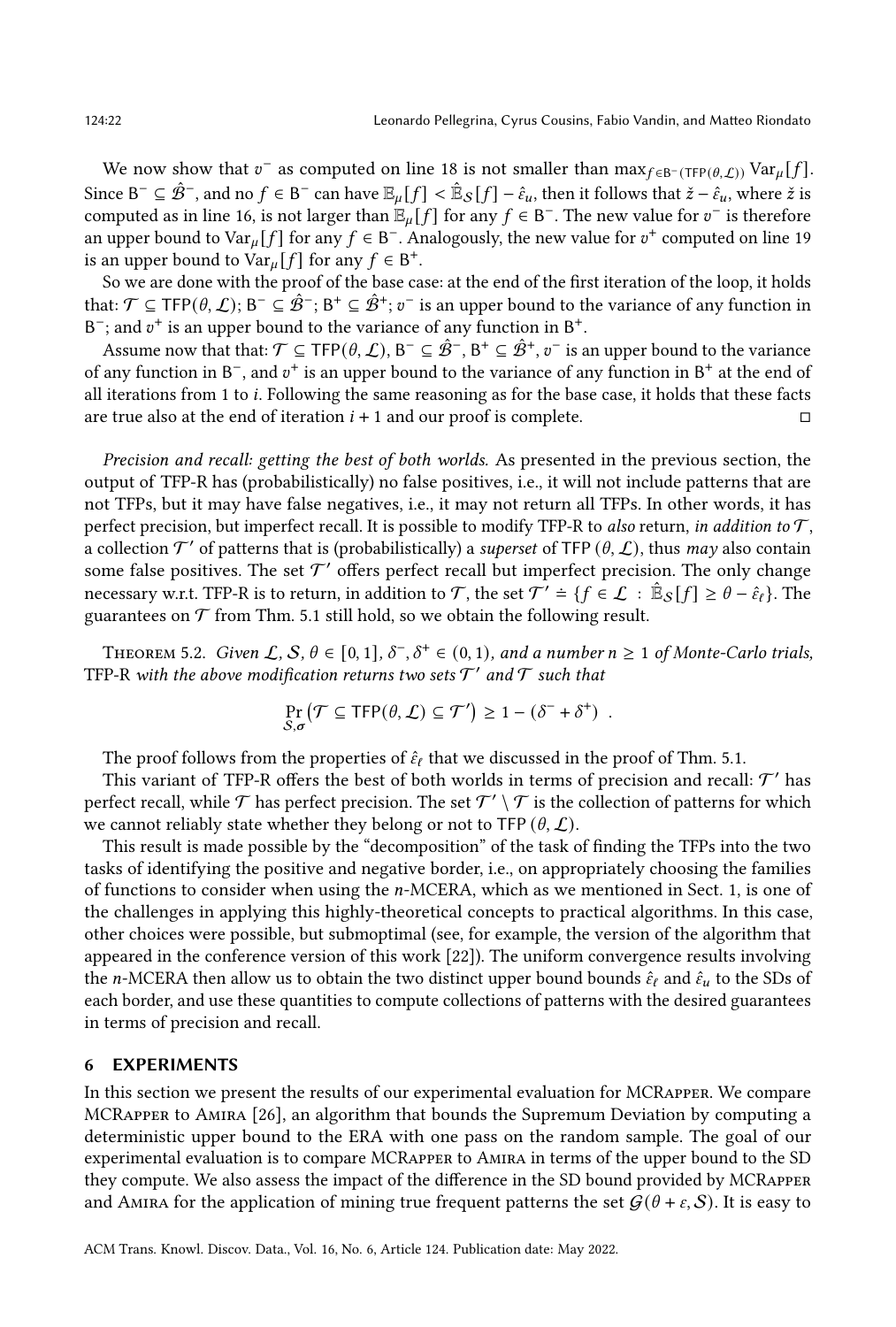prove that the output of TFP-A is a subset of true frequent patterns with probability  $\geq 1 - \delta$ . We also evaluate the running time of MCRapper and of its variant MCRapper-H.

Datasets and implementation. We implemented MCRAPPER and MCRAPPER-H in C, by modifying TopKWY [\[24\]](#page-27-19). Our implementations are available at [https://github.com/VandinLab/MCRapper.](https://github.com/VandinLab/MCRapper) The implementation of Amira [\[26\]](#page-27-3) has been provided by the authors. We test both methods on 18 datasets (see Table [2](#page-22-0) for their statistics), widely used for the benchmark of itemset mining algorithms. To compare MCRapper to Amira in terms of the upper bound to the SD, we draw, from every dataset, random samples of increasing size  $m$ ; we considered 6 values equally spaced in the logarithmic space in the interval  $[10^3, 10^6]$ . We only consider values of m smaller than the dataset size  $|\mathcal{D}|$ . For both algorithms we fix  $\delta = 0.1$ . For MCRAPPER we use  $n \in \{1, 10, 100\}$ . Additional details on reproducing our experiments are available in App. [A.](#page-27-20)

<span id="page-22-0"></span>Table 2. Datasets statistics. For each dataset, we report the number  $|\mathcal{D}|$  of transactions; the number  $|I|$  of items; the average transaction length.

| dataset       | $ \mathcal{D} $ | I       | avg. trans. len. |
|---------------|-----------------|---------|------------------|
| svmguide3     | 1,243           | 44      | 21.9             |
| chess         | 3,196           | 75      | 37               |
| breast cancer | 7,325           | 396     | 11.7             |
| mushroom      | 8,124           | 117     | 22               |
| phishing      | 11,055          | 137     | 30               |
| a9a           | 32,561          | 245     | 13.9             |
| pumsb-star    | 49,046          | 7,117   | 50.9             |
| bms-web1      | 58,136          | 60,878  | 3.51             |
| connect       | 67,557          | 129     | 43.5             |
| bms-web2      | 77,158          | 330,285 | 5.6              |
| retail        | 87,979          | 16,470  | 10.8             |
| ijcnn1        | 91,701          | 43      | 13               |
| T10I4D100K    | 100,000         | 1,000   | 10               |
| T40I10D100K   | 100,000         | 1,000   | 40               |
| accidents     | 340,183         | 468     | 34.9             |
| bms-pos       | 515,420         | 1,657   | 6.9              |
| covtype       | 581,012         | 108     | 12.9             |
| susy          | 5,000,000       | 190     | 19               |

To compare TFP-R to TFP-A, we analyze synthetic datasets of size  $m = 10<sup>4</sup>$  obtained by randomly sampling transactions from each dataset. We use  $n = 10$  for TFP-R, and  $\delta = 0.1$ . We report the results for  $\theta = 0.1$ ; other values of  $\theta$  (we considered  $\theta \in \{0.05, 0.1, 0.25, 0.5\}$ ) produced similar results, as we show in Appendix [B.](#page-28-0)

For all experiments and parameters combinations we perform 10 runs of TFP-R over the same random sample. For both algorithms, when the number of results exceeds  $10<sup>8</sup>$  patterns, we report at most  $10^8$  closed patterns, a lossless representation of the full set. In all the figures we report the averages and average  $\pm$  standard deviations of these runs.

All the code was compiled with GCC 8 and run on a machine with a 2.30 GHz Intel Xeon CPU, 512 GB of RAM, on Ubuntu 20.04.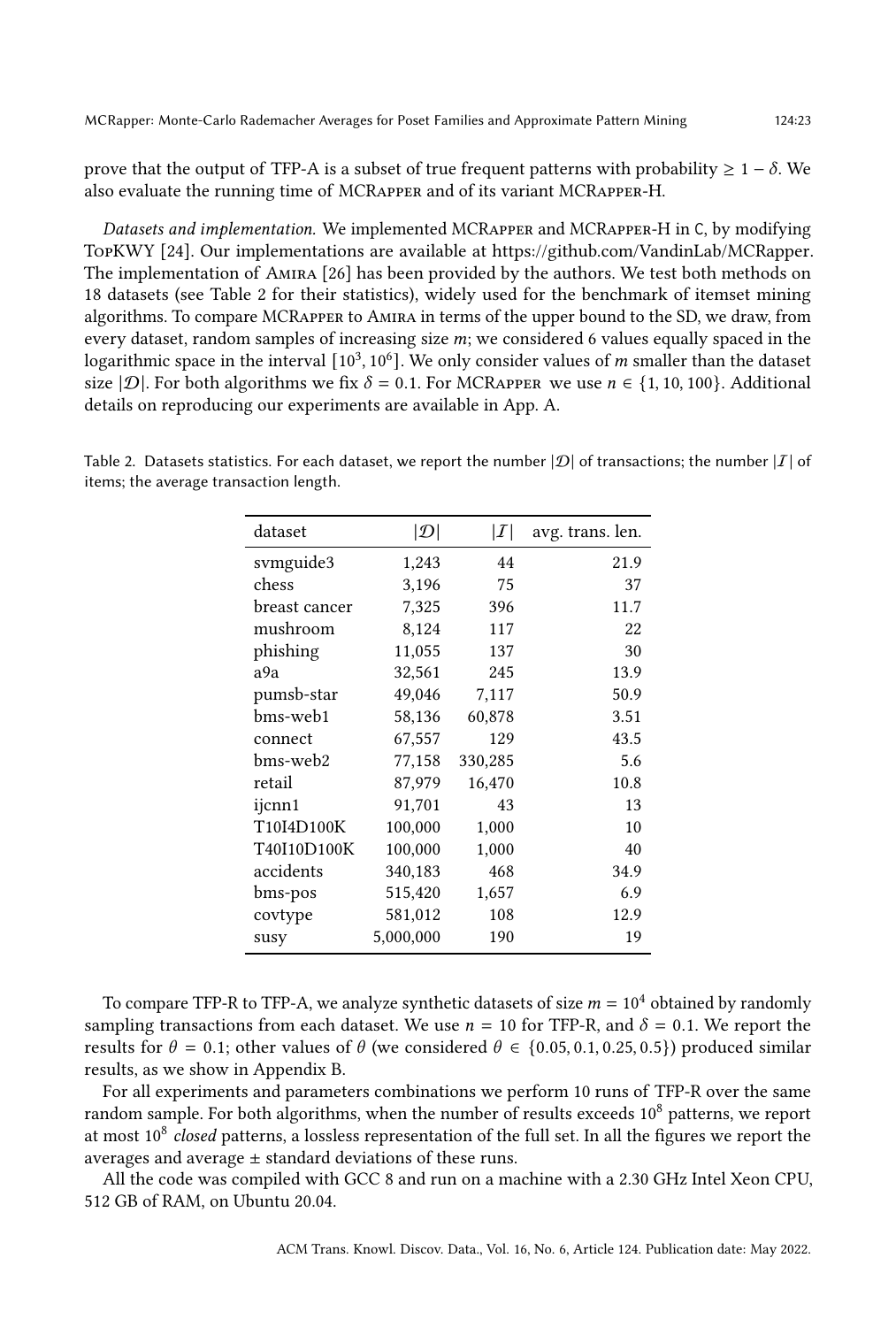# <span id="page-23-1"></span>6.1 Bounds on the SD

Figure  $2(a)$ –(c) show the ratio between the upper bound on the SD obtained by MCRAPPER and the one obtained by AMIRA for different values of  $n$ . The bound provided by MCRAPPER is always better (i.e., lower) than the bound provided by AMIRA (e.g., for  $n = 100$  the bound from MCRAPPER is always at least 34% smaller than the bound from AMIRA). For  $n = 1$  one can see that the novel improved bound from Thm. [4.7](#page-16-0) should really be preferred over the "standard" one from Thm. [3.1](#page-7-2) (shown with dashed lines). Similar results hold for all other datasets. These results highlight the effectiveness of MCRapper in providing a much tighter bound to the SD than currently available approaches. In Fig. [2d,](#page-24-0) we show the composition of the SD bound into its components: the bottom (red) part is twice the n-MCERA, then comes (in green, second from the bottom) the contribution of the tail bound from the previous quantity to twice the ERA, then, in orange and third from the bottom, is the part that can be attributed to the tail bound to twice the Rademacher average, and finally the tail bound from this quantity to the upper bound to the SD. It is evident from this figure that the second component  $(2 \cdot n \cdot \text{MCERA}$  to 2 $\cdot$  ERA) is the only one which depends on the number  $n$  of MC-trials, and as its contribution decreases root-hyperbolically with increasing  $n$ , it quickly becomes essentially insignificant.

# 6.2 Mining True Frequent Patterns

We compare the SD bound computed by MCRapper with the one computed by TFP-A. The results are shown in Fig. [3a.](#page-25-0) Similarly to what we observed in Sect. [6.1,](#page-23-1) MCRapper provides much tighter bounds being, in most cases, less than 50% of the bound reported by Amira. We then assessed the impact of such difference in the mining of TFPs, by comparing the number of patterns reported by TFP-R and by TFP-A. Since for both algorithms the output is a subset of the true frequent patterns with probability  $\geq 1 - \delta$ , reporting a higher number of patterns corresponds to identifying more true frequent patterns, i.e., to higher power. Figure [3b](#page-25-0) shows the number of patterns reported by TFP-R and by TFP-A (left  $y$ -axis) and the ratio between such quantities (right  $y$ -axis). The SD bound from MCRapper is always lower than the SD bound from Amira, so TFP-R always reports at least as many patterns as TFP-A, and it reports at least twice as many patterns as TFP-A for 10 out of 18 datasets. These results show that the SD bound computed by TFP-R provides a great improvement in terms of power for mining TFPs w.r.t. current state-of-the-art methods for SD bound computation. Comparing TFP-R with its conference version [\[22\]](#page-27-0) (that we denote with TFP-R-C), we observed TFP-R to always compute a comparable or smaller bound on the Supremum Deviation, thus reporting a comparable or larger set of results. We compared both algorithms on a9a, mushroom, and svmguide3 datasets (which are representatives of other instances); over all runs and for the same values of  $\theta$  previously considered, TFP-R always report at least 95% of the patterns reported by TFP-R-C, and in some cases > 15% more patterns (e.g., for the dataset mushroom and  $\theta = 0.5$ ). It is not surprising that, in some cases, the number of results reported by TFP-R is slightly smaller than TFP-R-C; rather, it is a consequence of the fact that TFP-R balances rigorous guarantees on the precision (i.e., maintaining a subset of the TFPs) and on the recall (i.e., maintaining a superset of the TFPs), in strong contrast with TFP-R-C, which only achieves the former. Overall, TFP-R allows to discover more TFPs while providing stronger probabilistic guarantees, leveraging the decomposition of the problem into bounds on the positive and negative borders.

# <span id="page-23-0"></span>6.3 Running time

For these experiments we take a random sample of size  $10<sup>4</sup>$  of the 6 most demanding datasets (accidents, chess, connect, phishing, pumsb-star, susy; for the other datasets MCRapper takes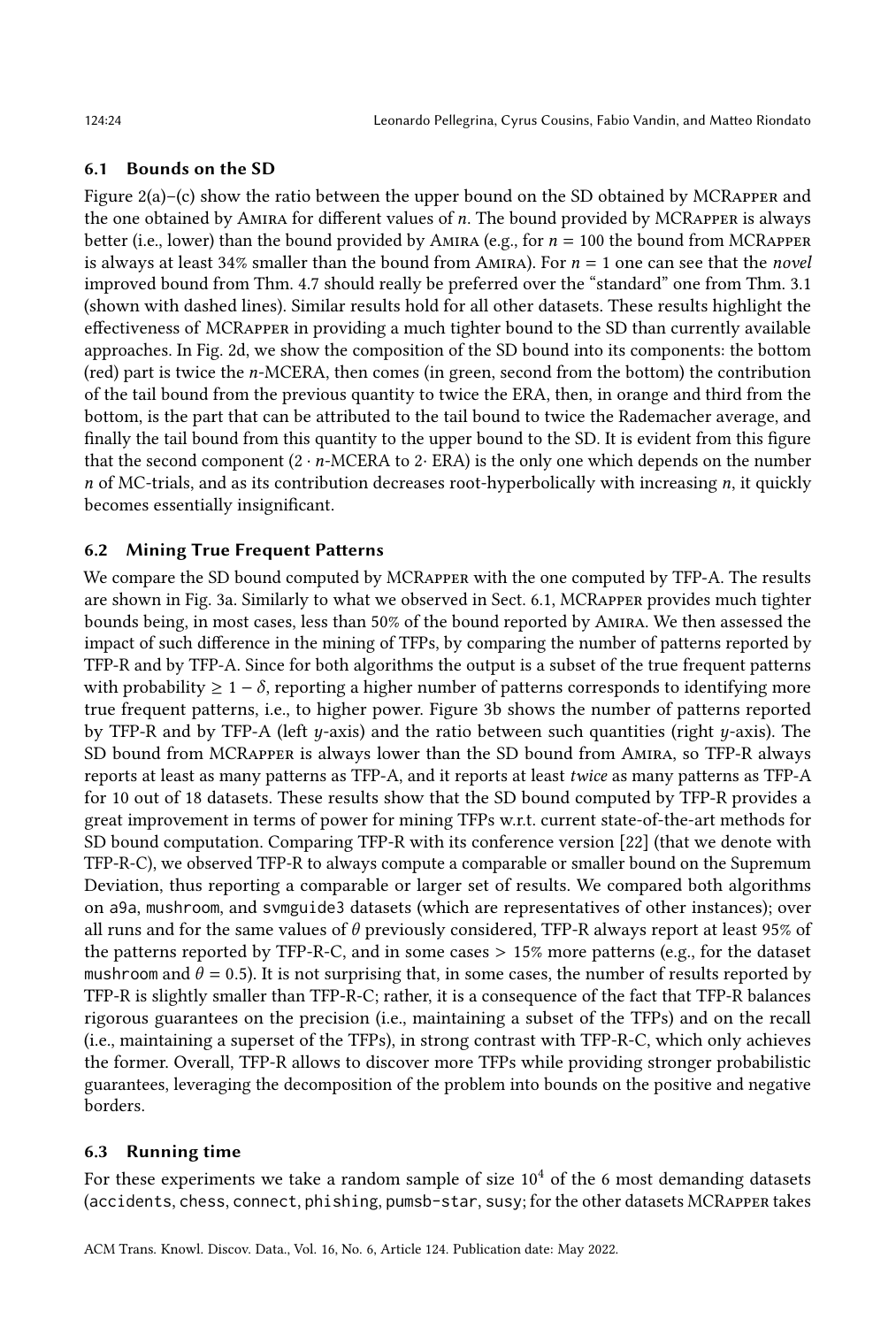<span id="page-24-0"></span>

Fig. 2. (a)–(c): Ratios of the SD bounds obtained by MCRAPPER ( $n \in \{1, 10, 10^2\}$ ) to Amira SD bounds, for the entire  $\mathcal F$ , on four of the datasets we analyzed. For  $n = 1$ , dashed lines use the tail bound from Thm. [3.1](#page-7-2) instead of the one from Thm. [4.7.](#page-16-0) (d): Values of  $2 \cdot n$ -MCERA, and upper bounds to  $2 \cdot$  ERA,  $2 \cdot$  RC, and SD, for a random sample of the dataset accidents of size  $m = 2.56 \cdot 10^5,$  as functions of  $n.$ 

much less time than the ones shown) and use the hybrid approach MCRapper-H (Sect. [4.2.1\)](#page-13-1) with different values of  $\beta$  (and  $n = 1$ , which gives a good trade-off between the bounds and the running time,  $\gamma = 0.01$ ,  $\delta = 0.1$ ). We naïvely upper bound  $|\mathcal{K}(S, \beta)|$  with  $\sum_{s_{i \in S}} 2^{|s_i|}$ , where  $|s_i|$  is the length of the transaction  $s_i$ , a very loose bound that could be improved using more information from S. Figures [4a](#page-25-1) and [4b](#page-25-1) show the running time of MCRapper and Amira vs. the obtained upper bound on the SD (different colors correspond to different values of  $\beta$ ). With AMIRA one can quickly obtain a fairly loose bound on the SD, by using MCRAPPER and MCRAPPER-H one can trade-off the running time for smaller bounds on the SD.

# 7 CONCLUSION

We present MCRapper, an algorithm for computing a bound to the supremum deviation of the sample means from their expectations for families of functions with poset structure, such as those that arise in pattern mining tasks. At the core of MCRapper there is a novel efficient approach to compute the *n*-sample Monte-Carlo Empirical Rademacher Average based on fast search space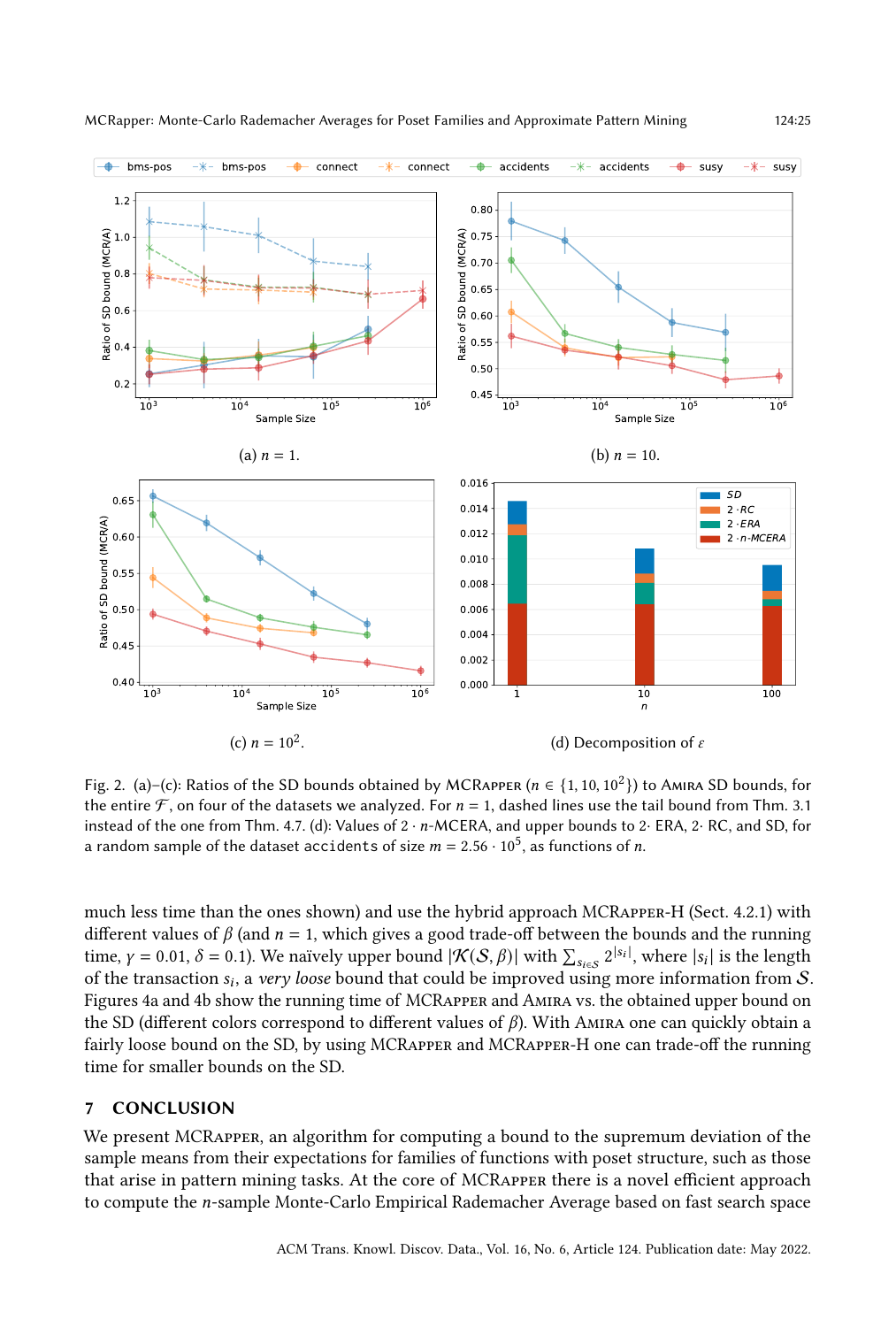<span id="page-25-0"></span>

Fig. 3. (a) Bounds on the Supremum Deviation obtained by TFP-R and TFP-A for  $\theta = 0.1$ . (b) Number of reported patterns (left  $y$ -axis) and ratios (right  $y$ -axis) by TFP-R and TFP-A (for some datasets, there were no patterns due to the choice of minimum true frequency threshold).

<span id="page-25-1"></span>

Fig. 4. Running times of MCRapper, MCRapper-H and Amira versus corresponding upper bounds to the SD over the entire family  $\mathcal{F}$ . For MCRAPPER-H, we use several values of  $\beta$ , demarcated by color. Each marker shape corresponds to one of the datasets we considered. For Amira we also show the time for mining the TFPs (Amira+Min.), with freq.  $\geq \beta = 0.1$ , as needed after processing the sample.

exploration and pruning techniques. Thus, we are using pattern mining techniques to solve a problem (the computation of the  $n$ -MCERA) that is not a pattern mining problem, but the solution to this problem allows us to solve pattern mining problems (e.g., the True-Frequent-Patterns problem). MCRapper returns a much better (i.e., smaller) bound to the supremum deviation than existing techniques. We use MCRapper to extract true frequent patterns and show that it finds many more patterns than the state of the art.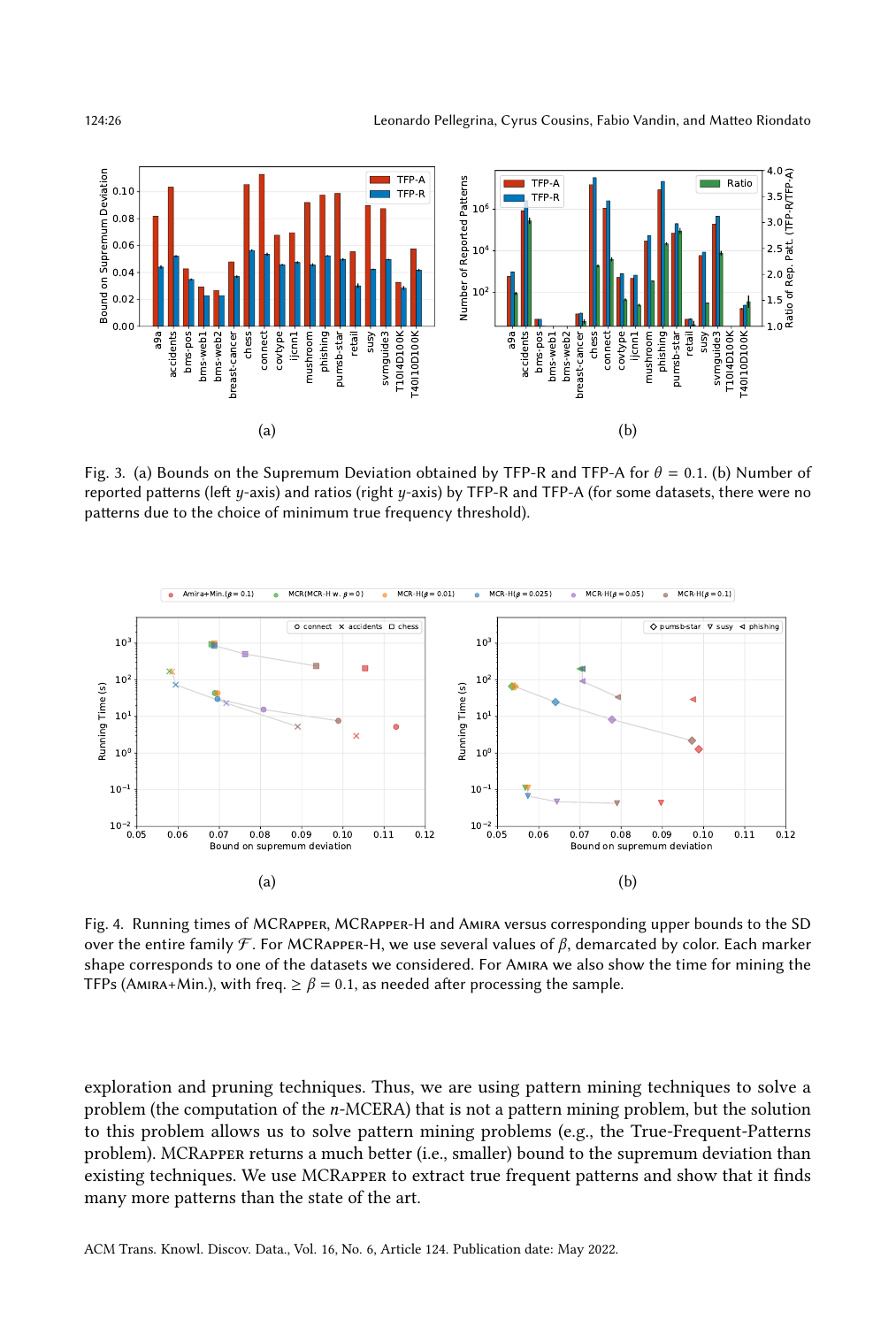# ACKNOWLEDGMENTS

Part of this work was conducted while L.P. was visiting the Department of Computer Science of Brown University, supported by a "Fondazione Ing. Aldo Gini" fellowship. Part of this work is supported by the National Science Foundation awards RI-1813444 [\(https://www.nsf.gov/awardsearch/](https://www.nsf.gov/awardsearch/showAward?AWD_ID=1813444) [showAward?AWD\\_ID=1813444\)](https://www.nsf.gov/awardsearch/showAward?AWD_ID=1813444) and IIS-2006765 [\(https://www.nsf.gov/awardsearch/showAward?](https://www.nsf.gov/awardsearch/showAward?AWD_ID=2006765) [AWD\\_ID=2006765\)](https://www.nsf.gov/awardsearch/showAward?AWD_ID=2006765), by the DARPA/ARFL grant FA8750, by the Italian Ministry of Education, University and Research (MIUR) under PRIN Project no. 20174LF3T8 AHeAD (Efficient Algorithms for HArnessing Networked Data), and by the University of Padova project SID 2020: RATED-X and project STARS 2018.

# **REFERENCES**

- <span id="page-26-0"></span>[1] Rakesh Agrawal, Tomasz Imieliński, and Arun Swami. 1993. Mining association rules between sets of items in large databases. SIGMOD Rec. 22 (June 1993), 207–216. Issue 2.<https://doi.org/10.1145/170036.170072>
- <span id="page-26-2"></span>[2] Rakesh Agrawal and Ramakrishnan Srikant. 1995. Mining sequential patterns. In Proceedings of the Eleventh International Conference on Data Engineering, (ICDE'95). IEEE, 3–14.
- <span id="page-26-3"></span>[3] N. K. Ahmed, J. Neville, R. A. Rossi, and Duffield N. 2015. Efficient Graphlet Counting for Large Networks. In 2015 IEEE International Conference on Data Mining. 1–10.<https://doi.org/10.1109/ICDM.2015.141>
- <span id="page-26-5"></span>[4] Peter L. Bartlett and Shahar Mendelson. 2002. Rademacher and Gaussian complexities: Risk bounds and structural results. Journal of Machine Learning Research 3, Nov (2002), 463–482.
- <span id="page-26-9"></span>[5] Stephen D. Bay and Michael J. Pazzani. 2001. Detecting group differences: Mining contrast sets. Data Mining and Knowledge Discovery 5, 3 (2001), 213–246.
- <span id="page-26-10"></span>[6] Mario Boley, Claudio Lucchese, Daniel Paurat, and Thomas Gärtner. 2011. Direct local pattern sampling by efficient two-step random procedures. Proceedings of the 17th ACM SIGKDD international conference on Knowledge discovery and data mining - KDD '11 (2011).<https://doi.org/10.1145/2020408.2020500>
- <span id="page-26-16"></span>[7] Olivier Bousquet. 2002. A Bennett concentration inequality and its application to suprema of empirical processes. Comptes Rendus Mathematique 334, 6 (2002), 495–500.
- <span id="page-26-4"></span>[8] Venkatesan T. Chakaravarthy, Vinayaka Pandit, and Yogish Sabharwal. 2009. Analysis of sampling techniques for association rule mining. In Proc. 12th Int. Conf. Database Theory (St. Petersburg, Russia) (ICDT '09). ACM, New York, NY, USA, 276–283.<https://doi.org/10.1145/1514894.1514927>
- <span id="page-26-13"></span>[9] Cyrus Cousins and Matteo Riondato. 2020. Sharp uniform convergence bounds through empirical centralization. In Advances in Neural Information Processing Systems, H. Larochelle, M. Ranzato, R. Hadsell, M. F. Balcan, and H. Lin (Eds.), Vol. 33. Curran Associates, Inc., 15123–15132. [https://proceedings.neurips.cc/paper/2020/file/](https://proceedings.neurips.cc/paper/2020/file/ac457ba972fb63b7994befc83f774746-Paper.pdf) [ac457ba972fb63b7994befc83f774746-Paper.pdf](https://proceedings.neurips.cc/paper/2020/file/ac457ba972fb63b7994befc83f774746-Paper.pdf)
- <span id="page-26-14"></span>[10] Cyrus Cousins, Chloe Wohlgemuth, and Matteo Riondato. 2021. Bavarian: Betweenness Centrality Approximation with Variance-aware Rademacher Averages. In Proceedings of the 27th ACM SIGKDD International Conference on Knowledge Discovery and Data Mining (KDD '21). ACM.
- <span id="page-26-12"></span>[11] L. De Stefani and E. Upfal. 2019. A Rademacher Complexity Based Method for Controlling Power and Confidence Level in Adaptive Statistical Analysis. In 2019 IEEE International Conference on Data Science and Advanced Analytics (DSAA). 71–80.<https://doi.org/10.1109/DSAA.2019.00021>
- <span id="page-26-11"></span>[12] Vladimir Dzyuba, Matthijs van Leeuwen, and Luc De Raedt. 2017. Flexible constrained sampling with guarantees for pattern mining. Data Mining and Knowledge Discovery 31, 5 (Mar 2017), 1266–1293. [https://doi.org/10.1007/s10618-](https://doi.org/10.1007/s10618-017-0501-6) [017-0501-6](https://doi.org/10.1007/s10618-017-0501-6)
- <span id="page-26-15"></span>[13] Philippe Fournier-Viger, Jerry Chun-Wei Lin, Tin Truong-Chi, and Roger Nkambou. 2019. A Survey of High Utility Itemset Mining. In High-Utility Pattern Mining. Springer International Publishing.
- <span id="page-26-7"></span>[14] Wilhelmiina Hämäläinen and Geoffrey I. Webb. 2018. A Tutorial on Statistically Sound Pattern Discovery. Data Mining and Knowledge Discovery (Dec 2018).<https://doi.org/10.1007/s10618-018-0590-x>
- <span id="page-26-8"></span>[15] Adam Kirsch, Michael Mitzenmacher, Andrea Pietracaprina, Geppino Pucci, Eli Upfal, and Fabio Vandin. 2012. An efficient rigorous approach for identifying statistically significant frequent itemsets. Journal of the ACM (JACM) 59, 3 (2012), 1–22.
- <span id="page-26-1"></span>[16] Willi Klösgen. 1992. Problems for knowledge discovery in databases and their treatment in the Statistics Interpreter Explora. International Journal of Intelligent Systems 7 (1992), 649–673.
- <span id="page-26-6"></span>[17] Vladimir Koltchinskii and Dmitriy Panchenko. 2000. Rademacher processes and bounding the risk of function learning. In High dimensional probability II. Springer, 443–457.
- <span id="page-26-17"></span>[18] Heikki Mannila and Hannu Toivonen. 1996. On an algorithm for finding all interesting sentences. In 13th European Meeting on Cybernetics and Systems Research, Vol. II. Citeseer.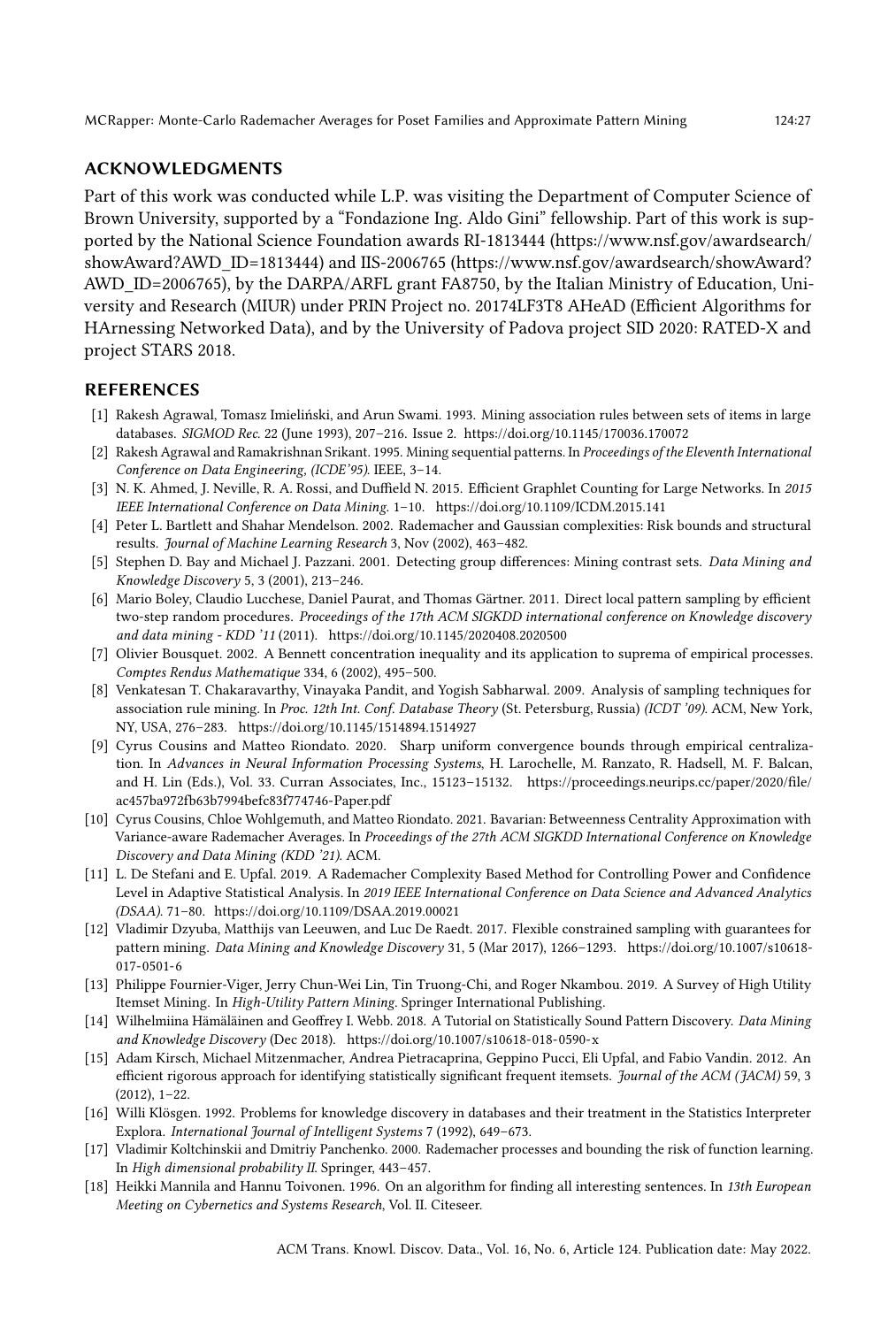- <span id="page-27-17"></span>[19] Colin McDiarmid. 1989. On the method of bounded differences. Surveys in combinatorics 141, 1 (1989), 148–188.
- <span id="page-27-18"></span>[20] Luca Oneto, Alessandro Ghio, Davide Anguita, and Sandro Ridella. 2013. An improved analysis of the Rademacher data-dependent bound using its self bounding property. Neural Networks 44 (2013), 107–111.
- <span id="page-27-16"></span>[21] Leonardo Pellegrina. 2021. Rigorous and Efficient Algorithms for Significant and Approximate Pattern Mining. Ph.D. Thesis. [http://www.dei.unipd.it/~pellegri/thesis/leonardo\\_pellegrina\\_tesi.pdf.](http://www.dei.unipd.it/~pellegri/thesis/leonardo_pellegrina_tesi.pdf)
- <span id="page-27-0"></span>[22] Leonardo Pellegrina, Cyrus Cousins, Fabio Vandin, and Matteo Riondato. 2020. MCRapper: Monte-Carlo Rademacher Averages for Poset Families and Approximate Pattern Mining. In Proceedings of the 26th ACM SIGKDD International Conference on Knowledge Discovery and Data Mining (KDD '20). ACM.
- <span id="page-27-8"></span>[23] Leonardo Pellegrina, Matteo Riondato, and Fabio Vandin. 2019. SPuManTE: Significant Pattern Mining with Unconditional Testing. In Proceedings of the 25th ACM SIGKDD International Conference on Knowledge Discovery & Data Mining (Anchorage, AK, USA) (KDD '19). ACM, New York, NY, USA, 1528–1538.<https://doi.org/10.1145/3292500.3330978>
- <span id="page-27-19"></span>[24] Leonardo Pellegrina and Fabio Vandin. 2020. Efficient mining of the most significant patterns with permutation testing. Data Mining and Knowledge Discovery (2020).
- <span id="page-27-2"></span>[25] Matteo Riondato and Eli Upfal. 2014. Efficient Discovery of Association Rules and Frequent Itemsets through Sampling with Tight Performance Guarantees. ACM Trans. Knowl. Disc. from Data 8, 4 (2014), 20.<https://doi.org/10.1145/2629586>
- <span id="page-27-3"></span>[26] Matteo Riondato and Eli Upfal. 2015. Mining Frequent Itemsets through Progressive Sampling with Rademacher Averages. In Proceedings of the 21st ACM SIGKDD International Conference on Knowledge Discovery and Data Mining (KDD '15). ACM, 1005–1014.
- <span id="page-27-11"></span>[27] Matteo Riondato and Fabio Vandin. 2014. Finding the true frequent itemsets. In Proceedings of the 2014 SIAM international conference on data mining. SIAM, 497–505.
- <span id="page-27-4"></span>[28] Matteo Riondato and Fabio Vandin. 2018. MiSoSouP: Mining Interesting Subgroups with Sampling and Pseudodimension. In Proc. 24th ACM SIGKDD Int. Conf. Knowl. Disc. and Data Mining (KDD '18). ACM, 2130–2139.
- <span id="page-27-12"></span>[29] Matteo Riondato and Fabio Vandin. 2020. MiSoSouP: Mining Interesting Subgroups with Sampling and Pseudodimension. ACM Trans. Knowl. Discov. Data 14, 5, Article 56 (June 2020), 31 pages.<https://doi.org/10.1145/3385653>
- <span id="page-27-13"></span>[30] Diego Santoro, Andrea Tonon, and Fabio Vandin. 2020. Mining Sequential Patterns with VC-Dimension and Rademacher Complexity. Algorithms 13, 5 (2020), 123.
- <span id="page-27-1"></span>[31] Sacha Servan-Schreiber, Matteo Riondato, and Emanuel Zgraggen. 2018. ProSecCo: Progressive Sequence Mining with Convergence Guarantees. In Proceedings of the 18th IEEE International Conference on Data Mining. 417–426.
- <span id="page-27-14"></span>[32] Sacha Servan-Schreiber, Matteo Riondato, and Emanuel Zgraggen. 2020. ProSecCo: Progressive Sequence Mining with Convergence Guarantees. Knowledge and Information Systems 62, 4 (2020), 1313–1340.
- <span id="page-27-15"></span>[33] Shai Shalev-Shwartz and Shai Ben-David. 2014. Understanding Machine Learning: From Theory to Algorithms. Cambridge University Press.
- <span id="page-27-10"></span>[34] Mahito Sugiyama, Felipe Llinares-López, Niklas Kasenburg, and Karsten M Borgwardt. 2015. Significant subgraph mining with multiple testing correction. In Proceedings of the 2015 SIAM International Conference on Data Mining. SIAM, 37–45.
- <span id="page-27-7"></span>[35] Aika Terada, Mariko Okada-Hatakeyama, Koji Tsuda, and Jun Sese. 2013. Statistical significance of combinatorial regulations. Proceedings of the National Academy of Sciences 110, 32 (2013), 12996–13001.
- <span id="page-27-5"></span>[36] Hannu Toivonen. 1996. Sampling Large Databases for Association Rules. In Proc. 22nd Int. Conf. Very Large Data Bases (VLDB '96). Morgan Kaufmann Publishers Inc., San Francisco, CA, USA, 134–145.
- <span id="page-27-9"></span>[37] Andrea Tonon and Fabio Vandin. 2019. Permutation Strategies for Mining Significant Sequential Patterns. In 2019 IEEE International Conference on Data Mining (ICDM). IEEE, 1330–1335.
- <span id="page-27-6"></span>[38] Vladimir N. Vapnik. 1998. Statistical learning theory. Wiley.

## <span id="page-27-20"></span>A APPENDIX: REPRODUCIBILITY

We now describe how to reproduce our experimental results. Code and data are available at [https://github.com/VandinLab/MCRapper.](https://github.com/VandinLab/MCRapper)

The code of MCRapper, TFP-R, and Amira are in the sub-folders mcrapper/ and amira/. To compile with recent GCC or Clang, use the make command inside each sub-folder.

The convenient scripts run\_amira.py and run\_mcrapper.py can be used to run the experiments (i.e., run Amira, MCRapper, and TFP-R). They accept many input parameters (described using the flag -h). You need to specify a dataset and the size of a random sample to create using the flags -db and -sz. E.g., to process a random sample of  $10<sup>3</sup>$  transactions from the dataset mushroom with  $n = 100$ , run

run\_mcrapper . py - db mushroom - sz 1000 -j 100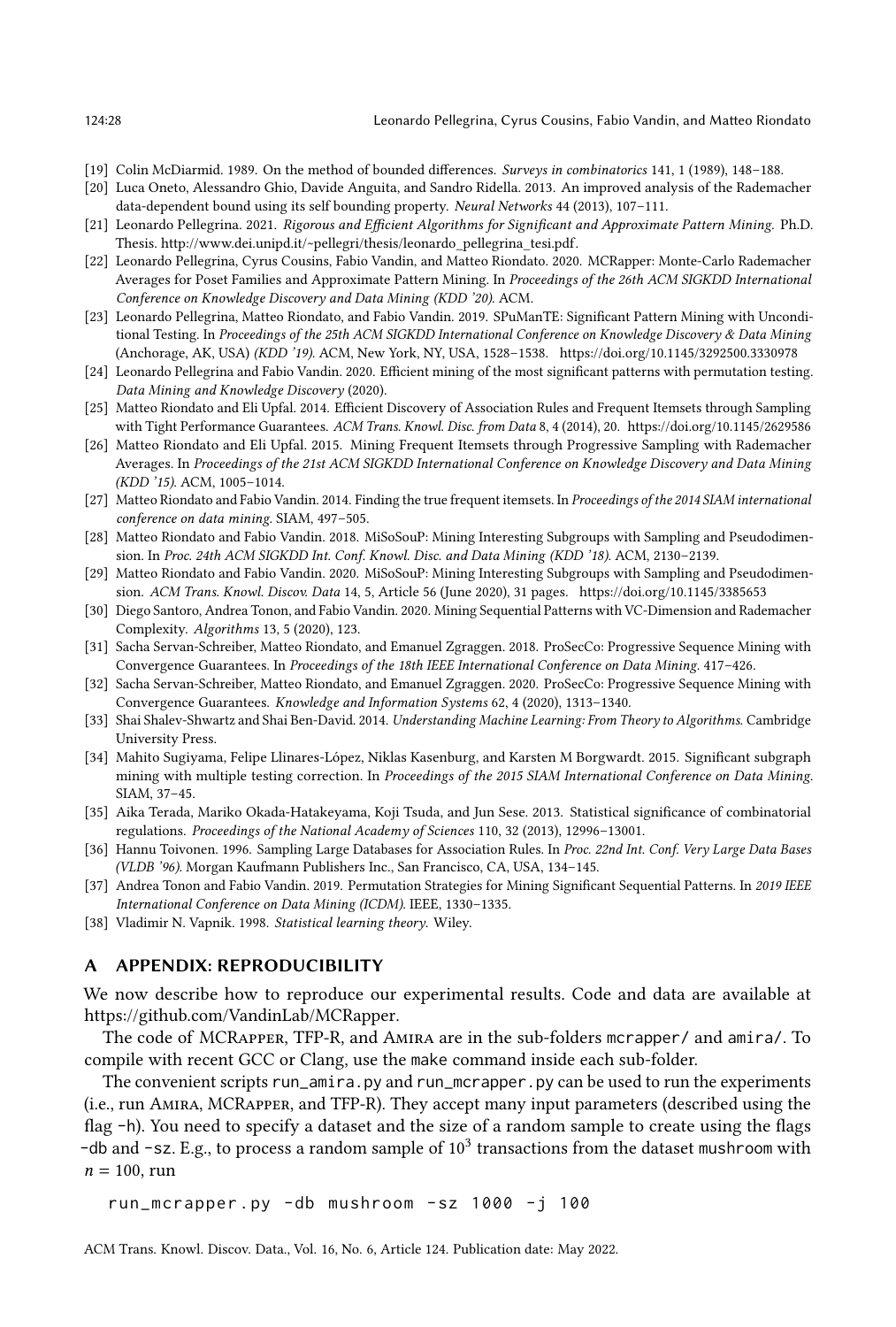and it automatically executes both Amira and MCRapper. The command line to process with TFP-R a sample of  $10^4$  transactions from the dataset retail with  $n = 30$  and  $\theta = 0.05$  is

run\_mcrapper . py - db retail - sz 10000 -j 30 - tfp 0.05

The run\_all\_datasets.py script runs all the instances of MCRapper and Amira in parallel, and can be used to reproduce all the experiments described in Sect. [6.](#page-21-0) The run\_tfp\_all\_datasets.py script reproduces the experiments for TFP-R and TFP-A.

All the results are stored in the files results\_mcrapper.csv and results\_tfp\_mcrapper.csv.



# <span id="page-28-0"></span>B ADDITIONAL RESULTS

Fig. 5. (a) Bounds on the Supremum Deviation obtained by TFP-R and TFP-A for  $\theta = 0.05$ . (b) Number of reported patterns (left  $y$ -axis) and ratios (right  $y$ -axis) by TFP-R and TFP-A.



Fig. 6. (a) Bounds on the Supremum Deviation obtained by TFP-R and TFP-A for  $\theta = 0.25$ . (b) Number of reported patterns (left  $y$ -axis) and ratios (right  $y$ -axis) by TFP-R and TFP-A.